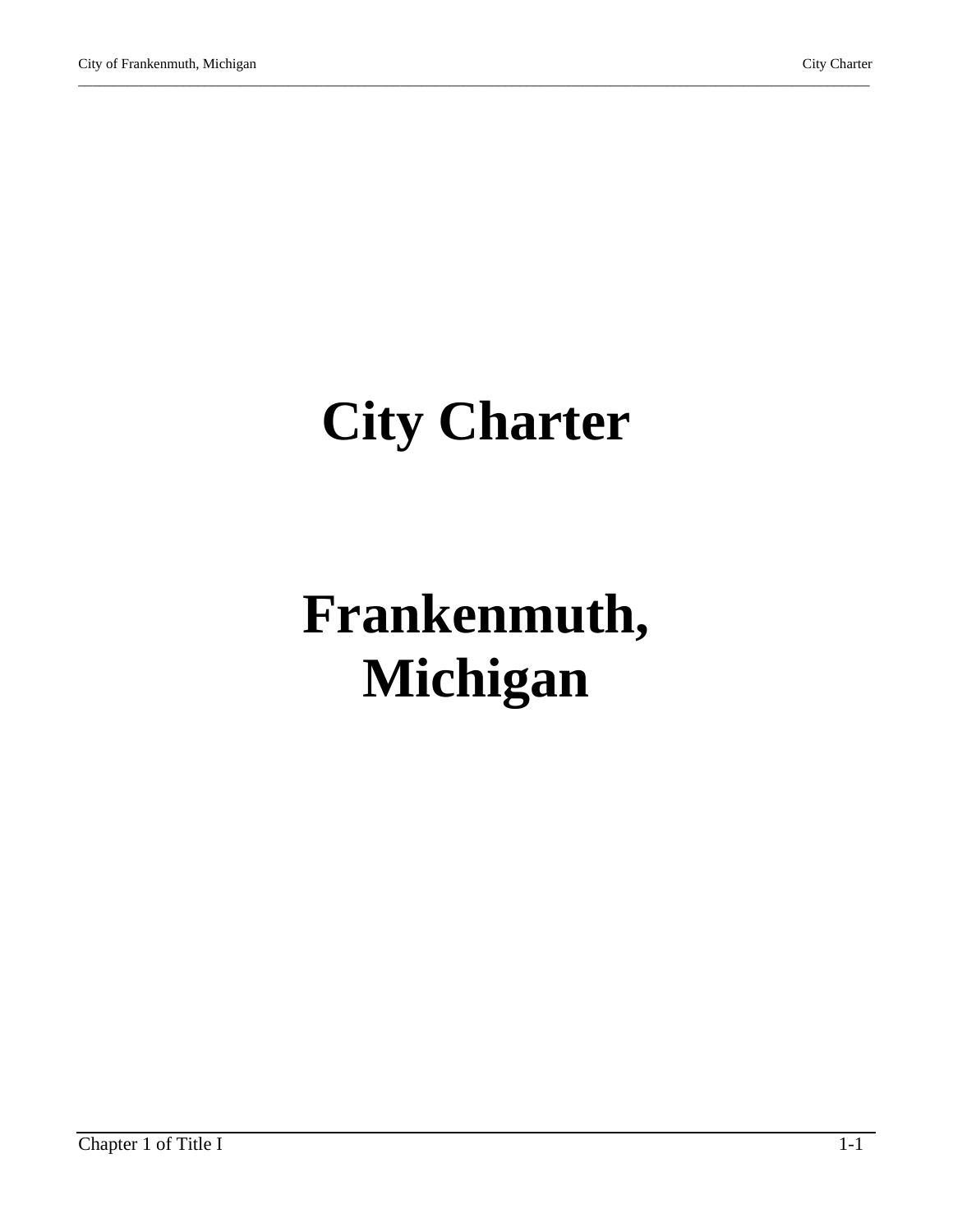#### STATE OF MICHIGAN County of Saginaw ss

Harold Roedel, Village Clerk of the Village of Frankenmuth, Saginaw County, Michigan, being duly sworn, says that, at the election held in the Village of Frankenmuth on Monday, March 9, 1959, the following named persons were elected to and comprised the Charter Commission for the City of Frankenmuth, as required by Act No. 279 of the Public Acts of 1909, as amended, namely: Arnold R. Bernthal, Dr. Harold Braeutigam, Ralph A. List, Franklin Rittmueller, Carl A. Satow, Elmer P. Simon, Ray F. Weiss, Wallace E. Weiss, James E. Wickson.

\_\_\_\_\_\_\_\_\_\_\_\_\_\_\_\_\_\_\_\_\_\_\_\_\_\_\_\_\_\_\_\_\_\_\_\_\_\_\_\_\_\_\_\_\_\_\_\_\_\_\_\_\_\_\_\_\_\_\_\_\_\_\_\_\_\_\_\_\_\_\_\_\_\_\_\_\_\_\_\_\_\_\_\_\_\_\_\_\_\_\_\_\_\_\_\_\_\_\_\_\_\_\_\_\_\_\_\_\_\_\_\_\_

s/HAROLD ROEDEL Village Clerk Frankenmuth, Michigan

Subscribed and sworn to before me this  $4<sup>th</sup>$  day of June, 1959.

 s/Marlene B. Hensler, Notary Public, Saginaw County, Michigan My commission expires 6-29-62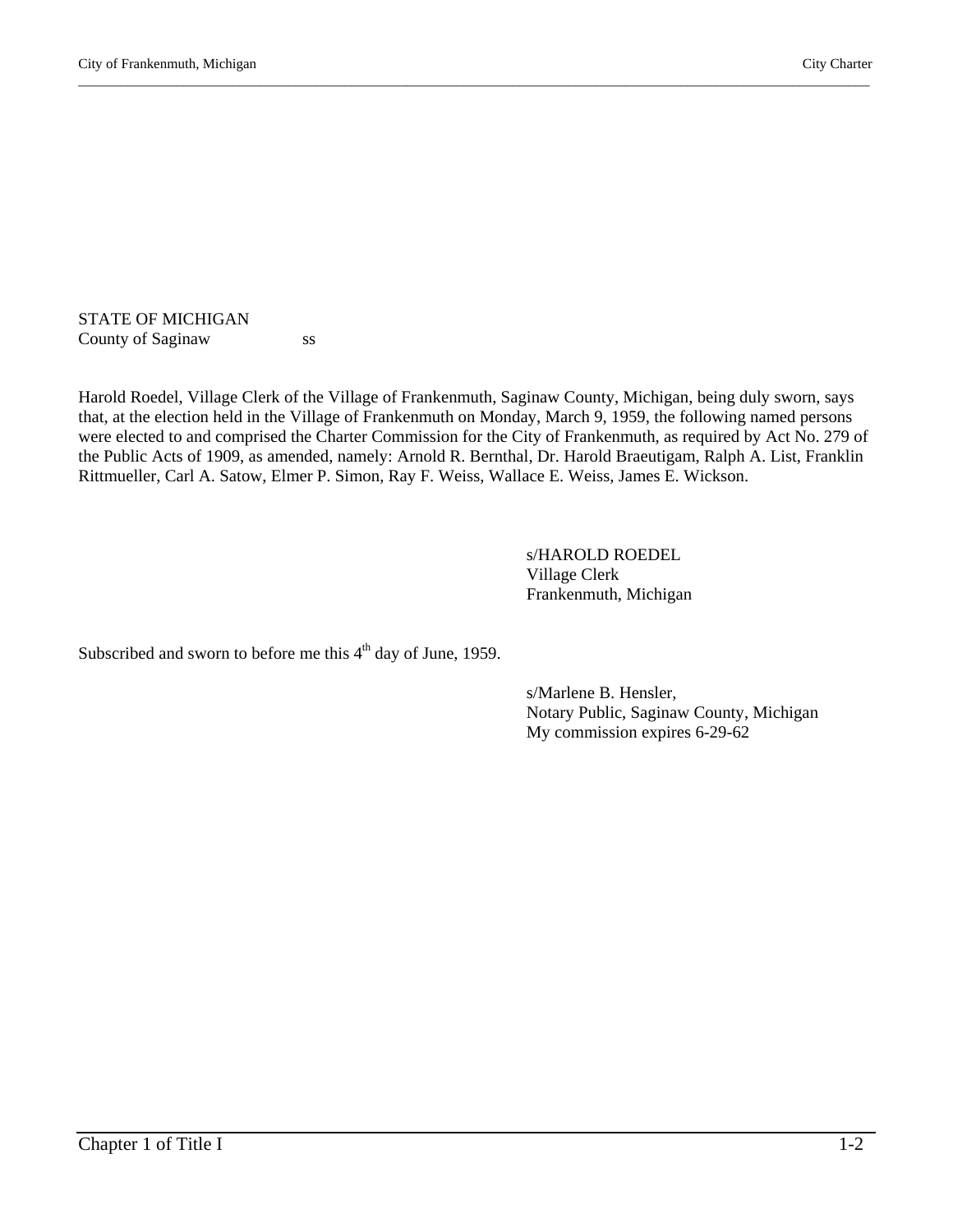# **TABLE OF GENERAL CONTENTS**

\_\_\_\_\_\_\_\_\_\_\_\_\_\_\_\_\_\_\_\_\_\_\_\_\_\_\_\_\_\_\_\_\_\_\_\_\_\_\_\_\_\_\_\_\_\_\_\_\_\_\_\_\_\_\_\_\_\_\_\_\_\_\_\_\_\_\_\_\_\_\_\_\_\_\_\_\_\_\_\_\_\_\_\_\_\_\_\_\_\_\_\_\_\_\_\_\_\_\_\_\_\_\_\_\_\_\_\_\_\_\_\_\_

(Note: First figure of section number refers to chapter.)

# **CHAPTER TITLE CHAPTER**

|                                        | <b>INCORPORATION AND BOUNDARIES</b>     |            |
|----------------------------------------|-----------------------------------------|------------|
|                                        | DEFINITIONS AND GENERAL PROVISIONS      | 2          |
|                                        | <b>MUNICIPAL POWERS AND LIABILITIES</b> | 3          |
| <b>OFFICERS</b>                        |                                         | 4          |
| THE CITY COUNCIL                       |                                         | 5          |
| CITY LEGISLATION                       |                                         | 6          |
|                                        | THE ADMINISTRATIVE SERVICE              | 7          |
| <b>GENERAL FINANCE</b>                 |                                         | 8          |
| <b>TAXATION</b>                        | 9                                       |            |
| SPECIAL ASSESSMENTS                    | 10                                      |            |
| <b>MUNICIPAL COURT</b>                 | 11                                      |            |
| <b>COUNTY SUPERVISORS</b>              | 12                                      |            |
| <b>ELECTIONS</b>                       | 13                                      |            |
| <b>CONTRACTS</b>                       | 14                                      |            |
| PUBLIC UTILITY SERVICES AND FRANCHISES | 15                                      |            |
| <b>SCHEDULE</b>                        | <b>LAST CHAPTER</b>                     | Unnumbered |
|                                        |                                         |            |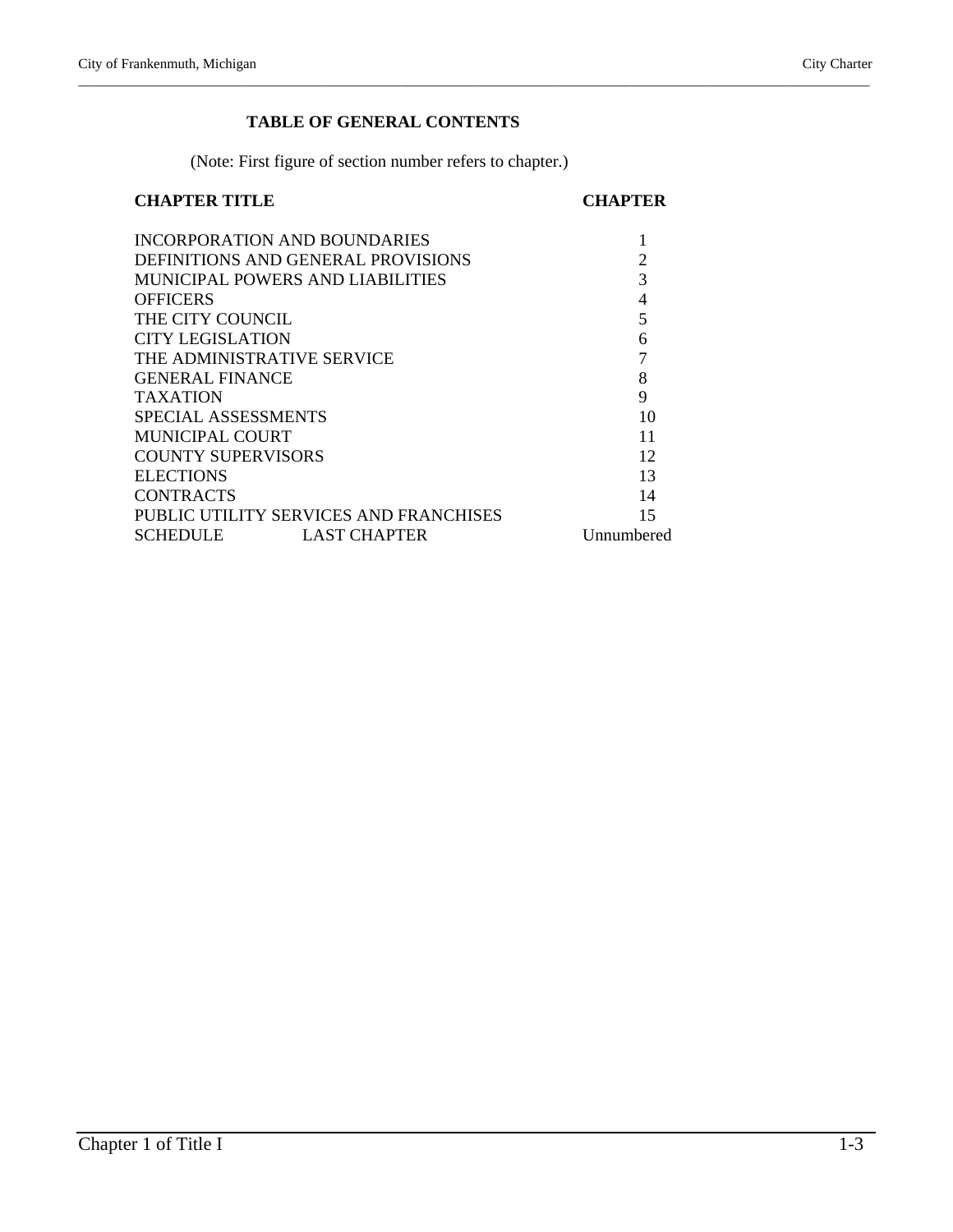#### **PREAMBLE**

\_\_\_\_\_\_\_\_\_\_\_\_\_\_\_\_\_\_\_\_\_\_\_\_\_\_\_\_\_\_\_\_\_\_\_\_\_\_\_\_\_\_\_\_\_\_\_\_\_\_\_\_\_\_\_\_\_\_\_\_\_\_\_\_\_\_\_\_\_\_\_\_\_\_\_\_\_\_\_\_\_\_\_\_\_\_\_\_\_\_\_\_\_\_\_\_\_\_\_\_\_\_\_\_\_\_\_\_\_\_\_\_\_

We, the people of the City of Frankenmuth, mindful of the ideals and labors of our fathers in founding and developing this community, grateful to God for the blessings of freedom, peace, health, safety, and justice, and desirous of further securing these blessings to ourselves and our posterity under the Home Rule prerogatives and spirit of the Constitution of the State of Michigan, do hereby ordain and establish this charter for the City of Frankenmuth.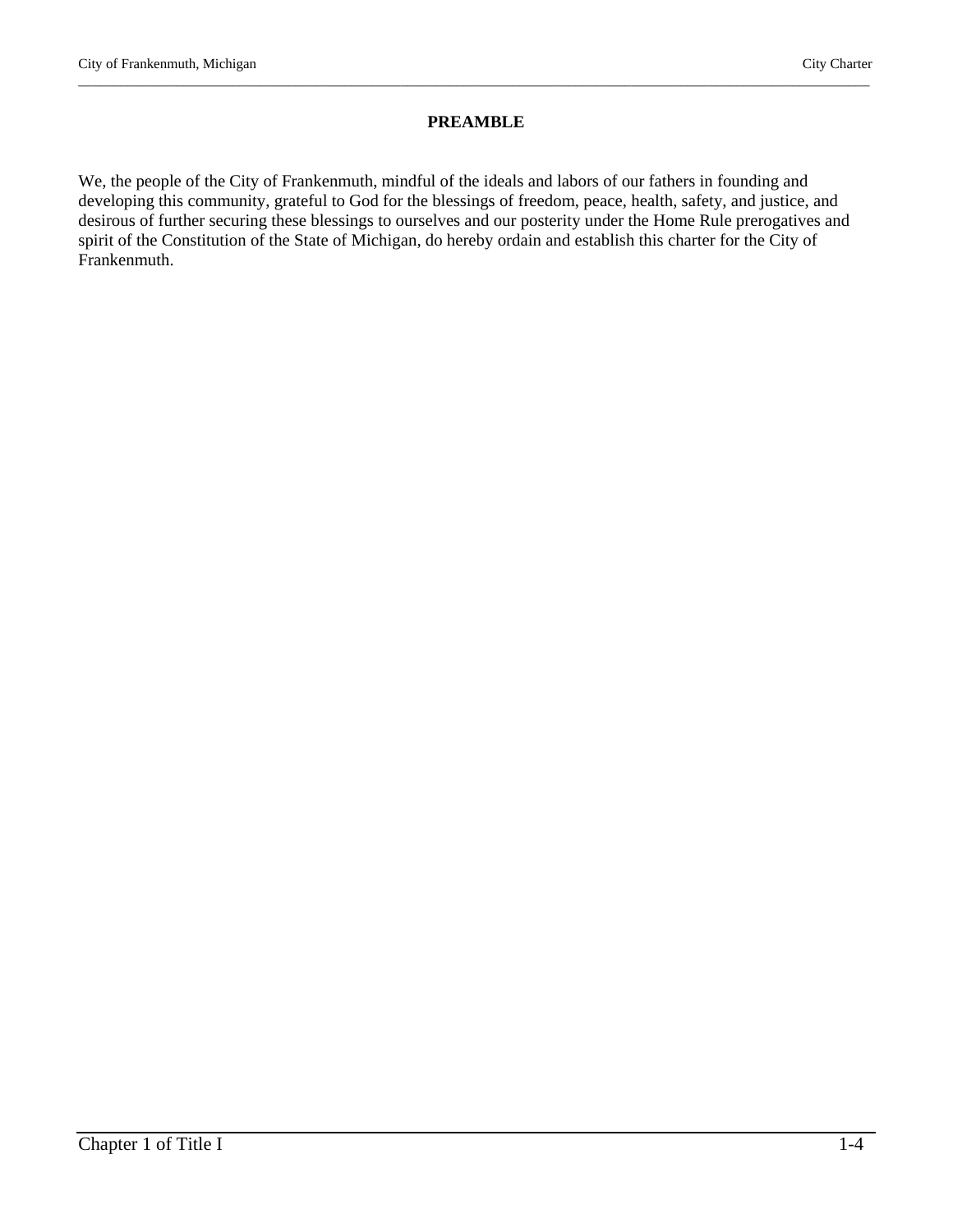#### **CHAPTER 1 INCORPORATION AND BOUNDARIES**

\_\_\_\_\_\_\_\_\_\_\_\_\_\_\_\_\_\_\_\_\_\_\_\_\_\_\_\_\_\_\_\_\_\_\_\_\_\_\_\_\_\_\_\_\_\_\_\_\_\_\_\_\_\_\_\_\_\_\_\_\_\_\_\_\_\_\_\_\_\_\_\_\_\_\_\_\_\_\_\_\_\_\_\_\_\_\_\_\_\_\_\_\_\_\_\_\_\_\_\_\_\_\_\_\_\_\_\_\_\_\_\_\_

#### **Incorporation.**

Section 1.1. The Village of Frankenmuth, as it existed on the effective date of this charter is hereby incorporated as a fifth class city of the State of Michigan under Act No. 279 of the Public Acts of 1909, as amended, without change of boundaries.

#### **Corporate Name of City.**

Section 1.2. The city shall be and continue as a municipal corporation of the State of Michigan under the name: "The City of Frankenmuth."

#### **Boundaries of the City.**

Section 1.3. (a) The city shall be one ward and shall embrace the territory constituting the Village of Frankenmuth on the effective date of this charter, together with such annexations thereto and less detachments therefrom as shall be made from time to time. Such territory is described as follows:

Commencing at the center of Section 22, T11N, R6E, Frankenmuth Township, Saginaw County, Michigan; thence south along the north and south  $\frac{1}{4}$  line of said Section 22, 1,320 feet, more or less, to the south 1/8 line; thence east along said line 2,640 feet, more or less, to the east line of Section 22; thence east along the south 1/8 line of Section 23, 2,640 feet, more or less, to the north and south ¼ line of Section 23; thence south along said line 1,320 feet to the quarter post between Sections 23 and 26; thence south on the quarter line in Section 26, 3,168 feet to the north bank of the Cass River; thence northwesterly along said bank about 2,475 feet to a point that would meet the section line between Sections 26 and 27 on the south side of the Cass River extended north to the north bank of the river; thence south on said line extended 3,770 feet, more or less, to the corner of Sections 26, 27, 34, and 35; thence south, 1,320 feet on the line between Sections 34 and 35; thence west through Section 34, on a line parallel with the north section line 3,564 feet; thence on a line north 1,320 feet to a point on the north line of Section 34 which is 924 feet west of the quarter post between Sections 27 and 34; thence north in Section 27, 2,070 feet, more or less, on a line to the north bank of the Cass River at its intersection with the quarter section line running north and south through the center of Section 27 on the north side of the river; thence north along said quarter line 440 feet, more or less, to the center line of Tuscola Road; thence south 69 degrees 12'00" west, along the center line of Tuscola Road 60.93 feet to a deflection point; thence continuing north 89 degrees 05' 00" west along said center line 850.90 feet; thence along a line north 00 degrees 34' 30" east 483.12 feet; thence along a line south 89 degrees 04' 30" east 40.52 feet; thence along a line north 00 degrees 32' 30" east 2,105.52 feet to the south line of said Section 22; thence north 89 degrees 27' 30" west 38.28 feet, more or less, to the west line of the east 52 acres of the southwest ¼ of Section 22; thence north along said line 2,664 feet, more or less, to the east and west ¼ line of Section 22; thence east along said line 850.2 feet to the point of beginning.

 (b) Upon the annexation or detachment of territory, the boundaries shall be changed without amendment of this section.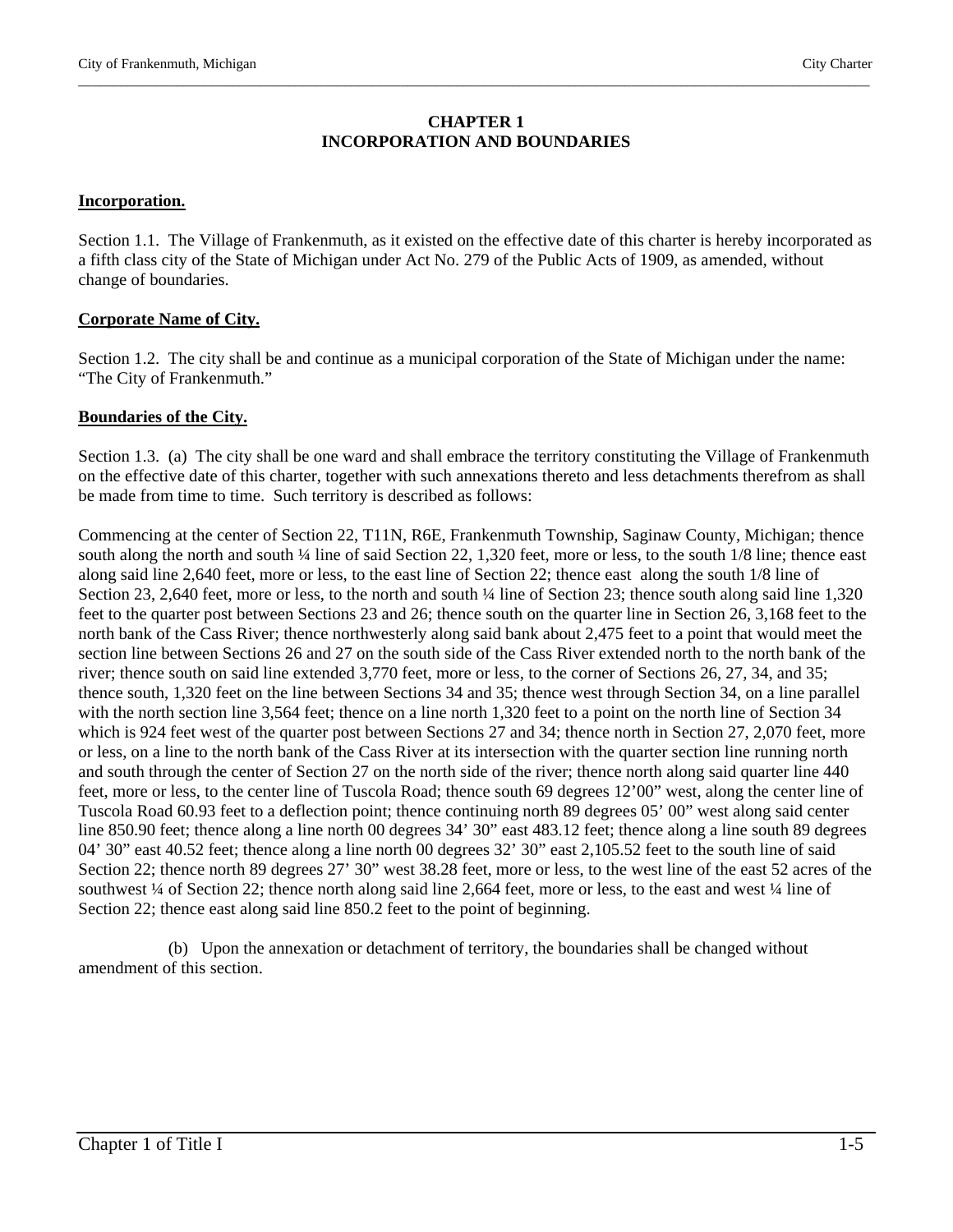# **CHAPTER 2 DEFINITIONS AND GENERAL PROVISIONS**

\_\_\_\_\_\_\_\_\_\_\_\_\_\_\_\_\_\_\_\_\_\_\_\_\_\_\_\_\_\_\_\_\_\_\_\_\_\_\_\_\_\_\_\_\_\_\_\_\_\_\_\_\_\_\_\_\_\_\_\_\_\_\_\_\_\_\_\_\_\_\_\_\_\_\_\_\_\_\_\_\_\_\_\_\_\_\_\_\_\_\_\_\_\_\_\_\_\_\_\_\_\_\_\_\_\_\_\_\_\_\_\_\_

# **Definitions and Construction.**

Section 2.1. Except as otherwise specifically provided or indicated by the context, for the purposes of this charter:

- (1) The word "board" shall include the word "Commission";
- (2) The word "city" shall mean the City of Frankenmuth and all of its departments;
- (3) The word "Clerk" shall mean the City Clerk or recorder of the city, as those terms may be used in any law;
- (4) The word "Council" shall mean the City Council of the City of Frankenmuth;
- (5) The word "law" shall denote applicable federal law, the Constitution and statutes of Michigan, the applicable common law, and this charter;
- (6) The word "officer" shall include, but shall not be limited to, the Mayor, the members of the Council, the Justice of Peace or Justices, 1the administrative officers named in this charter and their deputies, and members of city boards and commissions created by or pursuant to this charter;
- (7) The word "person" may extend and be applied to bodies politic and corporate and to partnerships and associations, as well as to individuals;
- (8) The words "printed" and "printing" shall include printing, engraving, stencil duplicating, lithographing, typewriting, photostating, or any similar method of written expression;
- (9) The words "publish" or "published" shall include publication of any matter, required to be published, in the manner provided by law, or, where there is no applicable law, at least once in one or more newspapers of the city qualified by law for the publication of legal notices, or by posting in at least one public place in each election precinct;
- (10) The words " public utility" shall include all common carriers in the public streets, water, sewage disposal, electric light, gas, electric power, telephone and telegraph lines and systems, garbage collection, garbage disposal and reduction plants, and such other and different enterprises as the law or the Council may determine to be or designate as public utilities;
- (11) The word "Treasurer" shall mean the City Treasurer as that term may be used in any law;
- (12) Except in reference to signatures, the words "written" and "in writing" shall include had written script, printing, typewriting, and teletype and telegraphic communications; signatures may be by facsimile when authorized by the Council;
- (13) All words indicating the present tense shall not be limited to the time of the adoption of this charter, but shall extend to and include the time of the happening of any event or requirement to which the provision is applied;
- (14) The singular shall include the plural, the plural shall include the singular, and the masculine gender shall extend to and include the feminine gender and the neuter.

# **Records to be Public.**

Section 2.2. All papers, books, or other records of any matter pertaining to the conduct of the affairs of the city shall be public records unless otherwise provided by law, shall be kept in city offices, except when required for official reasons or for purposes of safekeeping to be elsewhere, and shall be available at city offices for inspection, copying, or reproduction at all reasonable times. Such records, or copies duly certified by the Clerk, shall be prima facie evidence of their contents.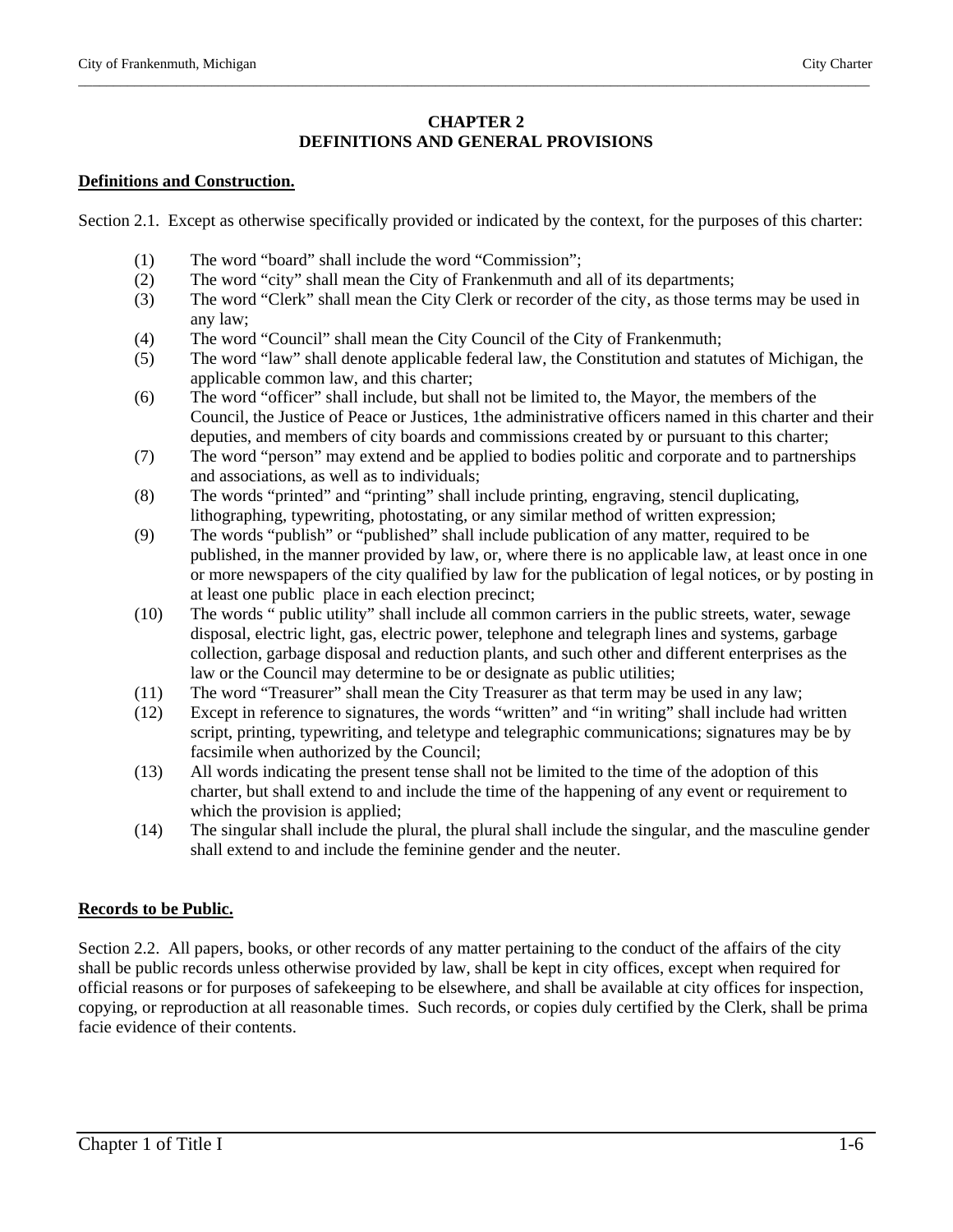#### **Quorum.**

Section 2.3. Except as otherwise expressly provided in this charter, a quorum of any board or commission created by or under authority of this charter shall consist of a majority of the number of its members, as established by this charter or by the ordinance creating such board of commission. The concurring vote of a majority of such established number of members of each such board shall be necessary for official action by it.

\_\_\_\_\_\_\_\_\_\_\_\_\_\_\_\_\_\_\_\_\_\_\_\_\_\_\_\_\_\_\_\_\_\_\_\_\_\_\_\_\_\_\_\_\_\_\_\_\_\_\_\_\_\_\_\_\_\_\_\_\_\_\_\_\_\_\_\_\_\_\_\_\_\_\_\_\_\_\_\_\_\_\_\_\_\_\_\_\_\_\_\_\_\_\_\_\_\_\_\_\_\_\_\_\_\_\_\_\_\_\_\_\_

#### **Sundays and Holidays.**

Section 2.4. Except as otherwise expressly provided in this charter, whenever the date fixed by law or ordinance for the doing or completion of any act falls on a Sunday or legal holiday, such act shall be done or completed on the next succeeding day, which is not a Sunday or legal holiday.

#### **Penalties for Violations of Charter.**

Section 2.5. Unless the violation is otherwise covered by an ordinance governing the same subject matter, any person found guilty of any violation of this charter may be punished by a fine which, in addition to court costs, shall not exceed five hundred dollars, or imprisonment for not more than ninety days, or by both such fine and imprisonment, in the discretion of the court. Imprisonment for violations for this charter may be in the city or in any correctional institution which is authorized by law to receive prisoners of the city. Punishment imposed under this section shall not operate to limit or prejudice the power to remove officers or discharge employees as provided in this charter.

#### **Chapter and Section Headings.**

Section 2.6. The chapter and section headings used in this charter are for convenience only, and shall not be considered as part of this charter for the purpose of judicial construction, or otherwise.

#### **Severability of Charter Provisions.**

Section 2.7. If any provision, section, or clause of this charter, or the application thereof to any person or circumstance, is held invalid, such invalidity shall not affect any remaining portion or application of the charter, which can be given effect without the invalid portion or application, and, to this end, this charter is declared to be severable.

#### **Liberal Construction.**

Section 2.8. It was the intent of the Charter Commission in drafting this charter and of the electors of the City of Frankenmuth in adopting it that the provisions of this charter should be liberally construed so as to afford a maximum of local self government in accordance with the spirit and intent of Article VIII of the Michigan Constitution and with the home rule history and traditions of cities in Michigan.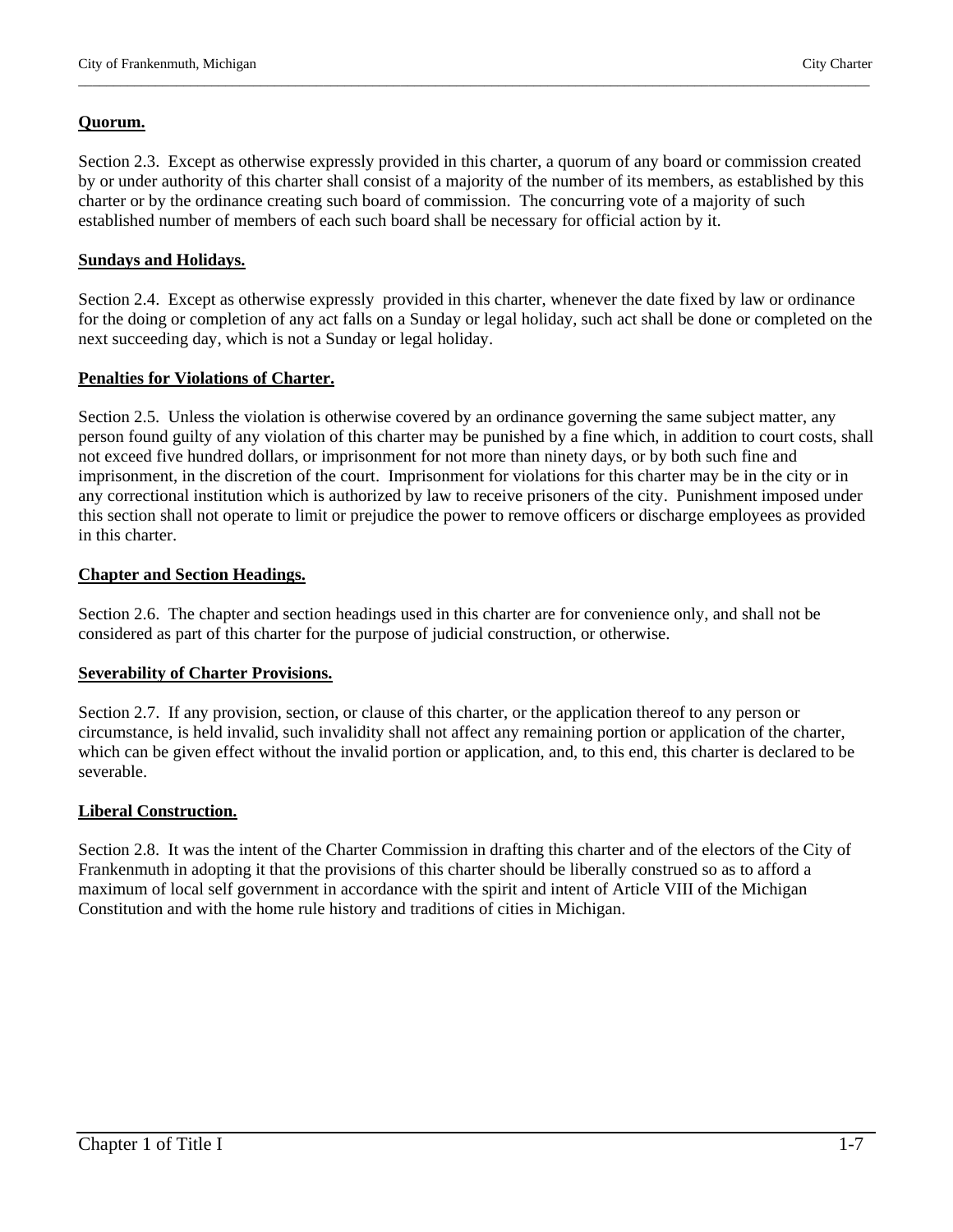#### **CHAPTER 3 MUNICIPAL POWERS AND LIABILITIES**

\_\_\_\_\_\_\_\_\_\_\_\_\_\_\_\_\_\_\_\_\_\_\_\_\_\_\_\_\_\_\_\_\_\_\_\_\_\_\_\_\_\_\_\_\_\_\_\_\_\_\_\_\_\_\_\_\_\_\_\_\_\_\_\_\_\_\_\_\_\_\_\_\_\_\_\_\_\_\_\_\_\_\_\_\_\_\_\_\_\_\_\_\_\_\_\_\_\_\_\_\_\_\_\_\_\_\_\_\_\_\_\_\_

#### **General Powers**

Section 3.1. (a) Unless otherwise provided or limited by law, the city shall possess and be vested with all the powers, functions, privileges, and immunities, expressed or implied, to which cities are, or hereafter may be, entitled under and in the spirit of the Constitution of Michigan and the home rule traditions of the State, and may exercise all legislative power not prohibited by or in contravention with law. In the exercise of such powers, functions, and privileges, the city shall manage and control its finances, rights, interests, buildings, and property; enter into contracts; acquire by purchase, grant, lease, or condemnation, hold, and utilize any property, both within and without the limits of the city; acquire, own, and operate any utility, unless the power to do so is denied by law; do any act to advance the interests, good government, and prosperity of the city and its inhabitants; and protect the public peace, morals, health, safety, and general welfare.

 (b) The city may join with any municipal corporation or with any other unit of government, or with any number or combination thereof, by contract, or otherwise as may be permitted by law, in the ownership, operation, or performance, jointly, or by one or more on behalf of all, of any property, facility, or service which each would have the power to own, operate, or perform separately.

 (c) The enumeration of particular powers, privileges, or immunities in this chapter or elsewhere in this charter shall not be held or interpreted to be exclusive.

#### **Permitted and Other Powers.**

Section 3.2. Under authority of Act No. 279 of the Public Acts of 1909, as amended, and other provisions of law, the power of the city shall include, but shall not be limited to, the following:

- (1) To declare as a hazard or nuisance any act or condition, upon public or private property, or both, including, but not limited to, the accumulation of rubbish and the growing of noxious weeds, which is or may be dangerous to the health, safety, morals, or welfare of the inhabitants of the city; to provide for the abatement thereof; and to provide that the costs of such abatement shall be charged as a special assessment against the real property on which the hazard or nuisance is located.
- (2) To provide for the public welfare by:
	- (a) Regulating trades, occupations, and amusements within the city, and prohibiting trades, occupations, and amusements which are detrimental to the safety, health, morals, or welfare of its inhabitants;
	- (b) Regulating the preparation, storage, transportation, and sale of foods, drugs, and beverages for human consumption;
	- (c) Collecting and disposing of garbage and rubbish;
	- (d) Regulating and restricting the locations of oil and gasoline stations;
	- (e) Licensing, and regulating the number of vehicles, which carry persons or property for hire, fixing the rates of fare and charges, and determining the location of stands for such vehicles;
	- (f) Licensing and regulating billboards and advertising signs and the locations thereof;
	- (g) Regulating the construction, erection, alteration, equipment, repair, moving, removal, and demolition of buildings and structures and their appurtenances and service equipment;
	- (h) Establishing zones within the city and regulating therein the use and occupancy of lands or structures; the height, area, size, and location of buildings; the required open spaces for light and ventilation of buildings, and the density of population;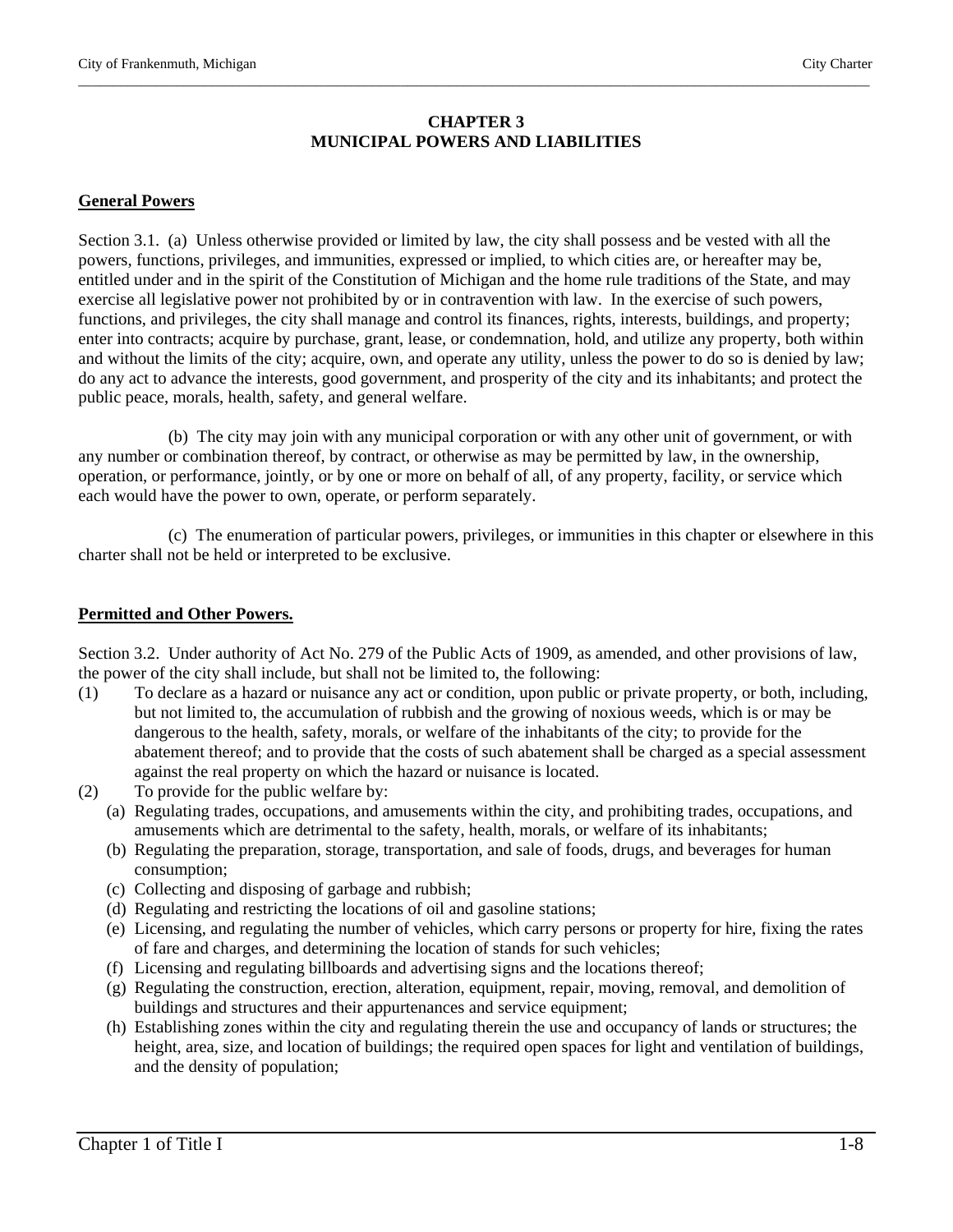(i) Regulating, limiting, and prohibiting the construction and use of buildings and lands in order to promote the public safety and to prevent fires;

\_\_\_\_\_\_\_\_\_\_\_\_\_\_\_\_\_\_\_\_\_\_\_\_\_\_\_\_\_\_\_\_\_\_\_\_\_\_\_\_\_\_\_\_\_\_\_\_\_\_\_\_\_\_\_\_\_\_\_\_\_\_\_\_\_\_\_\_\_\_\_\_\_\_\_\_\_\_\_\_\_\_\_\_\_\_\_\_\_\_\_\_\_\_\_\_\_\_\_\_\_\_\_\_\_\_\_\_\_\_\_\_\_

- (j) Regulating and controlling the use of streams, waters, and water courses within the city in any manner consistent with the provisions of law.
- (3) To establish and reasonably control streets, alleys, bridges, and public places, and to space above and beneath them, and the use thereof by:
	- (a) Creating and vacating the same and acquiring and disposing of land, or any interest in land, required therefore, including any surplus land which may be incidental to or necessary for the purchase of land required;
	- (b) Providing a plan of future city development within and for a reasonable distance beyond the limits of the city;
	- (c) Regulating the construction of public sidewalks and assessing the cost thereof against adjoining property as a special assessment;
	- (d) Providing for the grade of streets and requiring public utility users of the streets to conform thereto with respect to their facilities located on, above, or under the streets;
	- (e) Providing for and regulating the lighting of streets and alleys, whether such lights be located on public or private property;
	- (f) Regulating the location of buildings and structures and of trees and shrubbery at and near street corners and street intersections with alleys, so as to provide for the public safety and welfare in the use of streets and alleys;
	- (g) Providing for and regulating the number of buildings upon property abutting the streets and alleys and compelling the owners and occupants thereof to affix numbers thereto;
	- (h) Providing for the use by other than the owner, of property located on, above, or under the streets, alleys, and public places, in the operation of a utility, upon the payment of a reasonable compensation therefore to the owner thereof;
	- (i) Providing for the planting and general care and protection of trees and shrubbery within the streets and public places of the city and preventing the cutting of limbs and branches for the placing and maintenance of utility wires without the consent of the designated officer or agency of the city.
- (4) To undertake any public work or make any public improvement or any repair or replacement thereof, either directly or by contract with public bodies or private persons; and to participate in any public work or public improvement under any lawful plan by which the whole or partial support of such work or improvement is provided by another governmental unity or agency;
- (5) To construct, provide, maintain, extend, operate, and improve:
	- (a) Within the city: such municipal facilities or structures as the needs of the city may require;
	- (b) Either within or without the corporate limits of the city or of Saginaw County: public parks; recreation grounds; public grounds; cemeteries; landings upon navigable waters; levees, embankments, and structures for flood control and other purposes related to the public health, safety, and welfare; waterworks and water treatment plants and systems; sewage disposal plants and systems; storm sewers; rubbish disposal facilities; and any other future structures or facilities which are devoted to or intended for public purposes within the scope of the powers of the city;
- (6) To acquire by purchase, gift, condemnation, lease, or otherwise, real and personal property, and interests in property, either within or without the corporate limits of the city or of Saginaw County, for any public use or purpose within the scope of its powers, including, but not by way of limitation, the uses and purposes set forth in this section.

# **Vested Rights and Liabilities.**

Section 3.3. The city shall be the successor of the Village of Frankenmuth and all credits, effects, and to the records, files, books, and papers belonging to such village on the effective date of this charter. No right or liability, contract, lease, or franchise, either in favor of or against the Village of Frankenmuth, existing at the time this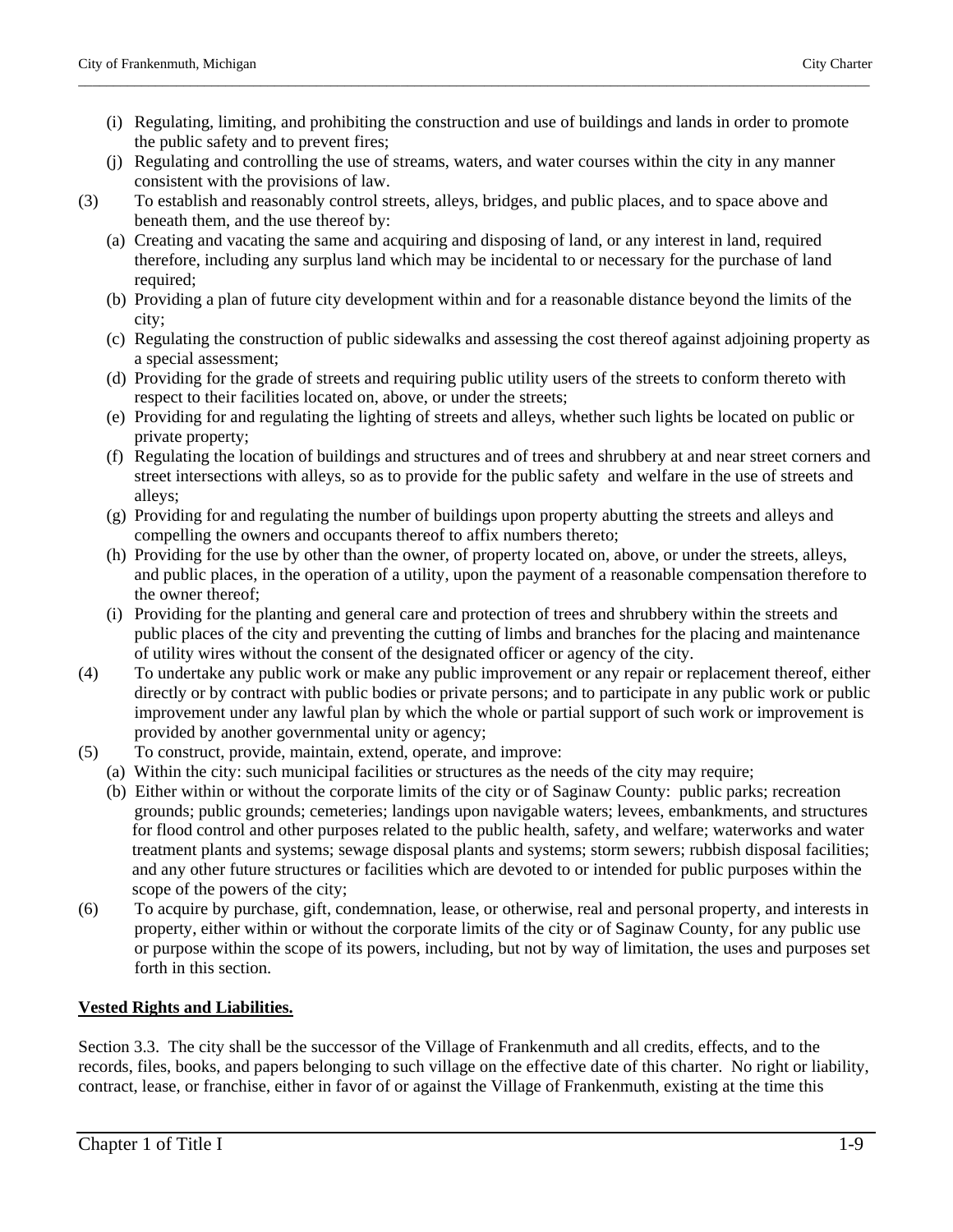charter becomes effective, and no suit or prosecution of any character, shall be affected in any manner by any change resulting from the adoption of this charter or by the reincorporation of the Village of Frankenmuth as a city, but the same shall stand or proceed as if no change had been made. All taxes, debts, and liabilities due to the Village of Frankenmuth from any person, and all fines and penalties, imposed and existing at the time of such change, shall be collected by the city. All trusts established for any municipal purpose shall be continued in accordance with the terms thereof, subject to the cy pres doctrine.

\_\_\_\_\_\_\_\_\_\_\_\_\_\_\_\_\_\_\_\_\_\_\_\_\_\_\_\_\_\_\_\_\_\_\_\_\_\_\_\_\_\_\_\_\_\_\_\_\_\_\_\_\_\_\_\_\_\_\_\_\_\_\_\_\_\_\_\_\_\_\_\_\_\_\_\_\_\_\_\_\_\_\_\_\_\_\_\_\_\_\_\_\_\_\_\_\_\_\_\_\_\_\_\_\_\_\_\_\_\_\_\_\_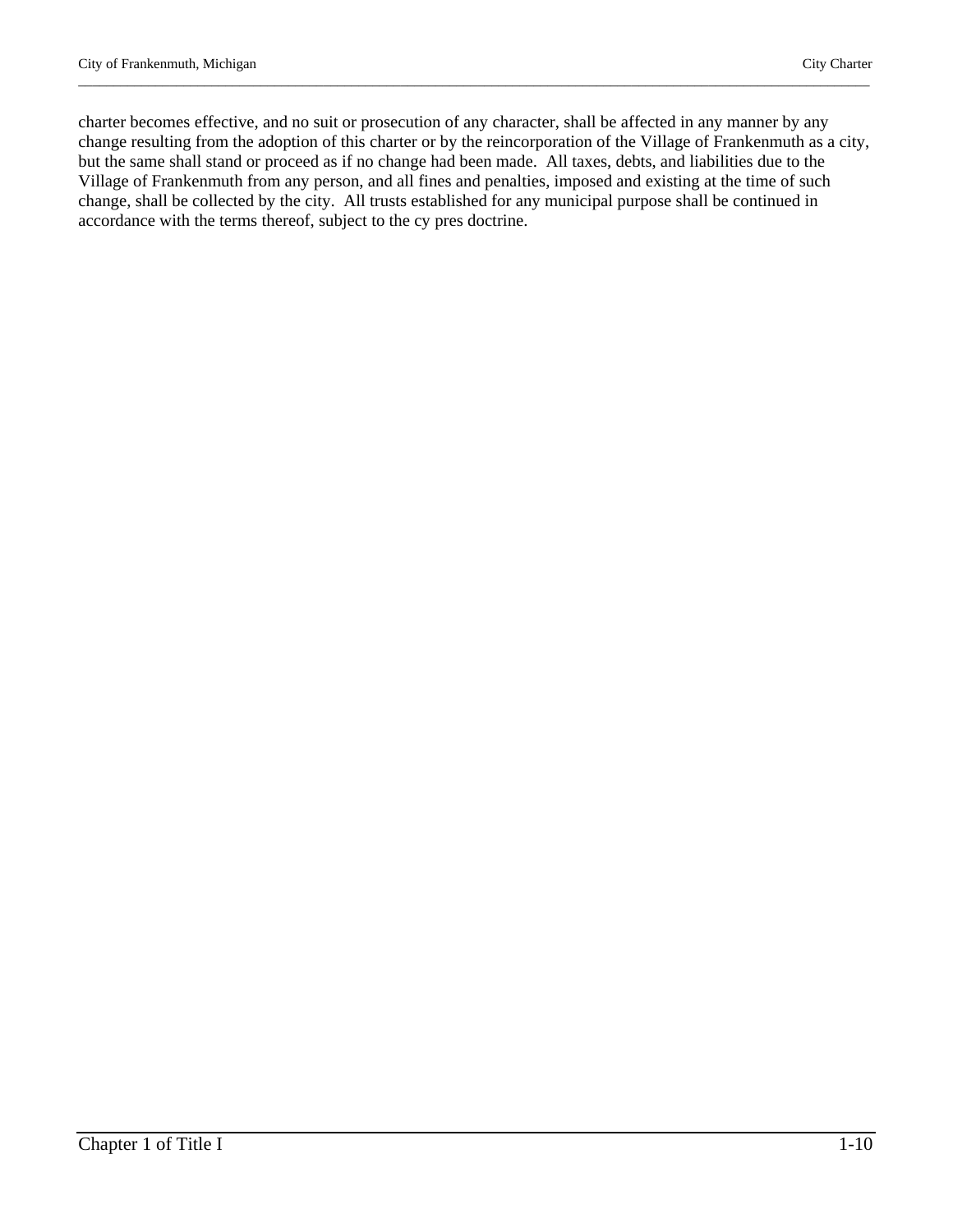# **CHAPTER 4 OFFICERS**

\_\_\_\_\_\_\_\_\_\_\_\_\_\_\_\_\_\_\_\_\_\_\_\_\_\_\_\_\_\_\_\_\_\_\_\_\_\_\_\_\_\_\_\_\_\_\_\_\_\_\_\_\_\_\_\_\_\_\_\_\_\_\_\_\_\_\_\_\_\_\_\_\_\_\_\_\_\_\_\_\_\_\_\_\_\_\_\_\_\_\_\_\_\_\_\_\_\_\_\_\_\_\_\_\_\_\_\_\_\_\_\_\_

# **Elective City Officers**

Section 4.1 The elective officers shall be the Mayor, the six Councilmen, and the Justice of the Peace.

#### **Appointive City Officers and Employees.**

Section 4.2. (a) The appointive city officers and the method of their appointment shall be as follows:

(1) The City Manager, the City Attorney, the Fire Chief, and the Chief of Police shall be appointed by and shall hold office at the pleasure of the Council, which body shall also set their compensation;

(2) The Assessor, the Clerk, the Treasurer, and all other officers who are not appointed by the Mayor or the Council shall be appointed by the City Manager, subject to the approval of the Council, and shall serve at the pleasure of the City Manager who shall also set their compensations, subject to budget appropriations;

(3) Members of all boards and commissions of the city shall be appointed by the Mayor, subject to the approval of the Council.

 (b) Any removal from office by the City Manager shall constitute a suspension from office, until the removal is confirmed by the Council.

(c) All persons who are not elective or appointive officers shall be deemed to be employees of the

#### **Eligibility for Elective City Office.**

Section 4.3. Except as otherwise provided in this charter, a person is eligible to hold any city office if he is (1) over twenty-five years of age, (2) a registered elector of the city, and (3) a resident of the city or of territory annexed to the city, or both, for a least two consecutive years immediately preceding his election or appointment, as the case may be. As to appointive officers, other than members of city boards and commissions, the foregoing requirements, other than as to age, may be waived by a vote of five or more members of the Council.

# **Persons Ineligible for City Office.**

Section 4.4. (a) A person who is in default to the city or who has been found guilty by a court of competent jurisdiction of a felony involving moral turpitude or of any oath of office shall not be eligible to hold any city office.

 (b) A person who holds or has held an elective city office shall not be eligible for appointment to an appointive office or employment, for which compensation is paid by the city, until one year has elapsed following the term for which he was elected, or appointed in case of a vacancy.

# **Terms of Office.**

Section 4.5. (a) The terms of office of the Mayor shall be for 2 years and of members of the Council shall be for four years, commencing on a dating from the second Monday following the date of their election.

(b) Each appointive officer, except members of boards or commissions, shall serve for an indefinite

term.

city.

 (c) Terms of office of persons appointed to fill vacancies on boards and commissions shall commence at the time of appointment, and shall continue until the end of the term of office vacated.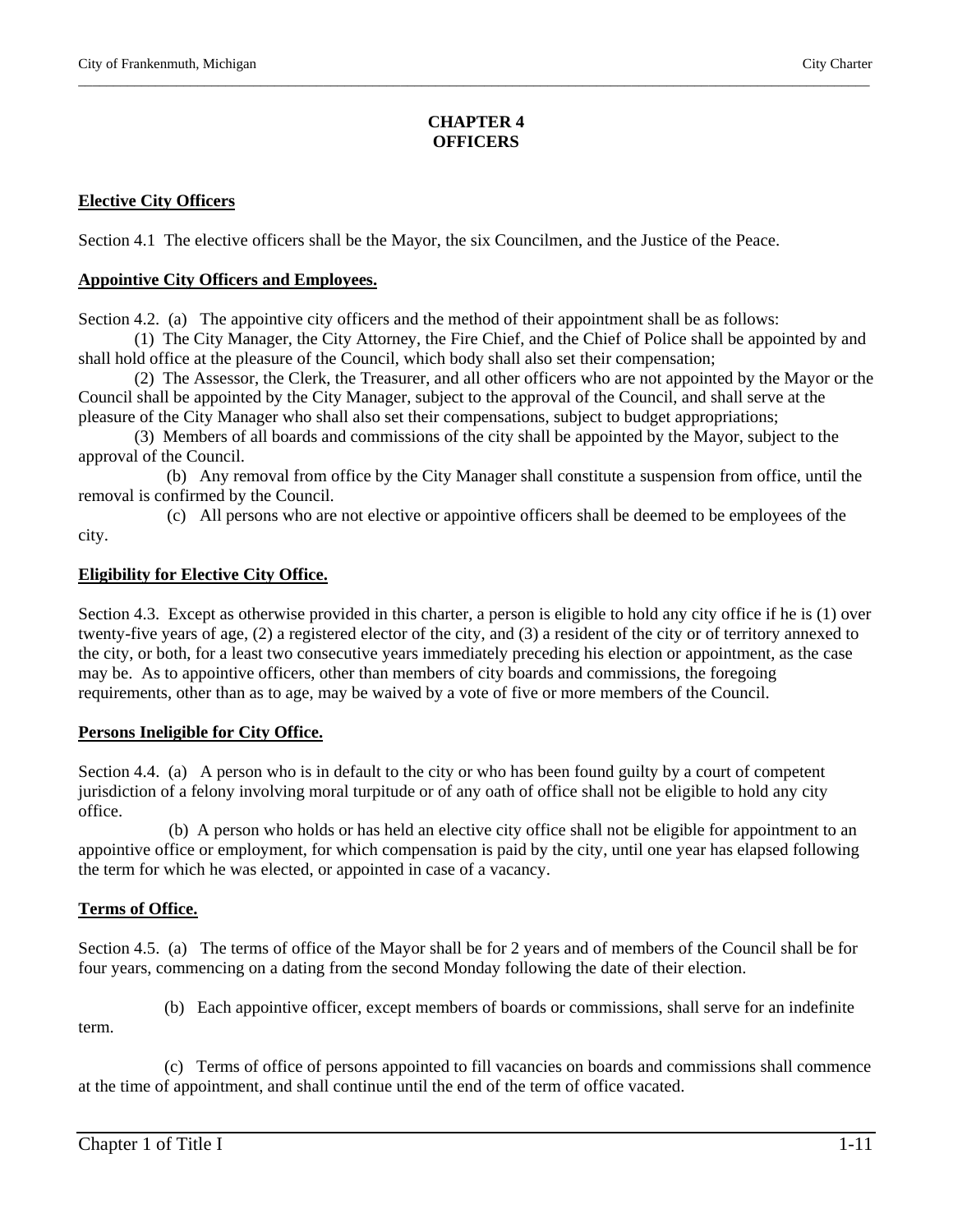(d) With the consent of the Council, and for so long as the Council shall permit, an elective officer may continue in the office held by him after the expiration of his term, until his successor has been elected or appointed and has qualified for the office.

\_\_\_\_\_\_\_\_\_\_\_\_\_\_\_\_\_\_\_\_\_\_\_\_\_\_\_\_\_\_\_\_\_\_\_\_\_\_\_\_\_\_\_\_\_\_\_\_\_\_\_\_\_\_\_\_\_\_\_\_\_\_\_\_\_\_\_\_\_\_\_\_\_\_\_\_\_\_\_\_\_\_\_\_\_\_\_\_\_\_\_\_\_\_\_\_\_\_\_\_\_\_\_\_\_\_\_\_\_\_\_\_\_

#### **Notice of Election and Appointments.**

Section 4.6. Within three days after the canvass of the vote of the election at which a person has been elected to office, or after the Council has made or confirmed an appointment, the Clerk shall mail to the person elected or appointed a certificate of such election or appointment.

#### **Compensation of Officers.**

Section 4.7. The Council shall fix the compensation for all officers, except as otherwise provided by law. They shall receive no other compensation from the city. Within budget appropriations, reasonable expenses may be allowed to officers when actually incurred and after they have been audited by the Finance Officer and approved by the Council.

# **Oath of Office.**

Section 4.8. Every officer, before entering upon his duties, and all employees designated by the Council, before entering upon their employment, shall take the oath prescribed by Section 2 of Article XVI of the Constitution, and shall file the same with the Clerk.

#### **Surety Bonds.**

Section 4.9. The Council may require any officer or employee to give a bond, to be approved by the City Attorney, in such sum as the Council determines. The bond shall be conditioned upon the faithful and proper performance of the duties of the office or employment concerned. All officers and employees who receive, distribute, or are responsible for city funds or investments shall be bonded. The resignation, removal, or discharge of any officer or employee, or the appointment of another person to the office or employment, shall not exonerate the officer or employee or his sureties from any liability incurred by them. All official bonds shall be corporate surety bonds, and the premiums thereof shall be paid by the city. No official bond shall be issued for a term exceeding three years, except bonds which are required of officers serving terms of office which are longer than three years. The terms of bonds required by this section shall not be extended by the renewal thereof. Upon the expiration of the term of any such bond, a new bond shall be furnished. The bonds of all officers and employee shall be filed with the Clerk. The requirements of this section may be met by the purchase by the city of one or more blanket corporate surety bonds covering all or any group or groups of the officers and employees of the city. Any officer or employee who is covered by a blanket surety bond need not be bonded individually for the purpose of qualifying for office.

#### **Giving or Becoming Surety Forbidden.**

Section 4.10. Except for himself or his immediate family, no officer shall give or furnish any bail or recognizance in connection with any complaint or warrant charging the violation of this charter or any ordinance of the city. No officer or employee of the city shall give or become a surety, nor shall he be the agent of any surety or insurer in connection with any bond or insurance required by the Council, this charter, or any ordinance of the city.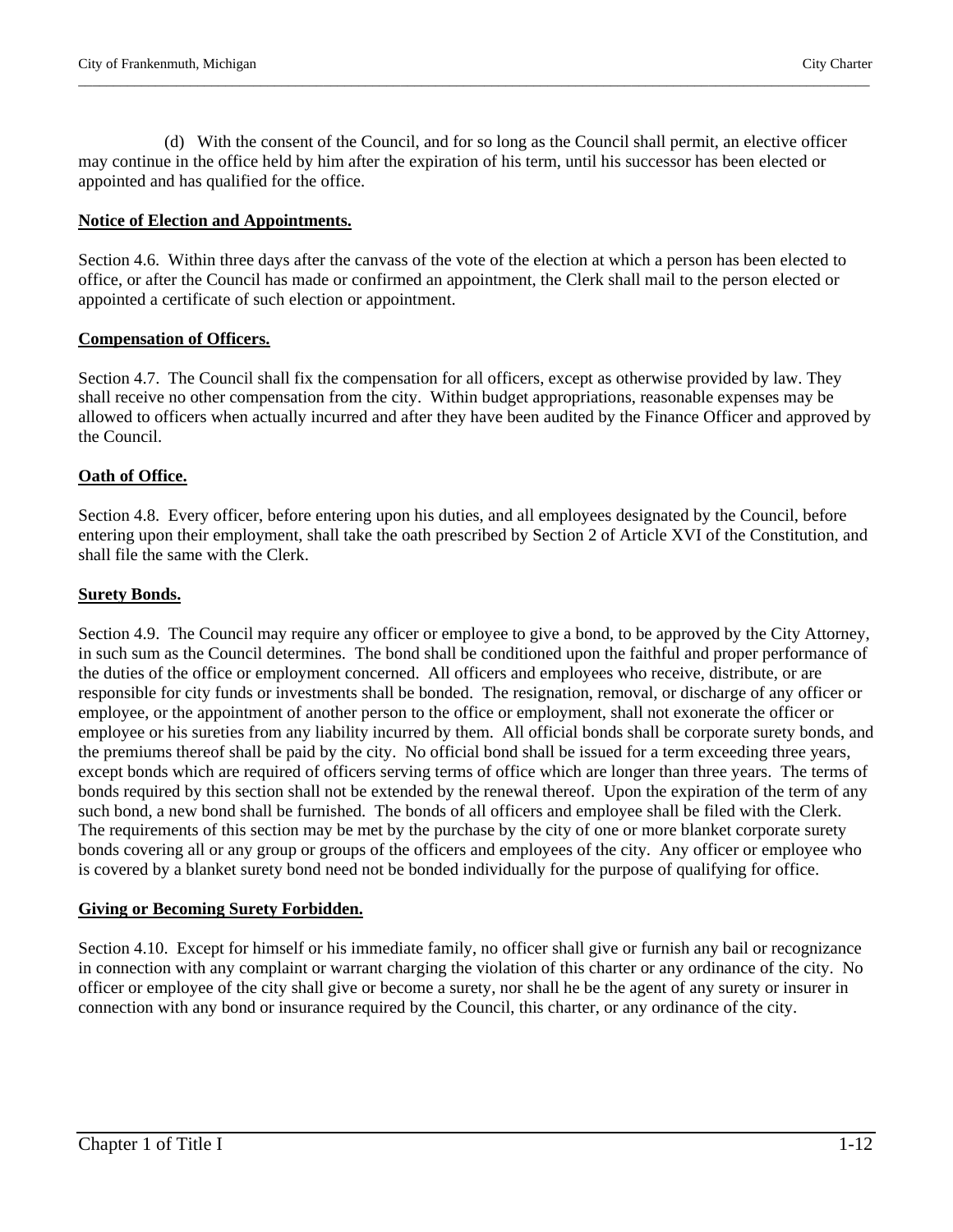# **Vacancies in Office.**

Section 4.11. (a) A city office shall become vacant upon the occurrence of any of the following events: (1) Expiration of the term of office, except as provided in Section 4.5 (d); (2) Death of the incumbent; (3) Resignation; (4) Removal from office; (5) Ceasing to be an inhabitant of the city; (6) Conviction of an infamous crime, or of an offense involving a violation of oath of office; (7) Default to the city, unless such default is eliminated within thirty days after notice thereof by the Clerk upon the direction of the Council, or, unless the officer in good faith contests, by recognized means of legal procedures, his liability for the default; (8) A decision of a competent tribunal declaring the officer's election or appointment void; (9) Failure to take the oath or file the bond required for the office within ten days from the date of election or appointment or within such other time, thereafter, as the Council may fix; (10) In the case of a Councilman, including the Mayor, absence from four consecutive regular meetings of the Council, unless such absences, with reasons therefore stated at the time and appearing in the journal of the meeting from which the member was absent, be excused, or twenty-five per cent of such meetings in any calendar year, unless such absences are so excused; (11) Absence from the city or failure to perform the duties of such office for sixty consecutive days, unless such absence from the city or failure to perform the duties of office shall be excused by the Council prior to the expiration of such sixty day period; or (12) Any other event which, by law, creates a vacancy.

\_\_\_\_\_\_\_\_\_\_\_\_\_\_\_\_\_\_\_\_\_\_\_\_\_\_\_\_\_\_\_\_\_\_\_\_\_\_\_\_\_\_\_\_\_\_\_\_\_\_\_\_\_\_\_\_\_\_\_\_\_\_\_\_\_\_\_\_\_\_\_\_\_\_\_\_\_\_\_\_\_\_\_\_\_\_\_\_\_\_\_\_\_\_\_\_\_\_\_\_\_\_\_\_\_\_\_\_\_\_\_\_\_

 (b) The Council may remove any member of a city board or commission for misfeasance, nonfeasance, or malfeasance by a vote of not less than five of its members.

# **Resignations.**

Section 4.12. Resignations of elective officers shall be made in writing to the Clerk. Resignations of appointive officers shall be made in writing to the appointing authority. The appointing officer or the Clerk, as the case may be, shall announce the resignation of any officer to the Council at its next meeting.

# **Recall.**

Section 4.13. An elective officer may be recalled, and the vacancy so created shall be filled, in the manner prescribed by law.

# **Filling Vacancies.**

Section 4.14. (a) If a vacancy occurs in the office of the Mayor, any Councilman, or the Justice of the Peace, the Council shall, within thirty days thereafter, fill the vacancy until the second Monday following the next regular city election.

 (b) Except as otherwise provided in this charter, if a vacancy occurs in an appointive office, such vacancy shall be filled within thirty days thereafter in the manner provided for making the original appointment. Such time may be extended once, for not to exceed sixty days, by resolution of the Council setting forth the reasons therefore. If no appointment has been made within such time and the extension thereof, the Council may appoint a committee of three of its members to make such appointment in the stead of the officer required by this charter to make such appointment.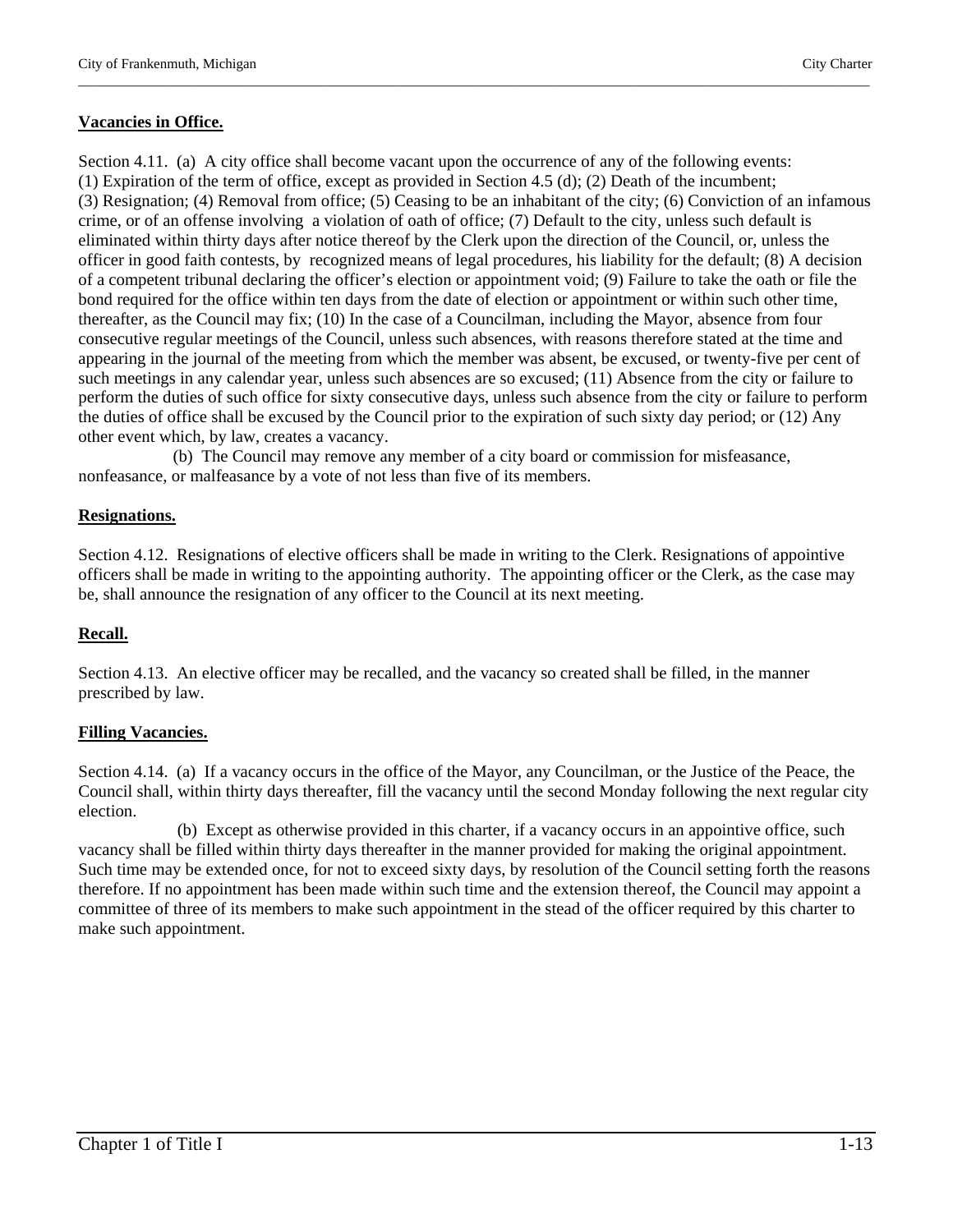#### **Delivery of Office to Successor.**

Section 4.15. Whenever an officer or employee resigns or is removed from office, or his tenure in office expires, he shall deliver, forthwith, to his successor in the office or to the Clerk, all books, papers, moneys, and effects in his custody which were necessary to or were obtained as a part of the performance of his duties.

\_\_\_\_\_\_\_\_\_\_\_\_\_\_\_\_\_\_\_\_\_\_\_\_\_\_\_\_\_\_\_\_\_\_\_\_\_\_\_\_\_\_\_\_\_\_\_\_\_\_\_\_\_\_\_\_\_\_\_\_\_\_\_\_\_\_\_\_\_\_\_\_\_\_\_\_\_\_\_\_\_\_\_\_\_\_\_\_\_\_\_\_\_\_\_\_\_\_\_\_\_\_\_\_\_\_\_\_\_\_\_\_\_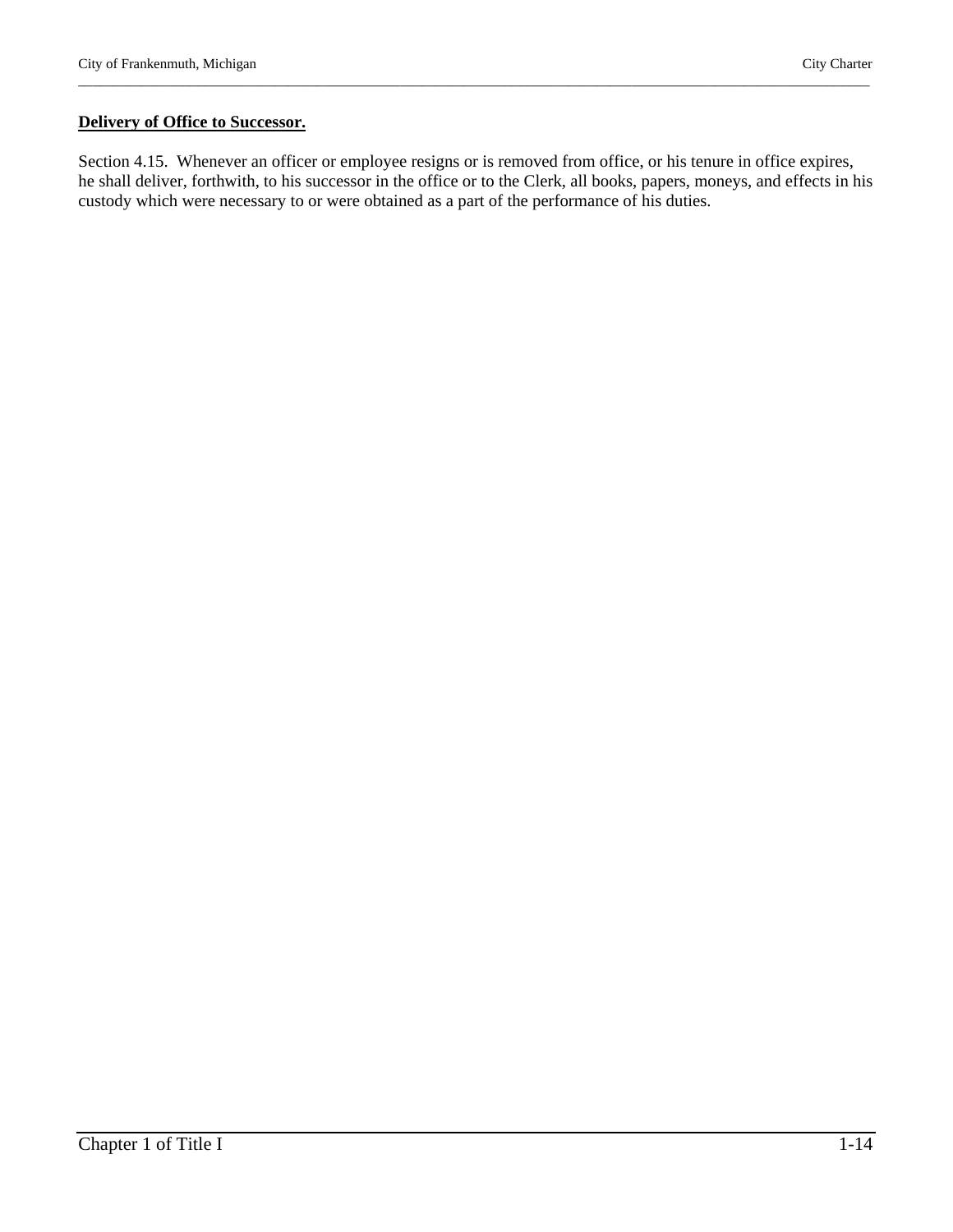# **CHAPTER 5 THE CITY COUNCIL**

\_\_\_\_\_\_\_\_\_\_\_\_\_\_\_\_\_\_\_\_\_\_\_\_\_\_\_\_\_\_\_\_\_\_\_\_\_\_\_\_\_\_\_\_\_\_\_\_\_\_\_\_\_\_\_\_\_\_\_\_\_\_\_\_\_\_\_\_\_\_\_\_\_\_\_\_\_\_\_\_\_\_\_\_\_\_\_\_\_\_\_\_\_\_\_\_\_\_\_\_\_\_\_\_\_\_\_\_\_\_\_\_\_

#### **City Governing Body.**

Section 5.1. All legislative or policy forming powers of the city shall be vested in, exercised, and determined by a Council of seven members, including the Mayor.

#### **Election of Council.**

Section 5.2. At each regular city election there shall be elected a Mayor and three Councilmen from the city at large.

#### **Judge of Qualifications of Members.**

Section 5.3. The Council shall be the judge of the eligibility and qualification of its own members according to the terms of this charter, subject only to review by the courts.

#### **Remuneration of Member of the Council.**

Section 5.4. Each member of the Council, including the Mayor, shall receive a per diem of \$5.00 for each regular meeting of the Council actually attended by him for his services to the city during any term of office to which he has been elected. Upon authorization of the Council, reasonable expenses may be allowed to its members when actually incurred on behalf of the city.

#### **Functional Duties of the Mayor.**

Section 5.5. The Mayor shall, in addition to any powers and duties otherwise provided or required of him by law, have powers and duties as follows:

- (1) He shall be the ceremonial head and chief officer of the city;
- (2) He shall be the presiding officer of the Council;
- (3) He shall have all of the powers and duties of a Councilman, including the power and duty to vote;
- (4) He shall give the Council information concerning matters concerning the legislative and policy functions of the Council and give his recommendations thereon;
- (5) He shall, in emergencies, have the powers conferred by law upon peace officers and shall exercise such powers to correlate the work of the city's officers and departments to prevent disorder, to preserve the public peace and health, and to provide for the safety of persons, and
- (6) He shall execute or authenticate by his signature such instruments of the city as the Council, this charter, or any State or Federal law may require, and
- (7) He shall make appointments of members of committees, boards, and commissions of the city which are authorized by law or direction of the Council.

# **Selection of Mayor Pro Tem.**

Section 5.6. The Council shall, at its first regular meeting following each regular city election, select one if its members to serve as Mayor Pro Tem. The Mayor Pro Tem shall perform the duties of the Mayor when, on account of absence from the city, disability, or otherwise, the Mayor is temporarily unable to perform the duties of his office, and in case of vacancy in the office of Mayor, until such vacancy is filled by the Council. The Mayor Pro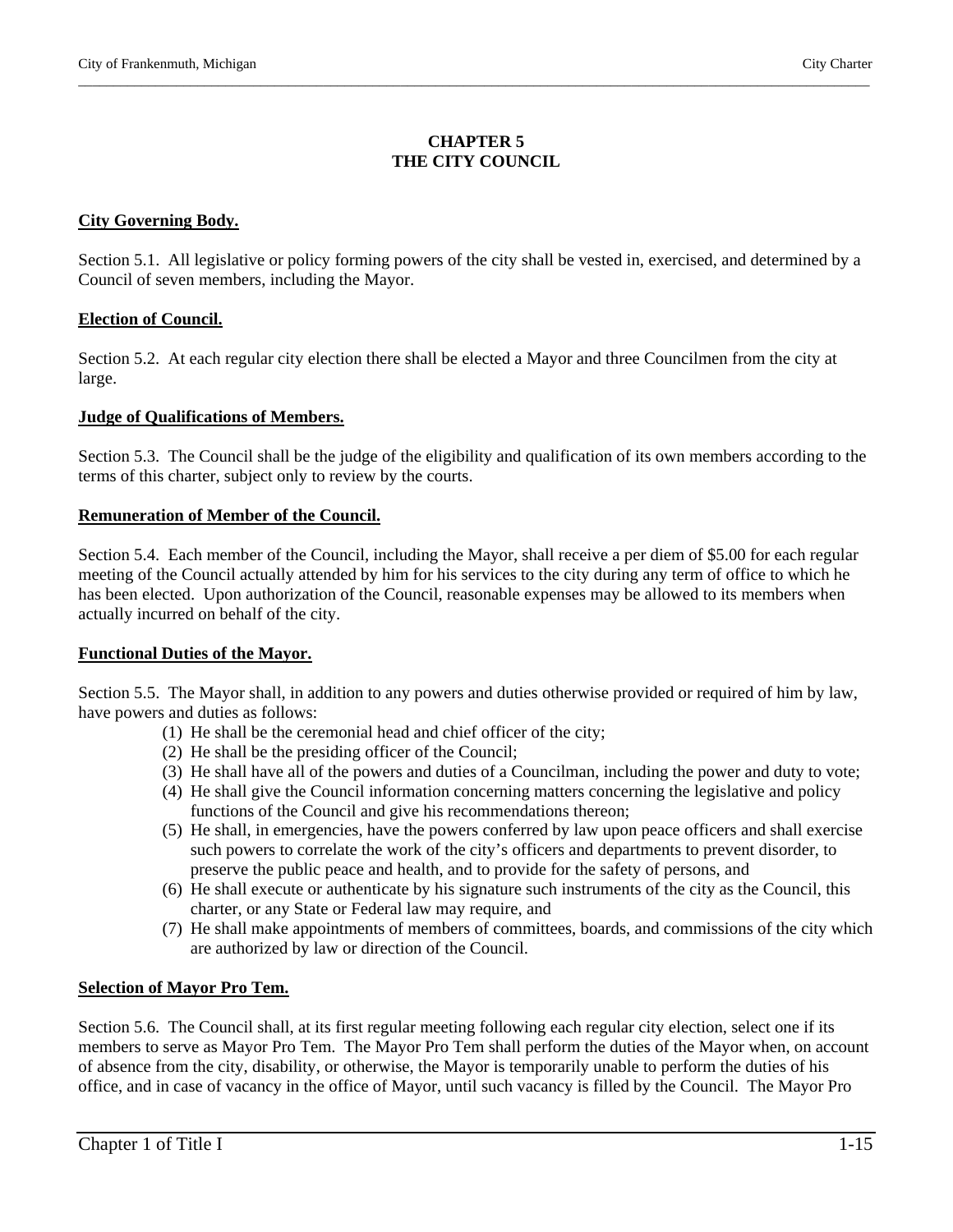Tem shall preside over the meetings of the Council at the call of the Mayor. In the event of a vacancy occurring in the office of Mayor or Mayor Pro Tem, the Council shall appoint one of its elected members to fill such vacancy.

\_\_\_\_\_\_\_\_\_\_\_\_\_\_\_\_\_\_\_\_\_\_\_\_\_\_\_\_\_\_\_\_\_\_\_\_\_\_\_\_\_\_\_\_\_\_\_\_\_\_\_\_\_\_\_\_\_\_\_\_\_\_\_\_\_\_\_\_\_\_\_\_\_\_\_\_\_\_\_\_\_\_\_\_\_\_\_\_\_\_\_\_\_\_\_\_\_\_\_\_\_\_\_\_\_\_\_\_\_\_\_\_\_

# **Meetings of the Council.**

Section 5.7. (a) The Council shall provide by resolution for the time and place of its regular meetings and shall hold at least one regular meeting in each calendar month. If any time set for the holding of a regular meeting of the Council shall be a holiday, then such regular meeting shall be held at the same time and place on the next secular day which is not a holiday.

 (b) Special meetings of the Council may be called by the Clerk on the written request of the Mayor, the City Manager, or any two members of the Council, on at least six hours written notice to each member of the Council, designating the time, place, and purpose of such meeting and served personally or left at his usual place of residence by the Clerk or someone designated by him. Not withstanding the foregoing requirements for the calling of special meetings, any special meeting of the Council at which all members of the Council are present or have waived in writing, the requirement that notice be given at least six hours prior to the time specified for the holding of such meeting and at which a quorum of the Council is present shall be a legal meeting. Such waiver may be made either before or after a meeting has been held.

 (c) No business shall be transacted at any special meeting of the Council unless the same has been stated in the notice of such meeting.

 (d) All regular and special meetings of the Council shall be open to the public and the rules of order of the Council shall provide that citizens shall have a reasonable opportunity to be heard.

 (e) Four members of the Council shall be a quorum for the transaction of business at all meetings of the Council, but, in the absence of a quorum, any number of members less than a quorum may adjourn any regular or special meeting to a later date.

 (f) The Council shall determine its own rules and order of business and shall keep a journal of all its proceedings, in the English language, which shall be signed by the Clerk. The vote upon the passage of all ordinances, and upon the adoption of all resolutions shall be taken by "Yes" and "No" votes and entered upon the record, except that where the vote is unanimous, it shall only be necessary to so state. Any citizens or taxpayer of the city shall have access to the minutes and records of all regular and special meetings of the Council during the regular business hours of the city.

 (g) Each member shall vote on each question before the Council for a determination, unless excused therefrom by the affirmative vote of at least four of the members, but no member of the Council shall vote on any question upon which he has a private or financial interest other than as a citizen or the city. If a question is raised under this section at any Council meeting, such question shall be determined before the main question shall be voted on, but the Council member affected shall not vote on such determination.

 (h) Except in those cases where a larger majority is required by law, no ordinance or resolution shall be adopted or passed by the Council, nor shall any other official action be taken, except by the affirmative vote of at least four members.

# **Public Health and Safety.**

Section 5.8. Through the established departments and agencies of the city government, together with any such departments or agencies as may be created under authority of this charter, the Council shall provide for the public peace, health, and recreation, and for the safety of persons and property.

# **Health.**

Section 5.9. To the extent that public health functions are exercised by the County of Saginaw, there shall be no duplication thereof by the city. In all other respects, the Council shall constitute the Board of Health of the city. The Board of Health shall have supervision of all matters relating to the sanitary condition of the city and the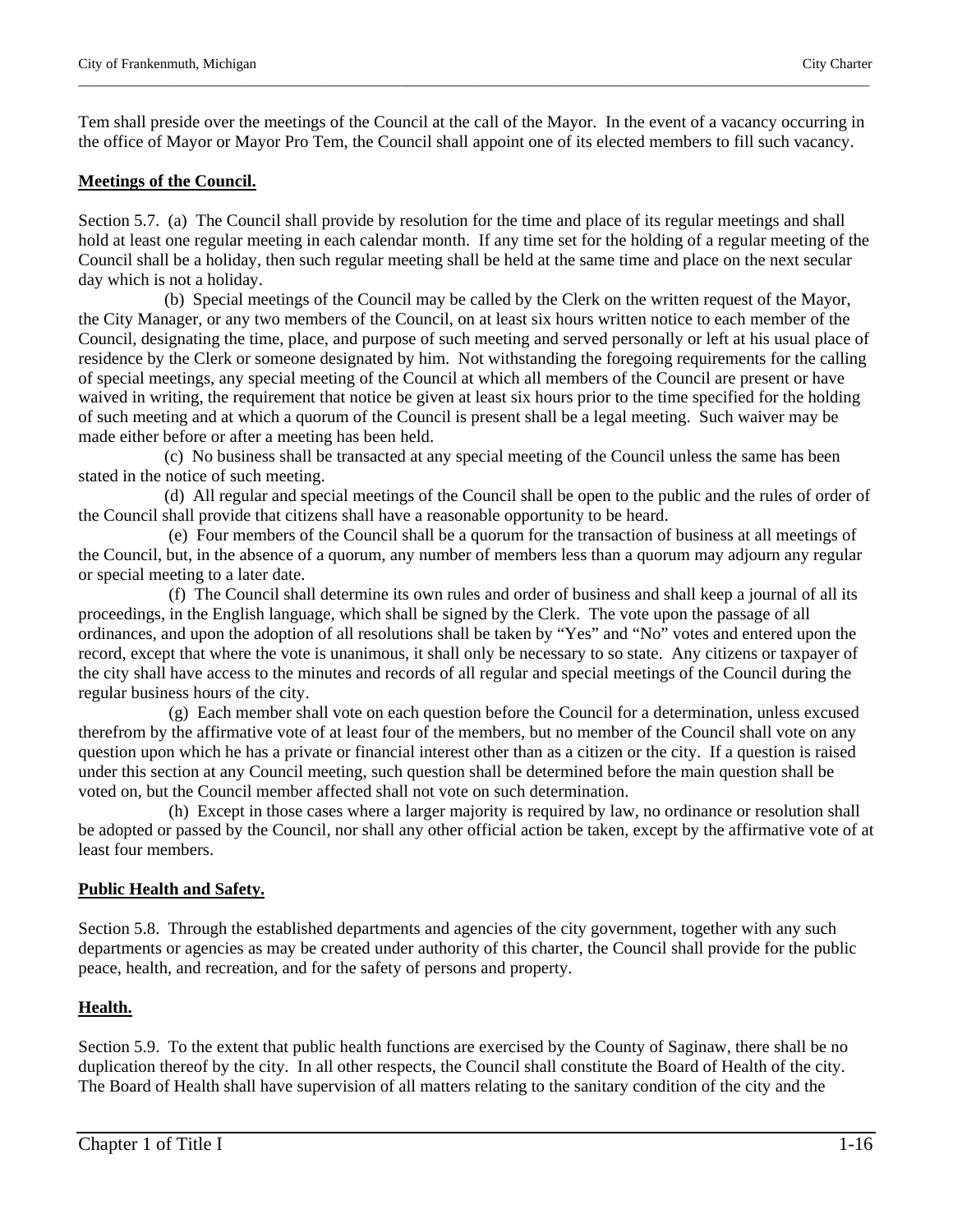preservation of the life and health of its inhabitants to the extent that such functions are not exercised by the County of Saginaw.

\_\_\_\_\_\_\_\_\_\_\_\_\_\_\_\_\_\_\_\_\_\_\_\_\_\_\_\_\_\_\_\_\_\_\_\_\_\_\_\_\_\_\_\_\_\_\_\_\_\_\_\_\_\_\_\_\_\_\_\_\_\_\_\_\_\_\_\_\_\_\_\_\_\_\_\_\_\_\_\_\_\_\_\_\_\_\_\_\_\_\_\_\_\_\_\_\_\_\_\_\_\_\_\_\_\_\_\_\_\_\_\_\_

# **Licenses.**

Section 5.10. The Council shall, by ordinance, prescribe the terms and conditions upon which licenses may be granted, suspended, or revoked; and may require an exact payment of such reasonable sums for any license, as it may deem proper, of persons receiving any license from the city. The person or persons receiving any such license shall before the issuing thereof, execute a bond to the city, when required by ordinance, in such sum and with such securities as prescribed in such ordinance, conditioned for the faithful observance of this charter of the city, and the ordinance under which the license is granted.

# **Public Works.**

Section 5.11. The Council shall be charged and entrusted with all responsibility for the control of the water works, the water distribution system, sewers, sewage system, sewage disposal, and other public works of the city, whether the same were in existence at the time this charter became effective or may be thereafter acquired.

# **Cemetery Regulations**

Section 5.12. The Council shall have power to enact all ordinances deemed necessary for the establishment, maintenance, and protection of cemeteries, together with improvements thereon and appurtenances thereto, owned or hereafter acquired by the city either within or without its corporate limits. All ordinances pertaining to public health and welfare in the regulation and protection of public cemeteries shall apply equally to all cemeteries within the city belonging to, or under the control of, any church or religious society, or any corporation, company, or association. The city may cause any bodies buried within the city, in violation of any rule or ordinance made in respect to such burials, to be taken up and reburied in such a manner as shall conform to the ordinances of the city, a plan for the platting, sale, and perpetual care of all lots, plots, and lands therein shall be provided.

# **House Trailers.**

Section 5.13. The Council may, by ordinance, provide for the prohibition or regulation of the use, occupancy, sanitation, and parking of house trailers within the city. The right of the Council to so regulate any house trailer shall not be abrogated because of any detachment thereof from its wheels or because of placing it on, or attaching it to the ground by means of any temporary or permanent foundation, or in any manner whatsoever.

# **Restriction on Powers of the Council.**

Section 5.14. Neither the Council, nor any of its members, shall direct the appointment of any person to, or his removal from, any city office or employment by the City Manager or any of his subordinates. The Council and its members shall deal with the administrative service solely through the City Manager, and neither the Council nor any member thereof shall give orders to any subordinate of the City Manager either publicly or privately.

# **Investigations**

Section 5.15. The Council, or any person or committee authorized by it for the purpose, shall have the power to inquire into the conduct of any department, office, or officer of the city and make investigations as to municipal affairs, and for that purpose may summon witnesses, administer oaths, and compel the production of books, papers, and other evidence. Failure on the part of any officer of the city to obey such summons or to produce books, papers, or other evidence as ordered under the provisions of this section shall constitute a violation of this charter.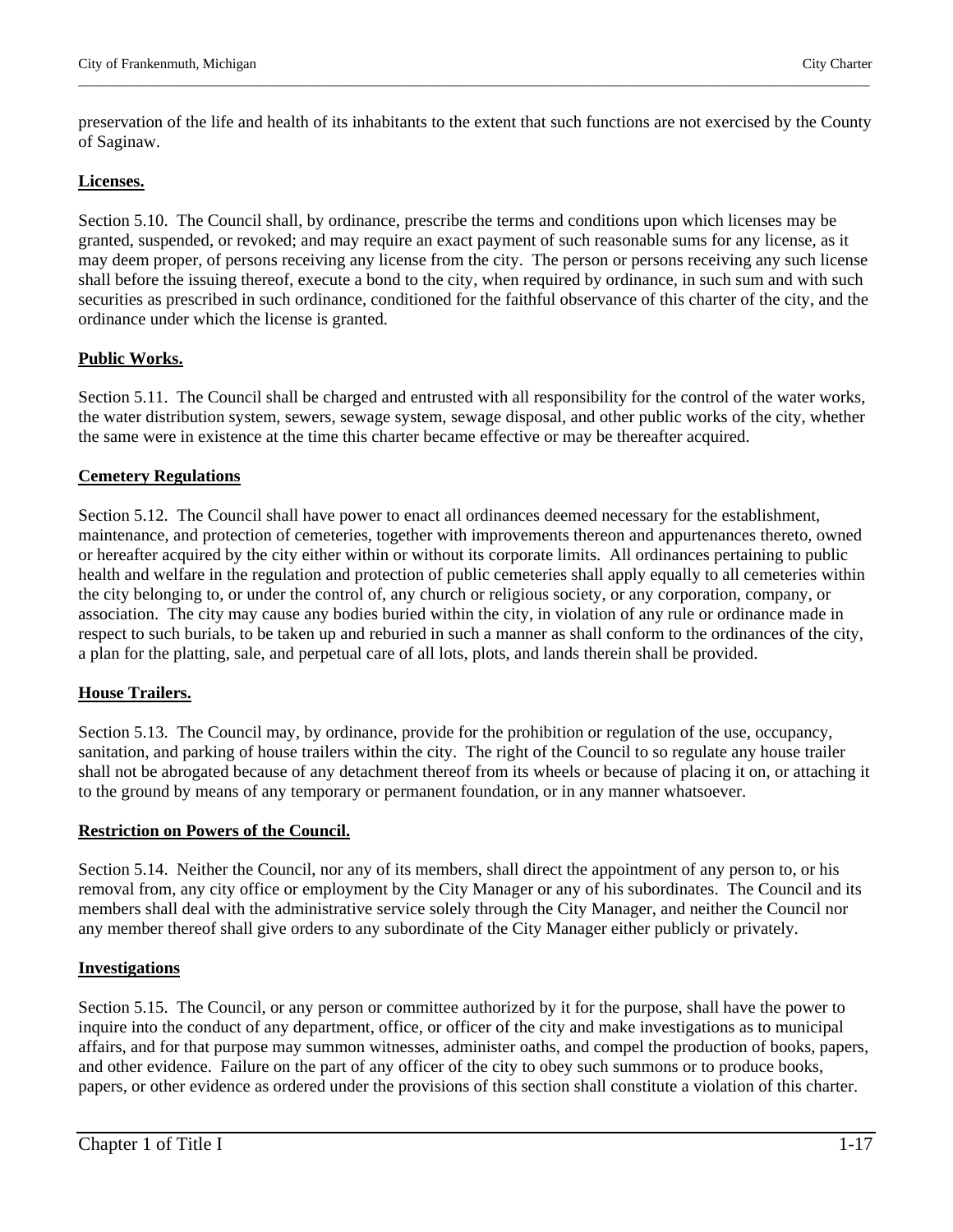# **CHAPTER 6 CITY LEGISLATION**

\_\_\_\_\_\_\_\_\_\_\_\_\_\_\_\_\_\_\_\_\_\_\_\_\_\_\_\_\_\_\_\_\_\_\_\_\_\_\_\_\_\_\_\_\_\_\_\_\_\_\_\_\_\_\_\_\_\_\_\_\_\_\_\_\_\_\_\_\_\_\_\_\_\_\_\_\_\_\_\_\_\_\_\_\_\_\_\_\_\_\_\_\_\_\_\_\_\_\_\_\_\_\_\_\_\_\_\_\_\_\_\_\_

# **Legislative Power.**

Section 6.1. The legislative power of the city is vested exclusively in the Council, except as otherwise provided by law.

# **Prior Legislation Preserved.**

Section 6.2. All ordinances, resolutions, and rules of the Council, to the extent that they are consistent with the provisions of this charter, which are in force on the effective date of this charter, shall continue in full force, until repealed or amended.

# **Introduction, Consideration, and Style of Ordinances.**

Section 6.3. (a) Each proposed ordinance shall be introduced in written form. The style of all ordinances passed by the Council shall be, "The City of Frankenmuth Ordains:"

 (b) No ordinance shall be passed at the same meeting at which it is introduced, unless the same is declared to be an emergency ordinance by a vote of not less than five members of the Council.

 (c) An ordinance may be repealed or amended only by an ordinance passed in the manner provided in this section. An ordinance may be repealed by reference to its number and title only.

 (d) If a section of an ordinance is amended, the section shall be reenacted and published at length. This requirement shall not apply to the schedules of one-way streets and of parking limitations contained in any traffic ordinance.

(e) Each ordinance, after adoption, shall be identified by a number.

 (f) Each ordinance shall be recorded by the Clerk forthwith in the Ordinance Book, and the enactment of such ordinance shall be certified by him therein.

# **Publication of Ordinances.**

Section 6.4. (a) Before an ordinance may become effective, it shall be published in one or more newspapers of general circulation in the city or as may be otherwise provided or permitted by law. Such publication may be as a part of the proceedings of the meeting at which it was adopted. The effective date of an ordinance shall be stated therein, but shall not be less than twenty days from the date of its adoption, unless it is declared by the affirmative vote of not less than five members of the Council to be an emergency ordinance.

 (b) In the event of the codification of the ordinances, the deposit of ten or more printed copies in the office of the Clerk, available for public inspection, shall constitute the publication thereof.

# **Penalties.**

Section 6.5. The Council shall provide in ordinances adopted by it for the punishment of violations thereof. Such punishment may be by a fine of not to exceed five hundred dollars or imprisonment for not more than ninety days, or both, in the discretion of the court. Imprisonment for violations of ordinances may be in the city or county jail, or in any workhouse of the state which is authorized by law to receive prisoners of the city.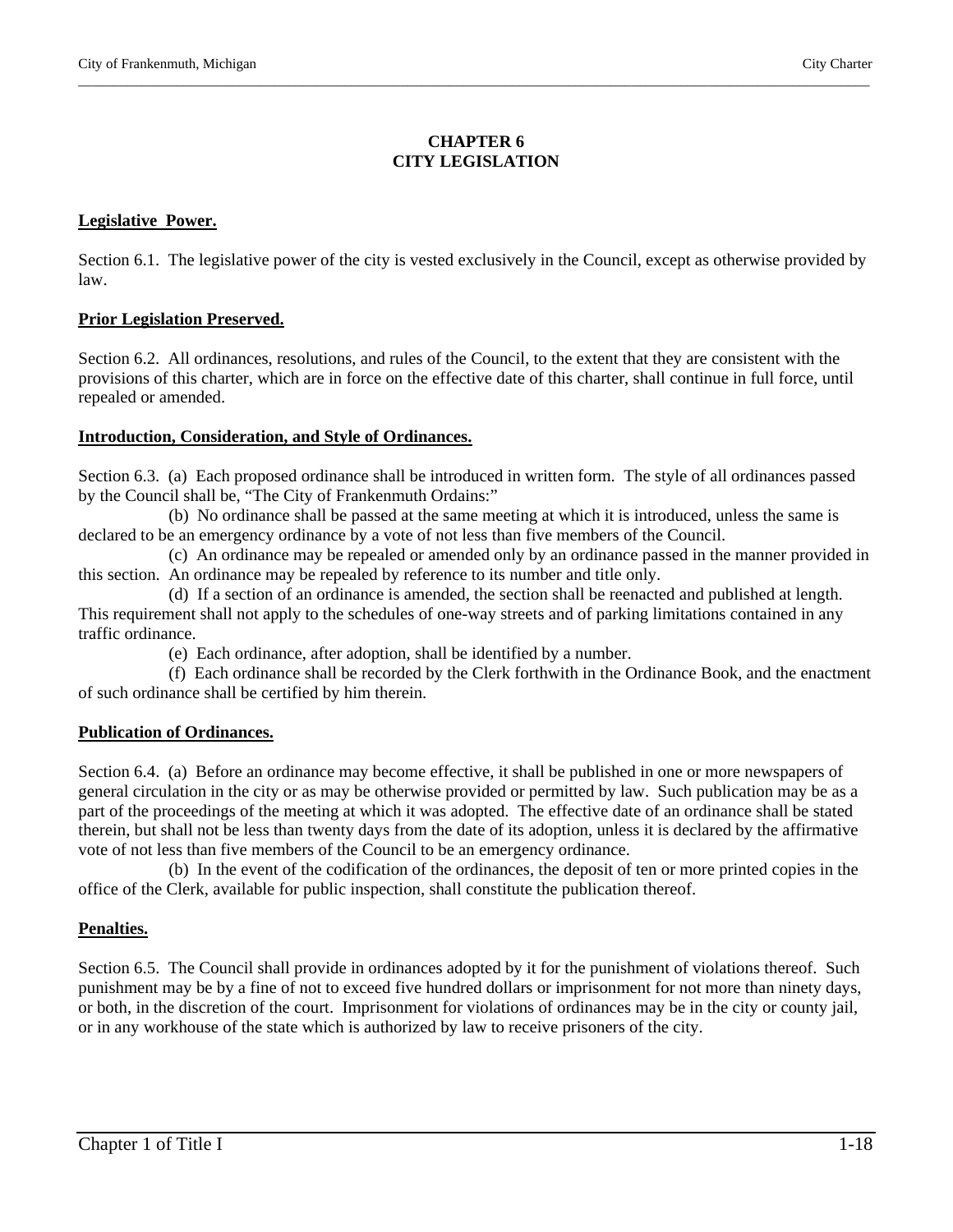#### **Time Limit for Prosecution of Ordinance Violations.**

Section 6.6. No prosecution for the violation of an ordinance shall be commenced after the expiration of two years after the commission of the offense.

\_\_\_\_\_\_\_\_\_\_\_\_\_\_\_\_\_\_\_\_\_\_\_\_\_\_\_\_\_\_\_\_\_\_\_\_\_\_\_\_\_\_\_\_\_\_\_\_\_\_\_\_\_\_\_\_\_\_\_\_\_\_\_\_\_\_\_\_\_\_\_\_\_\_\_\_\_\_\_\_\_\_\_\_\_\_\_\_\_\_\_\_\_\_\_\_\_\_\_\_\_\_\_\_\_\_\_\_\_\_\_\_\_

#### **Proceedings for Prosecution of Ordinance Violations.**

Section 6.7. Except as may be inconsistent with or otherwise provided in Chapter 12 of this charter, all proceedings relative to the arrest, custody, and trial of persons accused of the violation of ordinances shall be governed by and conform as nearly as may be with the provisions of law relating to proceedings in criminal cases cognizable by justices of the peace.

#### **Initiative and Referendum.**

Section 6.8. An ordinance may be initiated by petition, or a referendum on an ordinance enacted by the Council may be had by a petition, as hereinafter provided.

#### **Initiatory or Referendary Petitions.**

Section 6.9. An initiatory or a referendary petition shall be signed by not less than fifteen per cent of the registered electors of the city on the date of the filing of such petition. The Clerk shall provide and make available to any registered elector of the city general petition forms upon which any initiatory or referendary petition may be set forth by such elector or others interested therein. Such petition may be the aggregate of two or more petition papers. Each signer of a petition shall sign his name, and shall place thereon after his name the date of his signing and his place of residence by street and number and compliance with the requirements of this sentence shall be jurisdictional to the validity of any petition or petition paper. To each petition paper there shall be attached a sworn affidavit by the circulator thereof, stating that each signature thereon is the genuine signature of the person whose name it purports to be, and that it was signed in the presence of the affiant. Such petition shall be filed with the Clerk who shall, within ten days, canvass the signatures thereon to determine the genuineness and the sufficiency thereof. Any signature obtained more than sixty days before the filing of such petition with the Clerk shall not be counted. If an initiatory petition be found to contain an insufficient number of genuine signatures of registered electors of the city, or to be improper as to form or compliance with the provisions of this section, the Clerk shall notify, forthwith, the person filing such petition, and ten days from such notification shall be allowed for the filing of supplemental petition papers. When in initiatory or referendary petition is found to be sufficient and proper, the Clerk shall present the petition to the Council at its next regular meeting.

#### **Same – Council Procedure**

Section 6.10. Upon receiving an initiatory or referendary petition from the Clerk, the Council shall, within sixty days, either:

- (a) If it be an initiatory petition, adopt the ordinance as submitted in the petition or determine to submit the proposal to the electors; or
- (b) If it be a referendary petition, repeal the ordinance to which the petition refers or determine to submit the proposal to the electors.

#### **Same – Submission to Electors.**

Section 6.11. Should the Council decide to submit the proposal to the electors, it shall be submitted at the next election held in the city for any purpose, or, in the discretion of the Council, at a special election. The result shall be determined by a majority vote of the electors voting thereon, except in cases where otherwise required by law.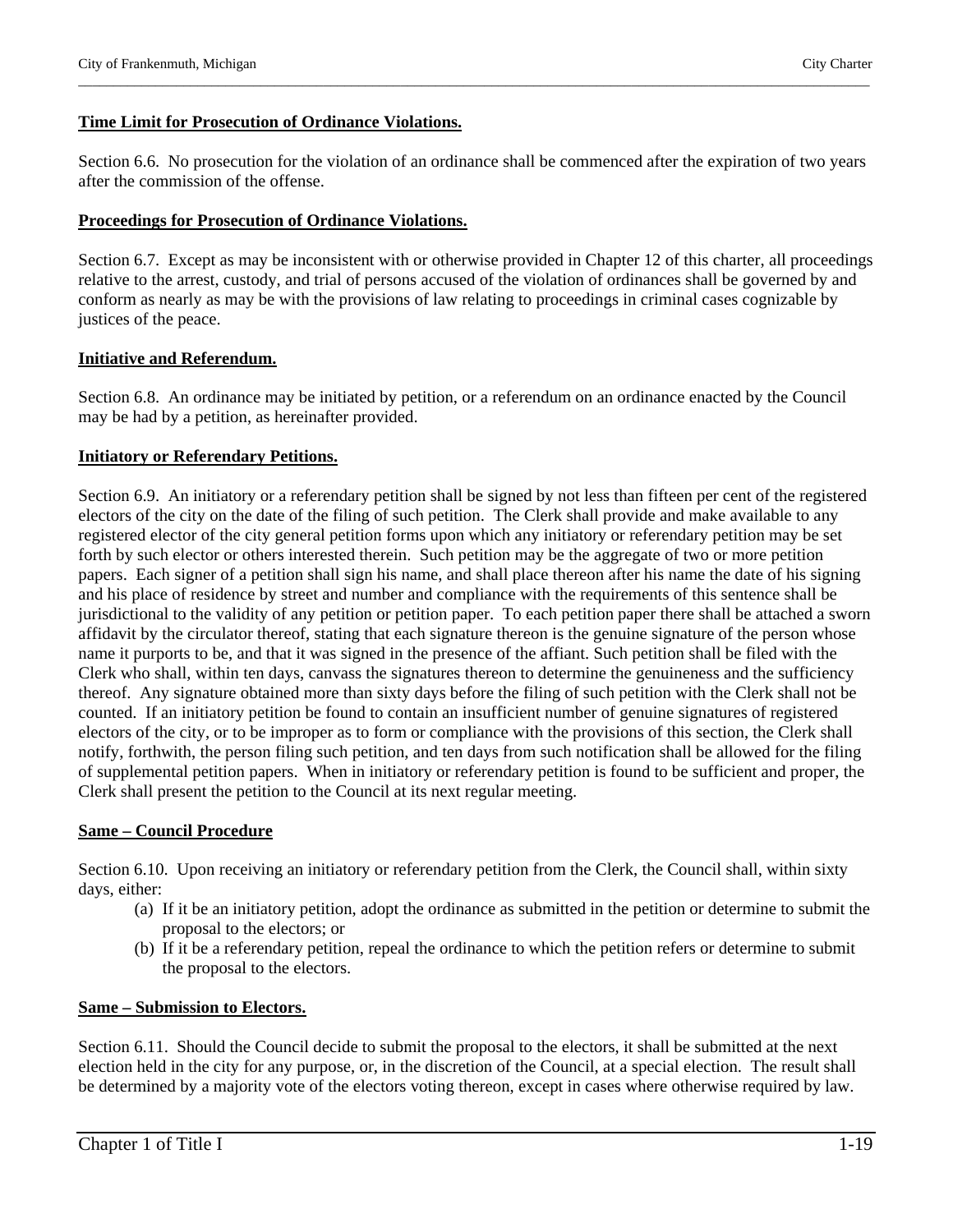# **Same – Status of Ordinances Adopted.**

Section 6.12. An ordinance adopted by the electorate through initiatory proceedings may not be amended or repealed by the Council for a period of two years after the date of the election at which it was adopted. Should two or more ordinances, adopted at the same election, have conflicting provisions, the one receiving the largest affirmative vote shall prevail as to those provisions.

\_\_\_\_\_\_\_\_\_\_\_\_\_\_\_\_\_\_\_\_\_\_\_\_\_\_\_\_\_\_\_\_\_\_\_\_\_\_\_\_\_\_\_\_\_\_\_\_\_\_\_\_\_\_\_\_\_\_\_\_\_\_\_\_\_\_\_\_\_\_\_\_\_\_\_\_\_\_\_\_\_\_\_\_\_\_\_\_\_\_\_\_\_\_\_\_\_\_\_\_\_\_\_\_\_\_\_\_\_\_\_\_\_

# **Same – Ordinance Suspended.**

Section 6.13. The certification by the Clerk of the sufficiency of a referendary petition within thirty days after the passage of the ordinance to which such petition refers shall automatically suspend the operation of the ordinance in question pending repeal by the Council or final determination by the electors.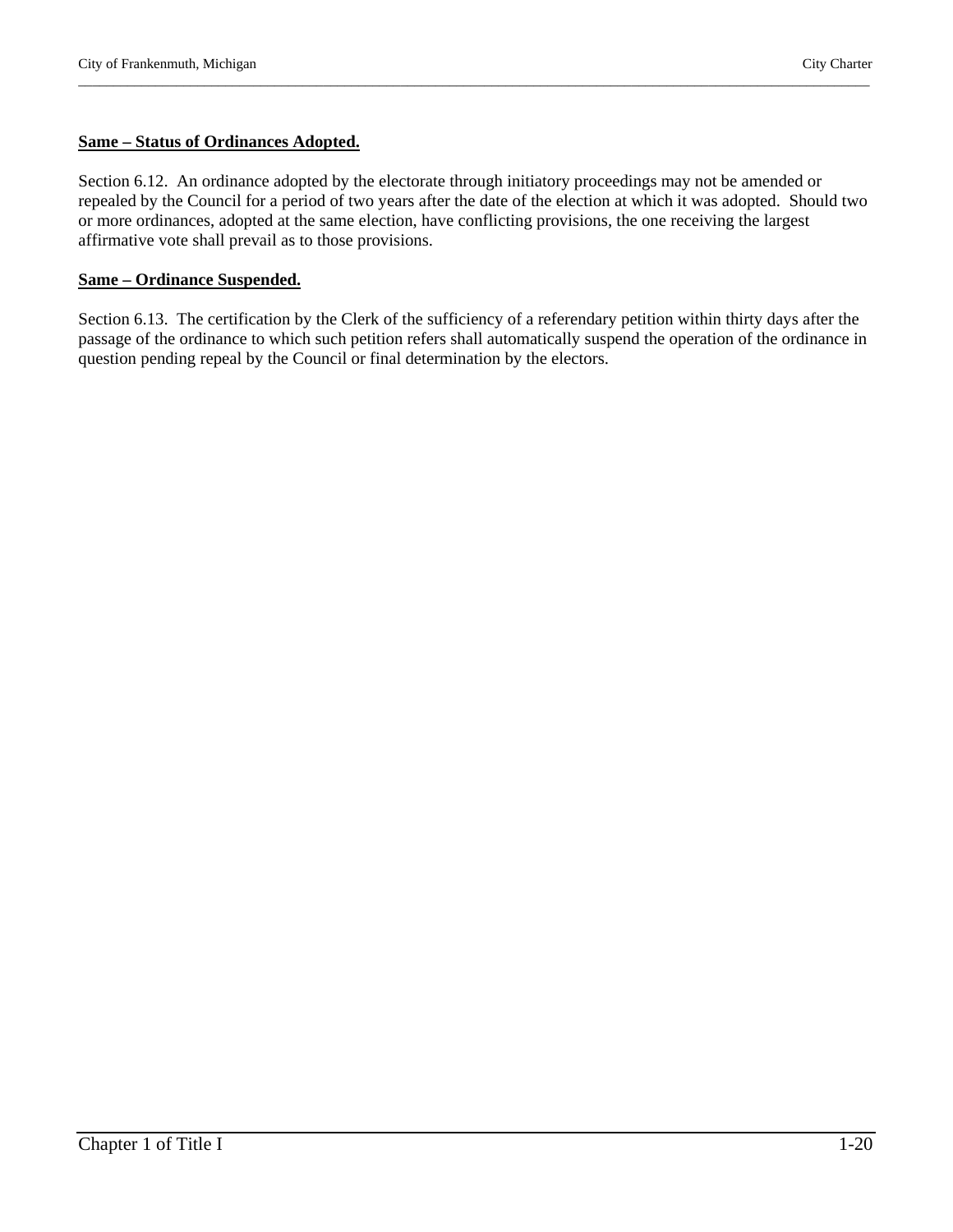# **CHAPTER 7 THE ADMINISTRATIVE SERVICE**

\_\_\_\_\_\_\_\_\_\_\_\_\_\_\_\_\_\_\_\_\_\_\_\_\_\_\_\_\_\_\_\_\_\_\_\_\_\_\_\_\_\_\_\_\_\_\_\_\_\_\_\_\_\_\_\_\_\_\_\_\_\_\_\_\_\_\_\_\_\_\_\_\_\_\_\_\_\_\_\_\_\_\_\_\_\_\_\_\_\_\_\_\_\_\_\_\_\_\_\_\_\_\_\_\_\_\_\_\_\_\_\_\_

# **The City Manager.**

Section 7.1. (a) The City Manager shall be the chief administrative officer of the city government, in conformity with the provisions of this charter. He shall be selected by the Council and shall serve at the pleasure of, and be subject to removal by the Council at any time.

 (b) The Council shall designate a qualified person to perform the duties of City Manager during a vacancy in the office. With the consent and approval of the Council, the City Manager may designate an administrative officer or employee of the city to act as City Manager if he is temporarily absent from the city or unable to perform the duties of his office.

# **Eligibility and Duties of the City Manager.**

Section 7.2. (a) To be eligible for appointment as City Manager, a person must have had previous experience in city, industrial, or business administration, in which he was in responsible charge of the functions administered by him.

 (b) The City Manager shall be the administrative agent of the Council, shall be vested with all administrative powers of the city not inconsistent with the provisions of this charter, and shall perform the duties of his office under the authority of and be accountable to the Council.

(c) It shall be the duty of the City Manager to:

(1) Supervise and coordinate the work of the administrative officers and departments of the city, except as otherwise provided in this charter, and, as to the City Attorney and the Clerk so far as his work is that required of him by Section 7.3. (a) hereof;

- (2) Prepare the annual budget proposals of the city, together with supporting information in explanation thereof;
- (3) Establish and maintain a central purchasing service for the city;
- (4) Subject to any employment ordinance of the city, employ or be responsible for the employment of all city employees, and supervise and coordinate the personnel policies and practices of the city;

(5) Maintain and inventory of city-owned property;

(6) Keep informed and report to the Council concerning the work of the several offices and departments of the city and, to that end, he may secure from the officers and heads of all administrative departments such information and periodical or special reports as he or the Council may deem necessary;

(7) In case of conflict or authority between officers and administrative departments or, in case of absence of administrative authority occasioned by inadequacy of charter or ordinance provisions, resolve the conflict or supply the necessary authority so far as may be consistent with law and the ordinances of the city, and direct the necessary action to be taken in conformance therewith; making a full report immediately to the Council;

(8) Attend all meetings of the Council, with the right to be heard in all Council proceedings, but without the right to vote;

(9) Recommend to the Council, from time to time, such measures as he deems necessary or appropriate for the improvement of the city or its services;

(10) Prepare and maintain an administrative code defining the duties and functions of the several officers and departments of the city which, when adopted as an ordinance by the Council, shall supplement this charter in establishing the duties and functions, as established in this charter, of each officer and department of the city;

(11) Furnish the Council with information concerning city affairs and prepare and submit such reports as may be required or which the Council may request, including an annual report which shall consolidate the reports of the several departments;

(12) Possess such further powers and perform such additional duties as may be granted to our required of him, from time to time by the Council, so far as may be consistent with the provisions of law;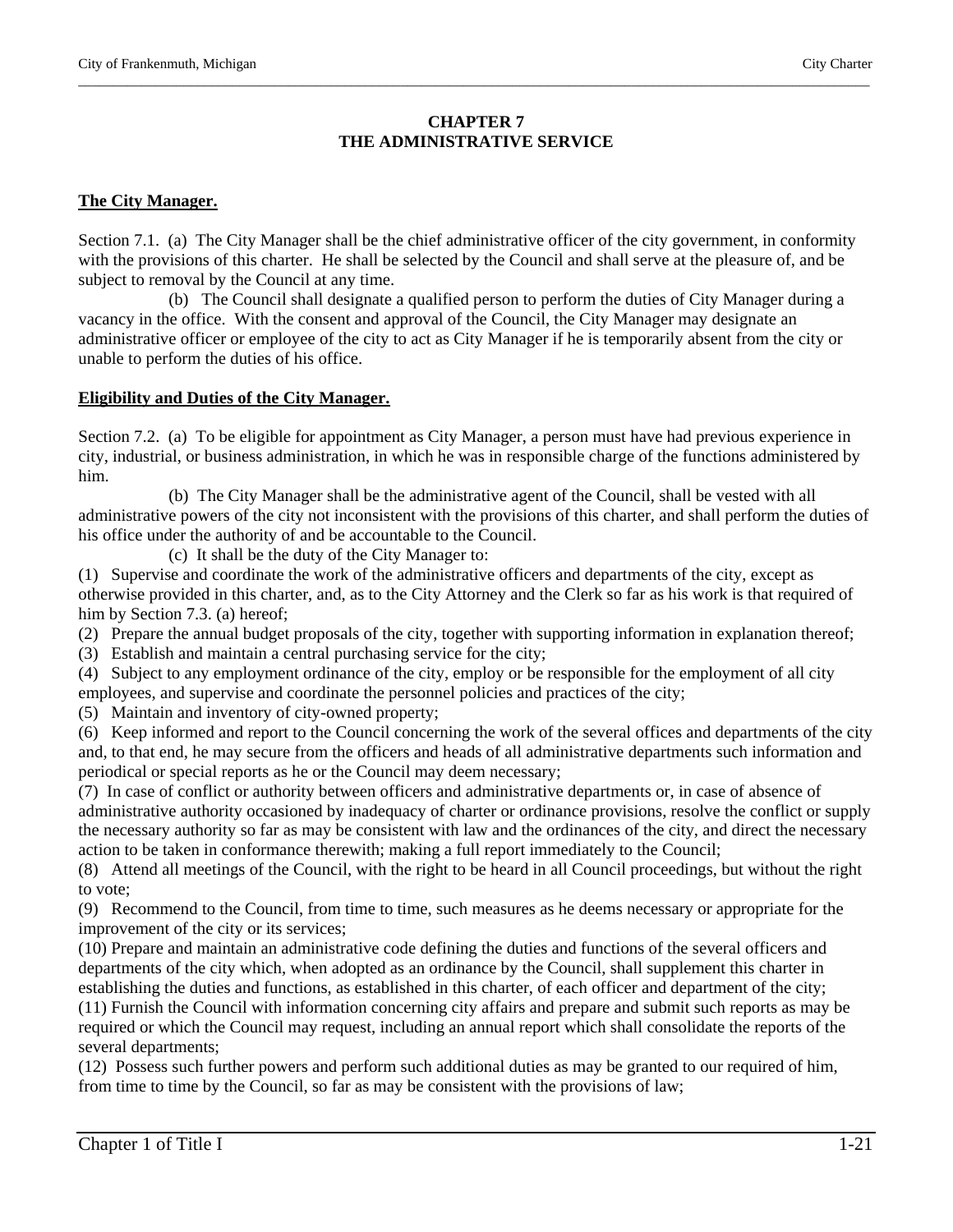(13) Establish any rules necessary to carry out any of the foregoing duties.

# **City Clerk.**

Section 7.3. (a) The Clerk shall be the clerk and clerical officer of the Council. He shall attend all meetings of the Council, and shall keep its journal.

\_\_\_\_\_\_\_\_\_\_\_\_\_\_\_\_\_\_\_\_\_\_\_\_\_\_\_\_\_\_\_\_\_\_\_\_\_\_\_\_\_\_\_\_\_\_\_\_\_\_\_\_\_\_\_\_\_\_\_\_\_\_\_\_\_\_\_\_\_\_\_\_\_\_\_\_\_\_\_\_\_\_\_\_\_\_\_\_\_\_\_\_\_\_\_\_\_\_\_\_\_\_\_\_\_\_\_\_\_\_\_\_\_

(b) He shall have power to administer all oaths required by law and the ordinances of the city.

 (c) He shall be custodian of the city seal, and shall attest the same. He shall also be custodian of all papers, documents, and records pertaining to the city, the custody of which is not otherwise provided for by this charter.

 (d) He shall give to the proper officials ample notice of the expiration or termination of any official bonds, franchises, contracts, or agreements to which the city is a party.

 (e) He shall notify the Council of the failure of any officer or employee required to take an oath of office or to furnish any bond required of him or to file any statement of election expenses required by law.

(f) He shall certify all ordinances and resolutions adopted by the Council.

 (g) Until the city attains a population of 15,000 inhabitants, and thereafter, until the Council provides otherwise by ordinance, the Clerk shall be the finance officer of the city.

 (h) He shall perform such other duties in connection with his office as may be required of him by law, the ordinances or resolutions of the Council, or by the City Manager.

# **City Treasurer.**

Section 7.4. (a) The Treasurer shall have the custody of all moneys of the city, the Clerk's bond, and all evidences of value belonging to or held in trust by the city.

 (b) He shall keep and deposit all moneys or funds in such manner and only in such places as the Council may determine and shall report the same to the Finance Officer.

 (c) He shall have such powers, duties, and prerogatives in regard to the collection and custody of state, county, school district, and city taxes and moneys as are provided by law.

 (d) He shall perform such other duties in connection with his office as may be required of him by law, the ordinances or resolutions of the Council, or by the City Manager.

# **Deputy Clerk or Treasurer.**

Section 7.5. The Clerk and the Treasurer may appoint and remove their deputies, subject to the budget allowances therefore and the approval of the City Manager in the case of appointments. Each deputy shall possess all the powers and authorities of his superior officer.

# **Finance Officer.**

Section 7.6. (a) The Finance Officer shall be the general accountant of the city, shall keep the books of account of the assets, receipts, and expenditures of the city, and shall keep the Council and the City Manager informed as to the financial affairs of the city. The system of accounts of the city shall conform to such uniform systems as may be required by law.

 (b) He shall examine and audit all accounts and claims against the city. No withdrawal shall be made from any city fund which, after deduction of previous withdrawals and outstanding claims, does not have a sufficient amount therein to pay such proposed withdrawal.

 (c) He shall balance all the books of account of the city at the end of each calendar month, and shall make a report therein to the City Manager.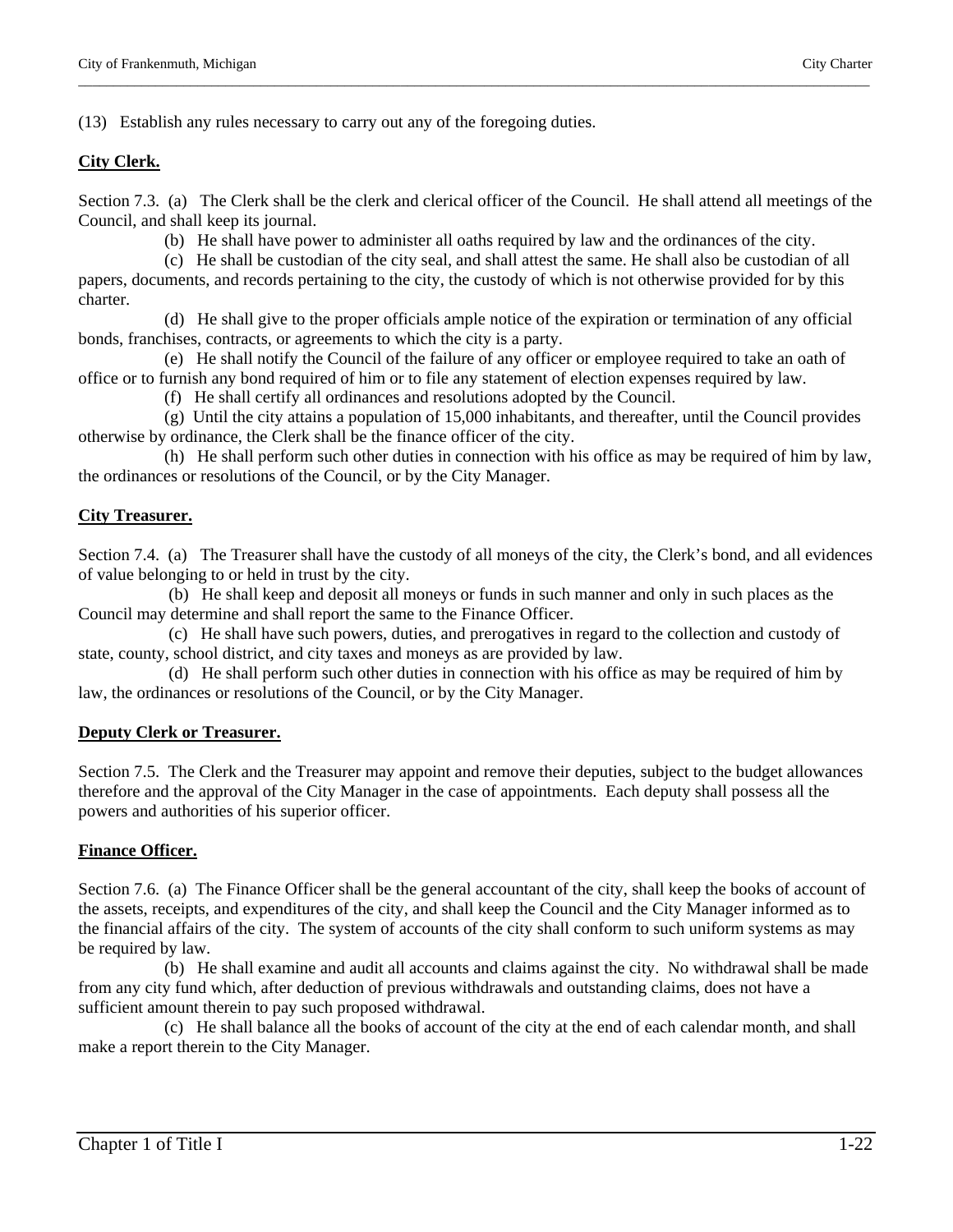(d) He shall examine and audit the books of account of the Treasurer and the Justice of the Peace at least once each month. He shall, upon direction of the City Manager, examine and audit all books of account kept by any other official or department of the city.

\_\_\_\_\_\_\_\_\_\_\_\_\_\_\_\_\_\_\_\_\_\_\_\_\_\_\_\_\_\_\_\_\_\_\_\_\_\_\_\_\_\_\_\_\_\_\_\_\_\_\_\_\_\_\_\_\_\_\_\_\_\_\_\_\_\_\_\_\_\_\_\_\_\_\_\_\_\_\_\_\_\_\_\_\_\_\_\_\_\_\_\_\_\_\_\_\_\_\_\_\_\_\_\_\_\_\_\_\_\_\_\_\_

#### **City Attorney.**

Section 7.7. (a) The City Attorney shall act as the legal advisor of and be responsible to the Council. He shall advise the City Manager concerning legal problems affecting the city administration and the Clerk, Treasurer, and Assessor concerning their statutory and charter duties, when so requested, and shall file with the Clerk a copy of all written opinions given by him.

 (b) He shall prosecute ordinance violations and shall represent the city in cases before courts and other tribunals.

 (c) He shall prepare or review all ordinances, regulations, contracts, bonds, and such other instruments as may be required by this charter or by the Council, and shall promptly give his opinion as to the legality thereof.

 (d) He shall defend all officers and employees in all actions arising out of the performance of their official duties.

(e) He shall perform such other duties as may be prescribed for him by this charter or the Council.

 (f) Upon the Attorney's recommendation, or upon its own initiative, the Council may retain special legal counsel to handle any matter in which the city has an interest, or to assist the City Attorney.

#### **Assessor.**

Section 7.8. (a) The Assessor shall possess all the powers vested in and shall be charged with all the duties imposed upon assessing officers by law.

 (b) He shall make and prepare all regular and special assessment rolls in the manner prescribed by law or the ordinances of the city.

(c) He shall perform such other duties as may be prescribed by law or the ordinances of the city.

#### **Police Department.**

Section 7.9. (a) The Police Department shall be in the charge of the Chief of Police, who, except as otherwise provided by law, shall be appointed by and responsible to the Council. To be eligible for appointment as Chief of Police, a person must be qualified for such office by education, training, or experience.

 (b) Police Officers shall have all the powers, immunities, and privileges granted to peace officers by law for the making of arrests, the preservation of order, and the safety of persons and property in the city and on lands and premises owned by the city outside its corporate limits. Any person arrested shall be taken before the proper magistrate or court for examination or trial, without unnecessary delay. Police officers shall make and sign complaints to or before the proper officers and magistrates concerning violations of this charter and the ordinances of the city. For purposes of making arrests, violations of city ordinances shall be deemed to be misdemeanors.

#### **Fire Department.**

Section 7.10. (a) The Fire Department shall be in the charge of the Fire Chief, who, except as otherwise provided by law, shall be appointed by and responsible to the Council. To be eligible for appointment as Fire Chief, a person must be qualified for such office by education, training, or experience.

 (b) The Fire Department shall be responsible for the prevention and extinguishment of fires and the protection of persons and property against damage and accident resulting therefrom. The Fire Chief shall be responsible for the use, care, and management of the city's fire fighting apparatus and property. He shall conduct supervisory and educational programs to diminish the risk of fires within the city. He, or any of his authorized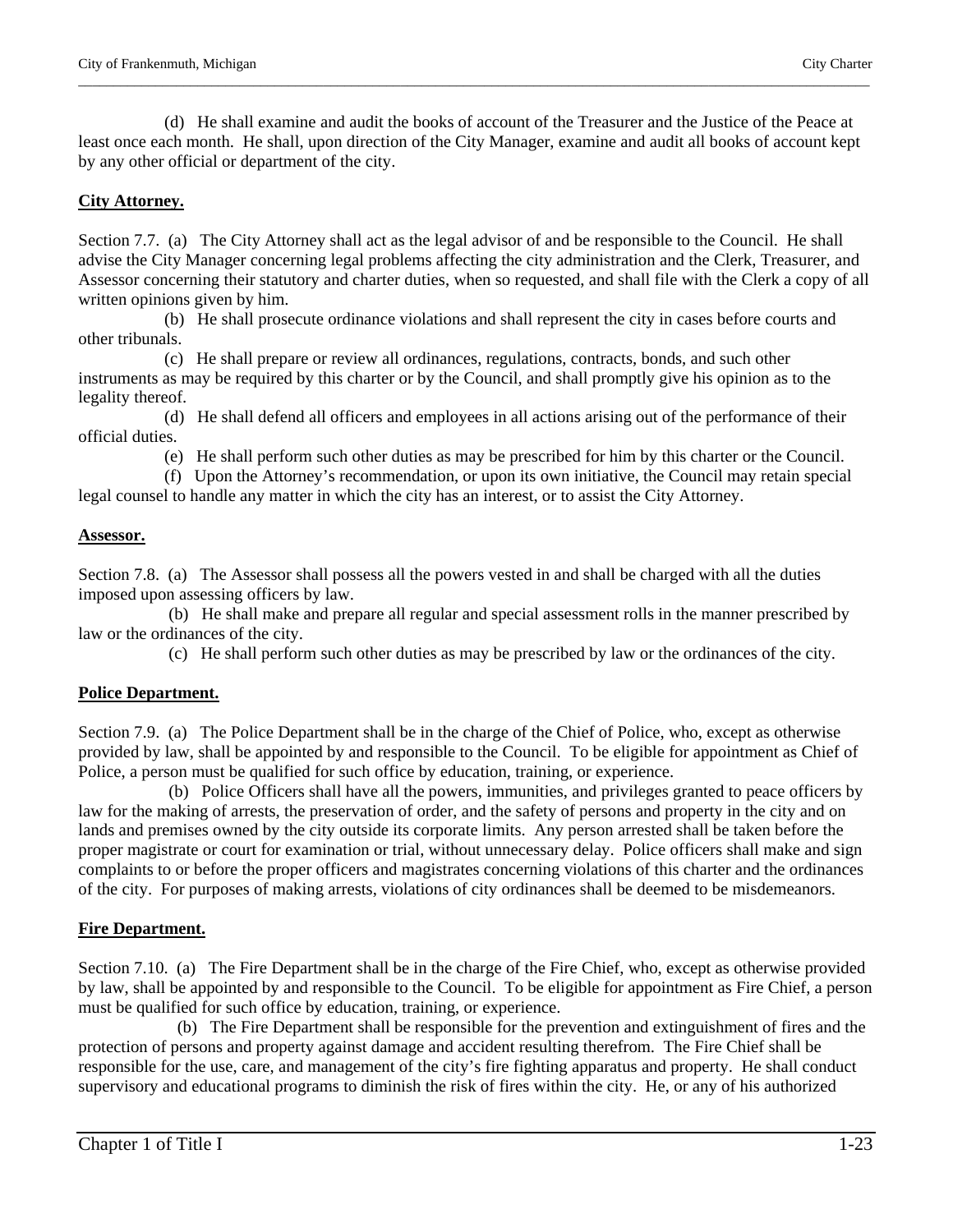subordinates, may command any person present at a fire to aid in the extinguishment thereof and to assist in the protection of life or property. If any person willfully disobeys any such lawful requirement, he shall be deemed guilty of a violation of this charter.

\_\_\_\_\_\_\_\_\_\_\_\_\_\_\_\_\_\_\_\_\_\_\_\_\_\_\_\_\_\_\_\_\_\_\_\_\_\_\_\_\_\_\_\_\_\_\_\_\_\_\_\_\_\_\_\_\_\_\_\_\_\_\_\_\_\_\_\_\_\_\_\_\_\_\_\_\_\_\_\_\_\_\_\_\_\_\_\_\_\_\_\_\_\_\_\_\_\_\_\_\_\_\_\_\_\_\_\_\_\_\_\_\_

 (c) The Fire Chief or any of his authorized subordinates may cause any building to be pulled down or destroyed, when deemed necessary in order to arrest the progress of a fire. In such case no action shall be maintained against the city or any person therefore. If any person having an interest in such a building shall apply to the Council within three months after the fire, for damages or compensation for such building, the Council may pay him such compensation as it may deem just. The Council may ascertain the amount of such damage or compensation by agreement with the owner of the property or by the appraisal of a jury selected in the same manner as in the case of juries selected to appraise damages for the taking of property for public use. No compensation shall be paid on account of any loss which would probably have occurred to a building if it had not been pulled down or destroyed under authority of this section.

# **Additional Administrative Powers and Duties.**

Section 7.11. From time to time, upon the recommendation of the City Manager, the Council may, by ordinance, prescribe additional powers and duties or diminish any powers and duties in a manner not inconsistent with this charter, to be exercised and administered by appropriate officers and departments of the city.

# **Employee Welfare Benefits.**

Section 7.12. The Council shall have power to make available to the administrative officers and employees of the city a pension plan and any recognized standard group plan of life, hospital, health, or accident insurance, or any one or more thereof.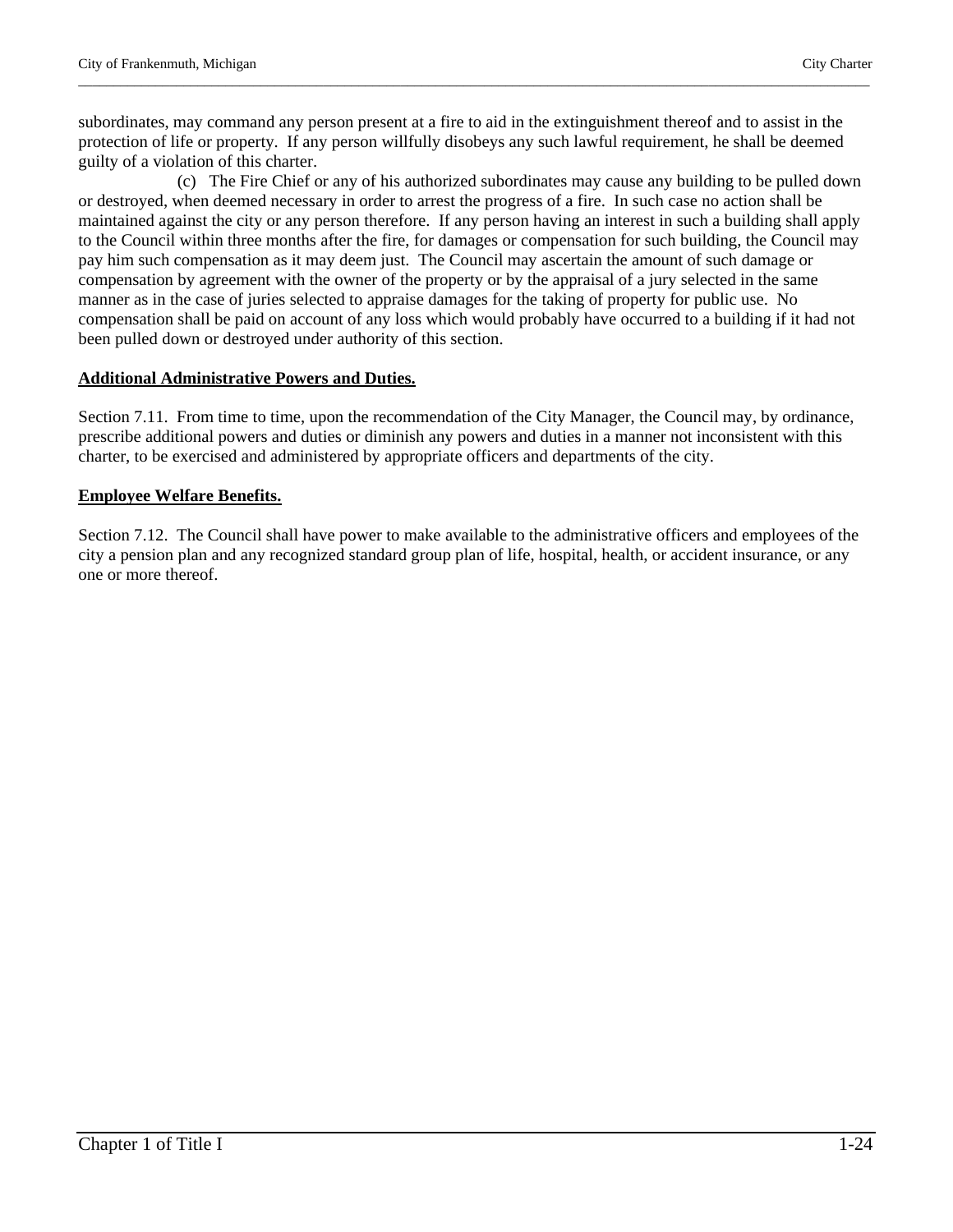#### **CHAPTER 8 GENERAL FINANCE**

\_\_\_\_\_\_\_\_\_\_\_\_\_\_\_\_\_\_\_\_\_\_\_\_\_\_\_\_\_\_\_\_\_\_\_\_\_\_\_\_\_\_\_\_\_\_\_\_\_\_\_\_\_\_\_\_\_\_\_\_\_\_\_\_\_\_\_\_\_\_\_\_\_\_\_\_\_\_\_\_\_\_\_\_\_\_\_\_\_\_\_\_\_\_\_\_\_\_\_\_\_\_\_\_\_\_\_\_\_\_\_\_\_

# **Fiscal Year.**

Section 8.1. The fiscal and budget year of the city shall begin on the first day of July of each year.

#### **Budget Procedure.**

Section 8.2. No later than the first day of February of each year, each officer, department, and board of the city shall submit to the City Manager an itemized estimate of its expected income and expenditures during the next fiscal year for the department or activities under its control. The City Manager shall compile such information and list the same upon a budget proposal form. No later than the first meeting of the Council in March of each year he shall submit to the Council a recommended budget for the next fiscal year which, considering any anticipated unexpended balance or deficit at the end of the current fiscal year, is within the tax limit and other anticipated revenue of the city.

#### **Further Budget Procedure.**

Section 8.3. The budget proposal of the City Manager, together with his recommendations and its supporting schedules and information shall be available for public inspection in the office of the Clerk.

#### **Budget Hearing.**

Section 8.4. A public hearing on the budget proposal shall be held before its final adoption, at such time as the Council shall direct. Notice of the public hearing shall be published by the Clerk at least one week in advance thereof.

# **Adoption of Budget.**

Section 8.5. (a) At a regular meeting held not later than the first Monday in April of each year, the Council shall, by resolution, adopt a budget for the ensuing fiscal year and make an appropriation of the money needed therefore. Such resolution shall designate the sum to be raised by taxation for the general purposes of the city and for the payments of principal and interest on its indebtedness. Failure to adopt such resolution within the time herein set shall not invalidate either the budget or the tax levy therefore.

 (b) A copy of the appropriations for each fiscal year, certified by the Clerk, shall be furnished to the Finance Officer within ten days after the date of the adoption of the budget resolution.

 (c) In the event that the Council shall not adopt a budget for any fiscal year by the second Monday in April preceding the commencement of such fiscal year, the budget proposal for that year, as presented to the Council by the City Manger in accordance with the provisions of this chapter shall be deemed to be the budget for that fiscal year and there shall be an appropriation therefore, without the necessity of Council action.

# **Budget Control.**

Section 8.6. (a) Except for purposes which are to be financed by the issuance of bonds or by special assessments, no money shall be drawn from the treasury of the city, except in accordance with the appropriation for such purpose, nor shall any obligation for the expenditure of money be incurred without an appropriation covering all payments which will be due under such obligation during the fiscal year. The Council, upon the written recommendation of the City Manager and by the affirmative vote of not less than six of its members, may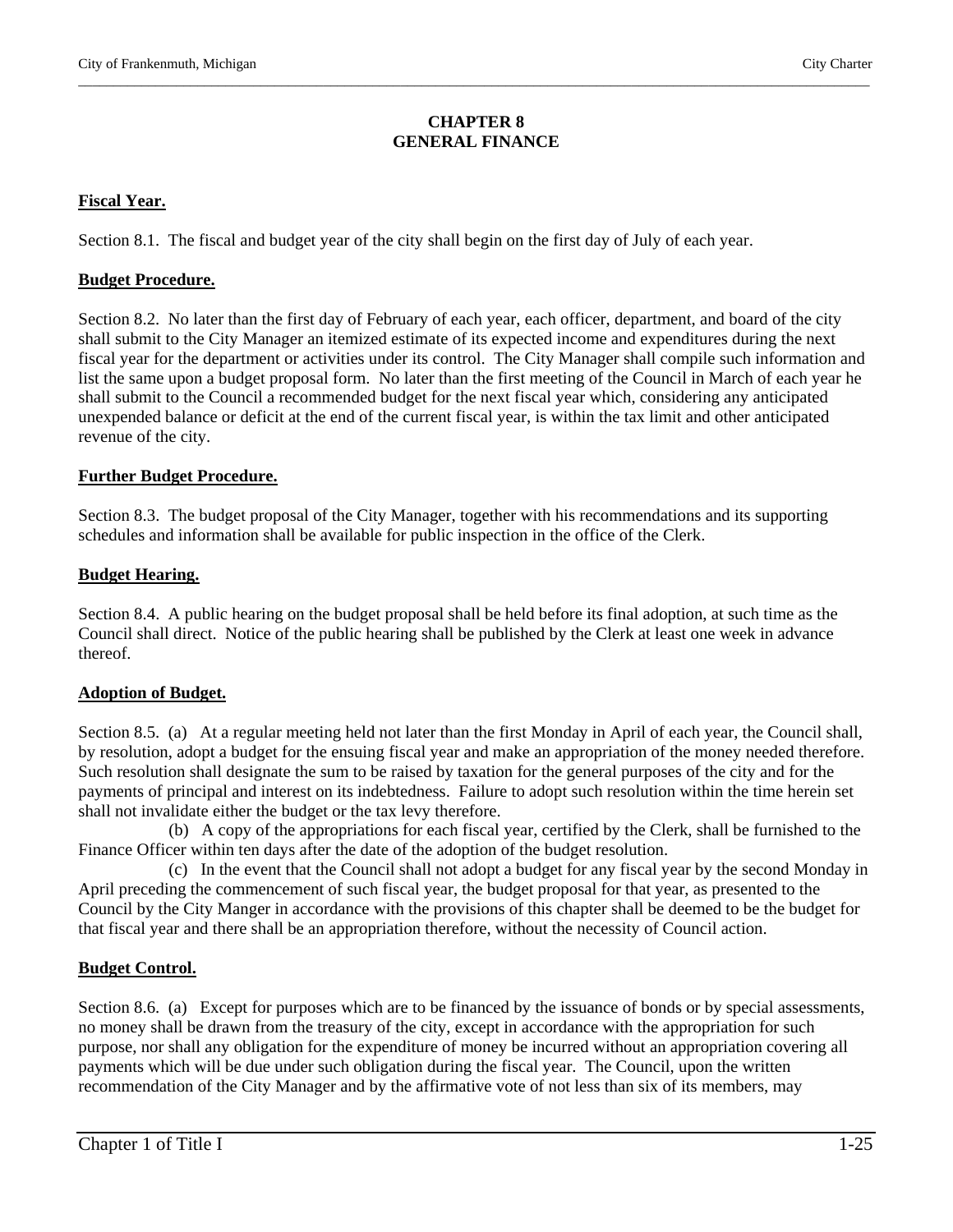appropriate unappropriated funds or transfer any unencumbered appropriation balance, including the contingent account of the general fund of the city, or any portion thereof, from any budget item or account, department, or agency to another.

\_\_\_\_\_\_\_\_\_\_\_\_\_\_\_\_\_\_\_\_\_\_\_\_\_\_\_\_\_\_\_\_\_\_\_\_\_\_\_\_\_\_\_\_\_\_\_\_\_\_\_\_\_\_\_\_\_\_\_\_\_\_\_\_\_\_\_\_\_\_\_\_\_\_\_\_\_\_\_\_\_\_\_\_\_\_\_\_\_\_\_\_\_\_\_\_\_\_\_\_\_\_\_\_\_\_\_\_\_\_\_\_\_

 (b) Expenditures shall not be charged directly to any contingent or general account. Instead, the necessary amount of the appropriation from such account shall be transferred to the appropriate budget item or account and the expenditure than charged thereto.

 (c) During each month, the City Manager shall submit to the Council data showing the relation between the estimated and actual revenues and expenditures to the end of the preceding month; and, if it shall appear that the revenues are less than anticipated, the Council may, by resolution, reduce appropriations, except amounts required for debt and interest charges, to such a degree as may be necessary to keep expenditures within the revenues.

 (d) Within thirty days following the end of each fiscal year, the City Manager shall file with the Council a schedule of all encumbrances upon the budget appropriations existing at the end of the fiscal year, with his recommendations thereon and the Council shall provide for the payment of such thereof as constitute valid claims against the city from corresponding budget items from the then current fiscal year.

# **Special Accounts.**

Section 8.7. (a) The Council may, by ordinance, establish and maintain accounts for accumulating moneys to be used for acquiring, extending, altering, constructing, or repairing public improvements and for the purchase of equipment of any type, in each case either for a specific item or items or for future unspecified public improvements or equipment, or both.

 (b) Appropriations to such accounts may be made by the Council either in the annual appropriation resolution or, from time to time during the fiscal year, from available funds, from whatever source derived, which are not required for other appropriations or obligations of the city. Such accounts shall be continuing accounts and the balances therein at the end of each fiscal year shall remain a part thereof.

 (c) Moneys which are accumulated for the purpose of public improvements, as set forth in subsection (a) hereof, shall be used only at the direction of the Council, and only for the purpose provided in the original ordinance establishing such account, unless their use for some other municipal purpose be authorized by a majority vote of the electors of the city who vote on the proposition to amend such ordinance to provide for a change of the use of the moneys in such account. After the purpose of any such account has been fulfilled, any balance remaining therein may be transferred by the Council to any other special account or to the general fund of the city.

 (d) Moneys which are accumulated for the purpose of purchasing equipment, as set forth in subsection (a) hereof, shall be expended only for the purpose provided in the ordinance establishing any such account, or as such ordinance may be amended from time to time, and, when no longer required for such purpose such moneys or any part thereof may be transferred to the general fund by a resolution adopted by the affirmative vote of not less than six members of the Council.

# **Withdrawal of City Moneys.**

Section 8.8. (a) Unless otherwise provided by law or by ordinance, all moneys drawn from the treasury shall be drawn pursuant to the authority and appropriations of the Council. The City Manager, where necessary to expedite operating procedures, may authorize, in writing, other officers and employees of the city to make minor disbursements from petty cash accounts, which disbursements shall be accounted for and shall be audited by the Finance Officer.

 (b) Checks or warrants for the disbursement of city funds shall be signed by the Clerk and countersigned by the Treasurer, except, if the Clerk and Treasurer are the same individual, they shall be countersigned by the Mayor.

 (c) Checks may be issued prior to authorization by the Council for such purposes and up to such amounts as the Council shall provide by ordinance.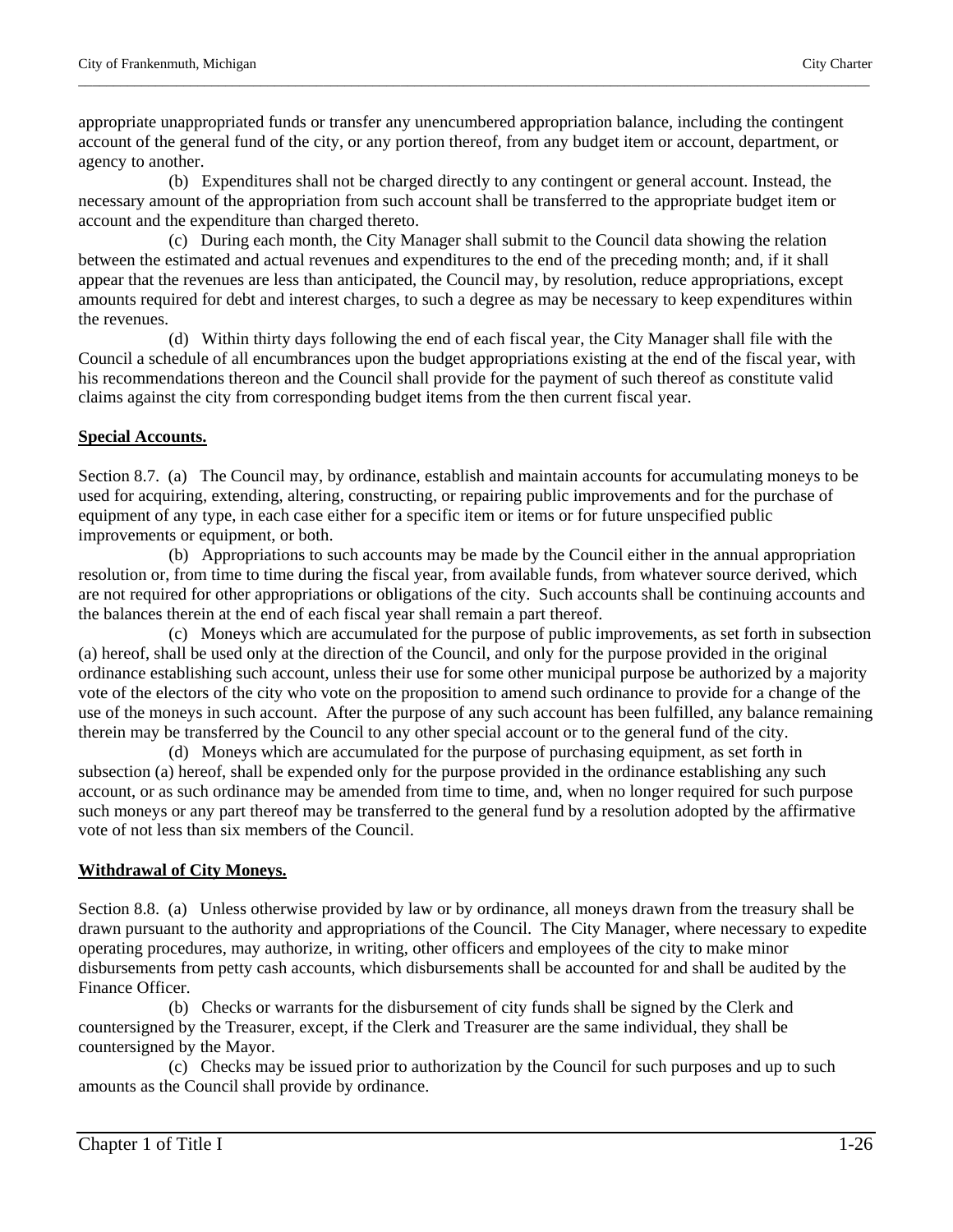#### **Notice to City of Claim for Injuries.**

Section 8.9. (a) The city shall not be liable in damages for injury to person or property by reason of negligence of the city, its officers, or employees, or by reason of any defective highway, public work, public service improvement, or facility of the city, or by reason of any obstruction, ice, snow, or other encumbrance thereon unless, within sixty days after such injury occurred, the person damaged or his representative causes a written notice to be served upon an officer of the city upon whom process may be served by law. Such notice shall state that such person intends to hold the city liable for such damages, and shall set forth substantially the time and place of the injury, the manner in which it occurred, the nature of the act or defect complained of, the extent of the injury so far as known, and the names and addresses of witnesses known to the claimant. No person shall bring action against the city for damages to person or property arising out of any of the reasons or circumstances aforesaid, unless brought within the period prescribed by law, nor unless he has first presented to the Clerk a claim in writing and under oath, setting forth specifically the nature and extent of the injury and the amount of damages claimed. The Clerk shall present such claim to the Council for action. It shall be a sufficient bar to any action upon any such claim that the notice of injury and the claim in writing under oath, required by this section, were not filed within the time and in the manner herein provided.

\_\_\_\_\_\_\_\_\_\_\_\_\_\_\_\_\_\_\_\_\_\_\_\_\_\_\_\_\_\_\_\_\_\_\_\_\_\_\_\_\_\_\_\_\_\_\_\_\_\_\_\_\_\_\_\_\_\_\_\_\_\_\_\_\_\_\_\_\_\_\_\_\_\_\_\_\_\_\_\_\_\_\_\_\_\_\_\_\_\_\_\_\_\_\_\_\_\_\_\_\_\_\_\_\_\_\_\_\_\_\_\_\_

#### **Municipal Borrowing Power.**

Section 8.10. (a) Subject to the applicable provisions of law, the city may borrow money for any purpose within the scope of its powers or which may be permitted by law, and may issue bonds or other evidences of indebtedness therefore.

 (b) All collections on special assessment rolls or on any combination of such rolls shall be set apart in a separate fund and shall be used for the purpose for which levied, and for the payment of the principal and interest of bonds issued in anticipation of such special assessments. As to such of said bonds as are also a general obligation of the city, if there is any deficiency in any special assessment fund to meet the payment of the principal or interest to be paid therefrom, moneys shall be advanced from the general funds of the city to meet such deficiency, and shall be replaced in the general funds when the special assessment fund shall be sufficient therefore.

 (c) Each bond or other evidence of indebtedness shall contain on its face a statement specifying the purpose for which the same is issued, and the proceeds thereof shall not be used for any other purpose, except that, whenever the proceeds of any bond issue, or a part thereof, remain unexpected and unencumbered for the purpose for which said bond issue was made, the Council may, by the concurring vote of not less than six members, authorize the use of such unexpended and unencumbered funds:

(1) For the retirement of such bond issue, or

(2) If such bond issue has been fully retired, then for the retirement of other bonds or obligations of the city provided for by this section: Provided, That in the case of special assessment bonds, such funds shall be refunded to the owners of property against which special assessments therefore were made, pro rata according to payments made toward the total cost of the improvement for which the bonds were issued; or

(3) For such other purposes as may be permitted by law, subject to the proviso in paragraph (2) above; or

(4) If such funds cannot be used as above permitted, than in any manner approved by a vote of not less than five members of the Council.

 (d) No bond or other evidence of indebtedness, regardless of type or purpose, shall bear interest at a rate exceeding that fixed by law.

 (e) All bonds and other evidences of indebtedness shall be signed by the Mayor and countersigned by the Clerk, under the seal of the city. Interest coupons may be executed with the facsimile signatures of the Mayor and Clerk. A complete and detailed record of all bonds and other evidences of indebtedness shall be kept by the Finance Officer. Upon the payment of any bond or other evidence of indebtedness, the same shall be marked "Cancelled" or otherwise defaced by the Finance Officer, to indicate payment.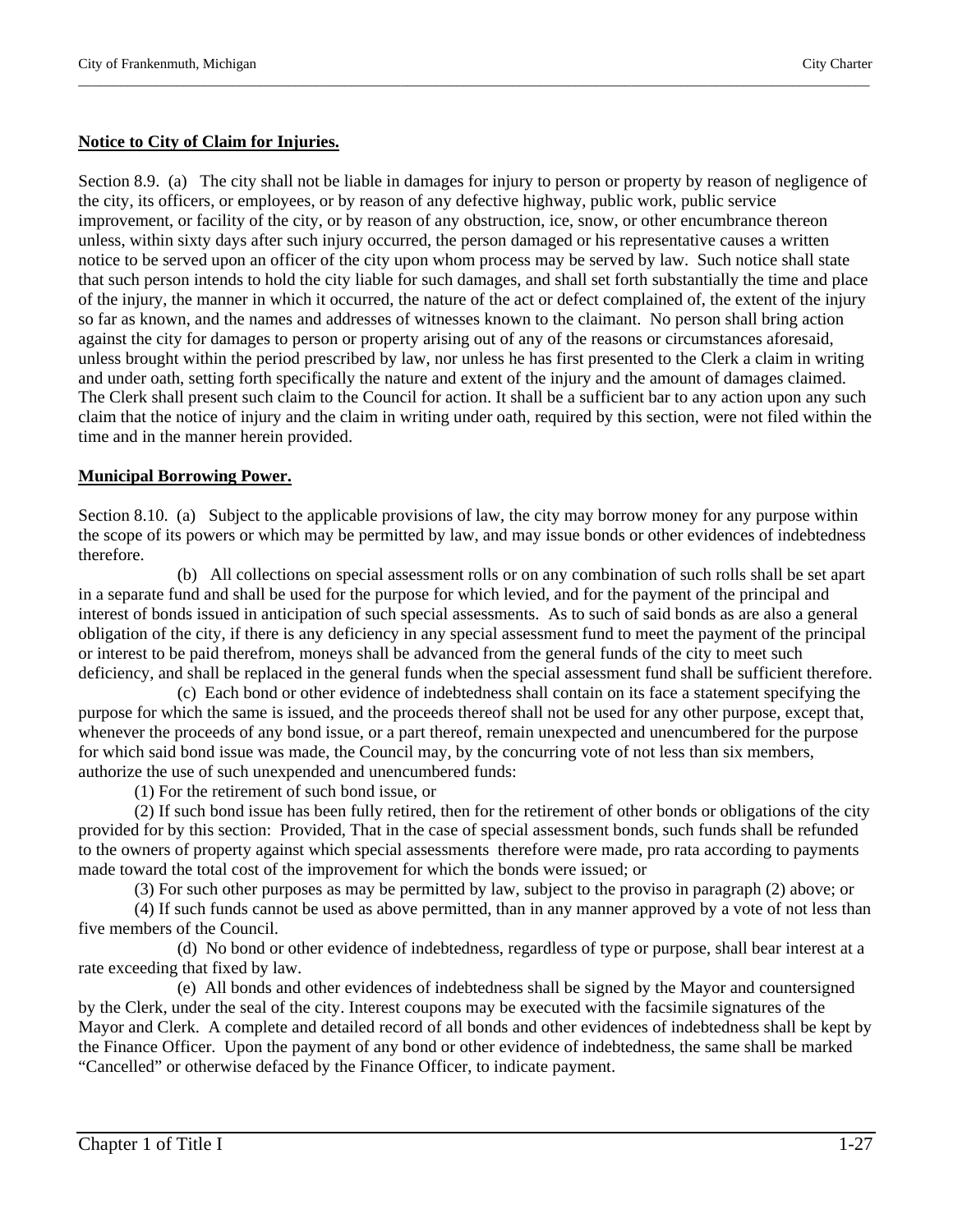#### **Limitations Upon Borrowing Power.**

Section 8.11. (a) The net bonded indebtedness incurred for all public purposes shall not at any time exceed ten per cent of the assessed value of all the real and personal property in the city: Provided, That, in computing such net bonded indebtedness, there shall be excluded all money borrowed which, by law, does not constitute an indebtedness of the city within any constitutional or statutory debt limitation or which is permitted by law to be in excess thereof. The resources of the sinking fund pledged for the retirement of any outstanding bonds shall also be deducted from the amount of the bonded indebtedness.

\_\_\_\_\_\_\_\_\_\_\_\_\_\_\_\_\_\_\_\_\_\_\_\_\_\_\_\_\_\_\_\_\_\_\_\_\_\_\_\_\_\_\_\_\_\_\_\_\_\_\_\_\_\_\_\_\_\_\_\_\_\_\_\_\_\_\_\_\_\_\_\_\_\_\_\_\_\_\_\_\_\_\_\_\_\_\_\_\_\_\_\_\_\_\_\_\_\_\_\_\_\_\_\_\_\_\_\_\_\_\_\_\_

 (b) No bonds shall be sold to obtain funds for any purpose other than that for which they were specifically authorized, and, if such bonds are not sold within three years after authorization, such authorization shall be null and void.

#### **Depositories.**

Section 8.12. The Council shall designate depositories for city funds in accordance with law, and shall provide for the regular deposit of all city moneys.

#### **Independent Audit.**

Section 8.13. An independent audit shall be made of all accounts of the city government at the close of each fiscal year, and shall be completed within ninety days thereafter. Special independent audits may be made at any time that the Council may designate. All such audits may be made at any time that the Council may designate. All such audits shall be made to the Council by a Certified Public Accountant designated by it. Each audit and reports supplemental thereto shall be made public in the manner that the Council determines and copies thereof shall be placed in the office of the Clerk.

# **Annual Report.**

Section 8.14. The City Manager shall prepare an annual report of the affairs of the city, after the completion of the annual audit. The report shall include condensed financial statements showing the results of all city operations, including statements for each public utility owned or operated by the city. Copies of such report shall be made available for public inspection at the office of the Clerk and by any other method that the Council may determine.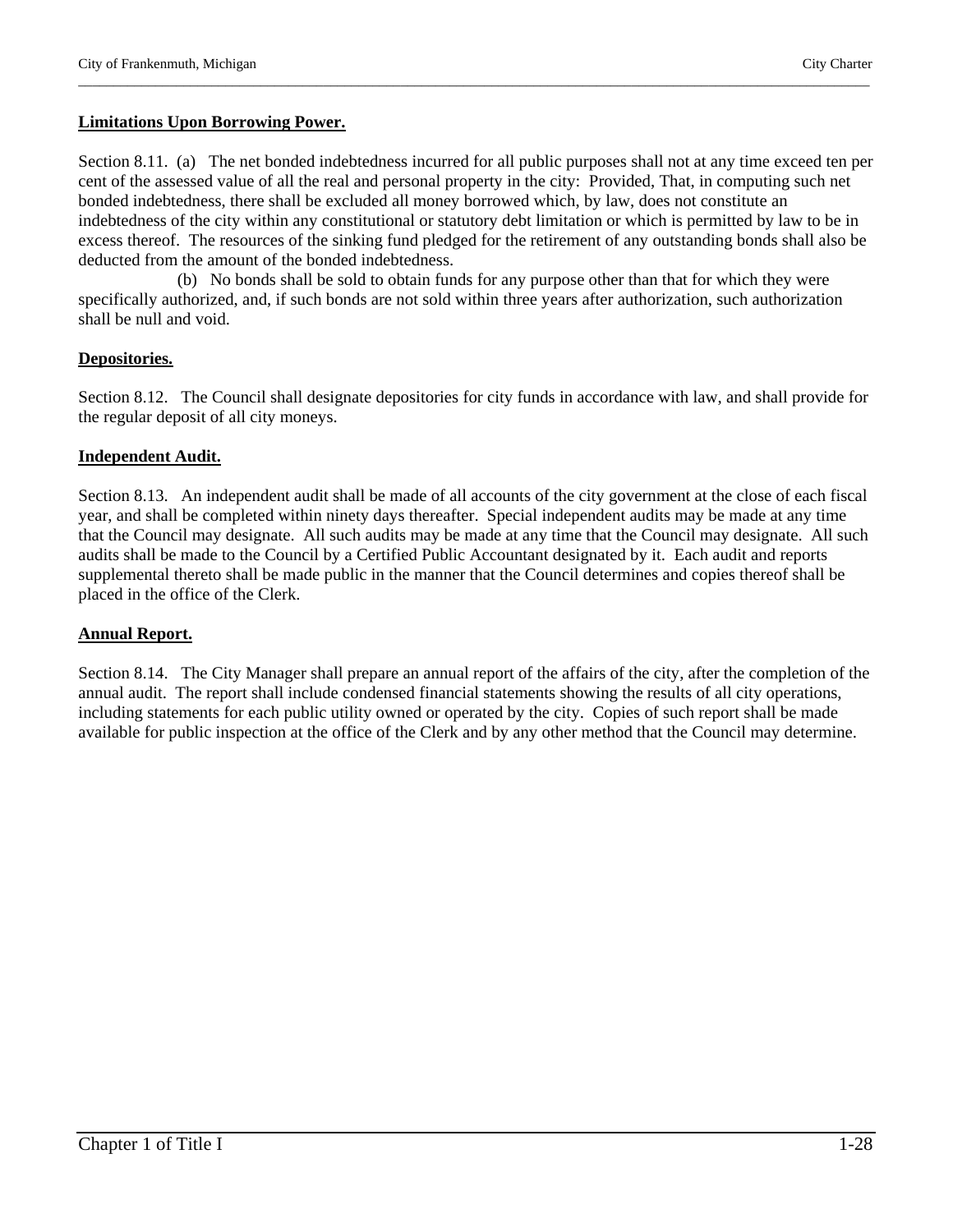# **CHAPTER 9 TAXATION**

\_\_\_\_\_\_\_\_\_\_\_\_\_\_\_\_\_\_\_\_\_\_\_\_\_\_\_\_\_\_\_\_\_\_\_\_\_\_\_\_\_\_\_\_\_\_\_\_\_\_\_\_\_\_\_\_\_\_\_\_\_\_\_\_\_\_\_\_\_\_\_\_\_\_\_\_\_\_\_\_\_\_\_\_\_\_\_\_\_\_\_\_\_\_\_\_\_\_\_\_\_\_\_\_\_\_\_\_\_\_\_\_\_

# **Power to Tax – Tax Limit.**

Section 9.1. The city shall have the power to assess taxes, levy, and collect rents, tolls, and excises. Exclusive of any levies authorized by statute to be made beyond charter tax rate limitations, the annual ad valorem tax levy shall not exceed two per cent (20 mills) of the assessed value of all real and personal property subject to taxation in the city.

# **Subjects of Taxation – Tax Procedure.**

Section 9.2. (a) The subjects of ad valorem taxation for municipal purposes shall be the same as for state, county, and school purposes under the general law.

 (b) Except as otherwise provided by this chapter, city taxes shall be assessed, levied, and collected in the manner provided by law.

# **Exemptions.**

Section 9.3. The power of taxation shall never be surrendered or suspended by any grant or contract to which the city shall be a party. No exemptions from taxation shall be allowed, except such as are expressly required or permitted by law.

# **Tax Day.**

Section 9.4. Subject to the exceptions provided or permitted by law, the taxable status of persons and property shall be determined as of the thirty first day of December, or such other date as may subsequently be required by law, which shall be deemed the tax day. Values on the assessment roll shall be determined according to the facts existing on the tax day for the year for which such roll is made and no change in the status or location of any such property after that day shall be considered by the Assessor or the Board of Review.

# **Personal Property – Jeopardy Assessment.**

Section 9.5. If the Treasurer finds or reasonably believes that any person, who is, or may be, liable to taxes upon personal property, the taxable situs of which was in the city on tax day, intends to depart or has departed from the city; or to remove or has removed there from personal property which is, or may be, liable for taxation; or to conceal or conceals himself or his property; or does any other act tending to prejudice, or to render wholly or partly ineffectual the proceedings to collect such tax, he shall proceed to collect the same as a jeopardy assessment in the manner provided by law.

# **Preparation of the Assessment Roll.**

Section 9.6. Prior to the date of the meeting of the Board of Review in each year, the assessor shall prepare and certify and assessment roll of all property in the city. Such roll shall be prepared in accordance with the requirements of law, and may be divided into volumes, which the Assessor shall identify by number, for purposes of convenience in handling the assessment roll and for locating properties assessed therein. The attachment of any certificate or warrant required by this chapter to any volume of the roll, either as an assessment roll or as a tax roll, shall constitute the attachment thereof to the entire roll, provided the several volumes are identified in such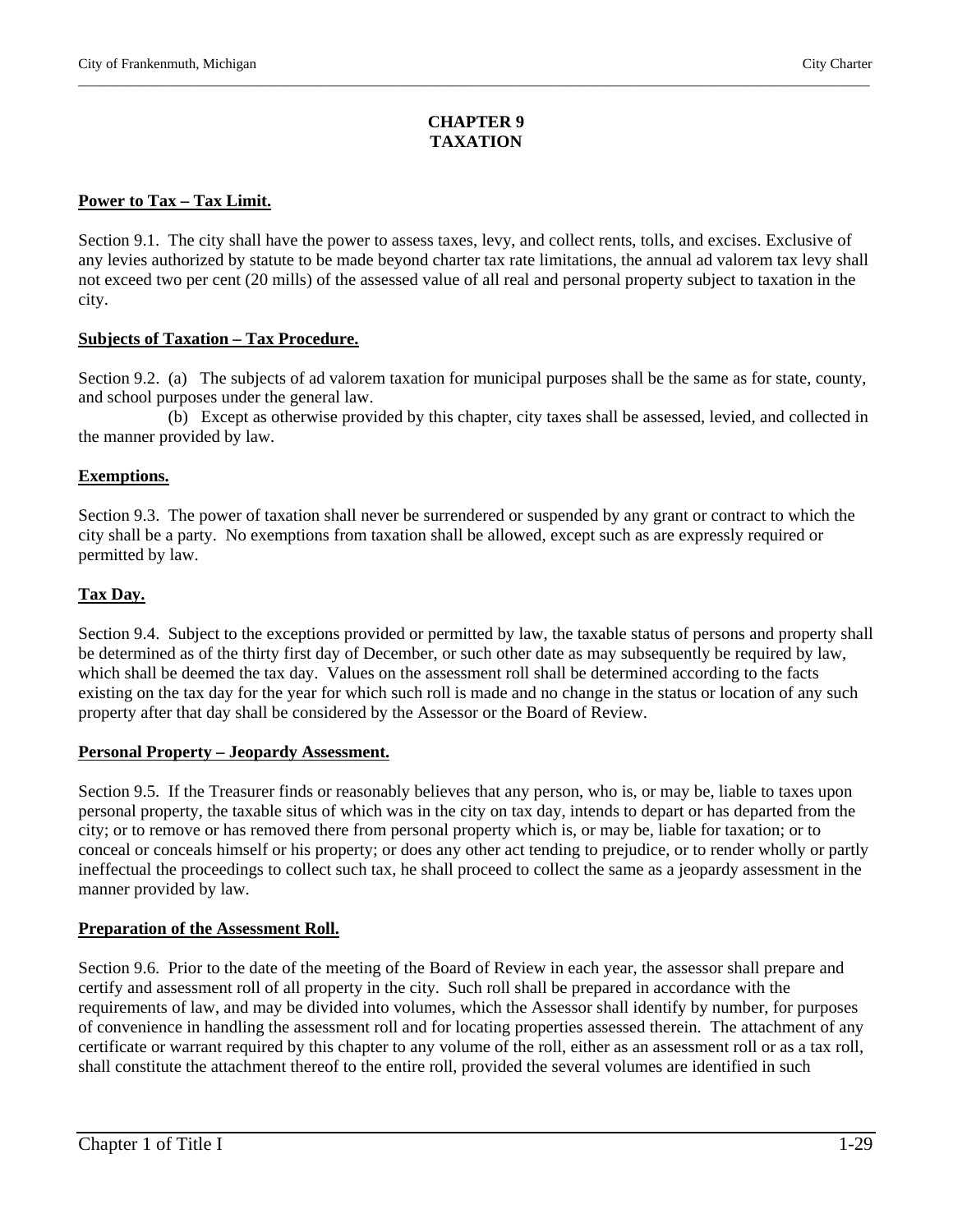certificate or warrant. Values of property set forth on the assessment roll shall be determined according to recognized methods of systematic assessment.

# **Board of Review.**

Section 9.7. (a) A Board of Review is hereby created, composed of three members who have the qualifications for holding elective city office, as set forth in Section 4.3 of this charter.

\_\_\_\_\_\_\_\_\_\_\_\_\_\_\_\_\_\_\_\_\_\_\_\_\_\_\_\_\_\_\_\_\_\_\_\_\_\_\_\_\_\_\_\_\_\_\_\_\_\_\_\_\_\_\_\_\_\_\_\_\_\_\_\_\_\_\_\_\_\_\_\_\_\_\_\_\_\_\_\_\_\_\_\_\_\_\_\_\_\_\_\_\_\_\_\_\_\_\_\_\_\_\_\_\_\_\_\_\_\_\_\_\_

 (b) The members of the Board of Review shall be appointed by the Council and may be removed for reasons of nonfeasance or misfeasance by the vote of five members of the Council. The first members shall be appointed during the month of January, 1960, for terms expiring on July 1, 1961, 1962, and 1963. Thereafter, one member shall be appointed in the month of May of each year, for a term of three years, commencing on the following July first.

 (c) The Board shall, annually, on the first day of its meeting, select one of its members chairman for the ensuing year. The Assessor shall be Clerk of the Board, and shall be entitled to be heard at its sessions, but shall have no vote on any proposition or question.

# **Duties and Functions of Board of Review.**

Section 9.8. For the purpose of revising and correcting assessments, the Board of Review shall have the same powers and perform like duties, in all respects, as are, by law, conferred upon and required of boards of review in townships, except as otherwise provided in this charter. At the time, and in the manner provided in the following section, it shall hear the complaints of all persons considering themselves aggrieved by assessments. If it shall appear that any person or property has been wrongfully assessed or omitted from the roll, the Board shall correct the roll in such manner as it deems just. Except as otherwise provided by law, no person other than the Board of Review shall make any change upon, or addition or correction to, the assessment roll. The Board shall make no such changes, additions, or corrections after it has certified the roll as provided and required by Section 9.11 of this chapter. The Assessor shall make a permanent record of all proceedings of the Board and enter therein all resolutions and decisions of the Board. Such record shall be filed with the Clerk or on before the first day of September following the meeting of the Board of Review.

# **Meetings of the Board of Review.**

Section 9.9. (a) The Board of Review shall convene in its first session on the third Monday in February of each year at such time of day and place as shall be designated by the Council and shall remain in session on said day for at least six hours for the purpose of considering and correcting the roll. Such meeting may be adjourned beyond said day until the consideration and correction of the roll is completed. In each case in which the assessed value of any property is changed by the Assessor or the Board of Review from the preceding year, the Assessor shall give notice thereof to the owners as shown by such roll by first class letter mailed not later than the day following the end of the first session of the Board. Such notice shall state the date, time, place, and purpose of the second session of the Board. The failure to give any such notice or of the owner to receive it shall not invalidate any assessment roll or assessment thereon.

 (b) The Board of Review shall convene in its second session on the fourth Monday in February of each year at such time of day and place as shall be designated by the Council and shall continue in session for two days for the purpose of giving all interested persons an opportunity to be heard, making any adjustments in the assessment roll based upon such hearing, and confirming the assessment roll. In no case shall the Board meet for less than six hours on each day of such session.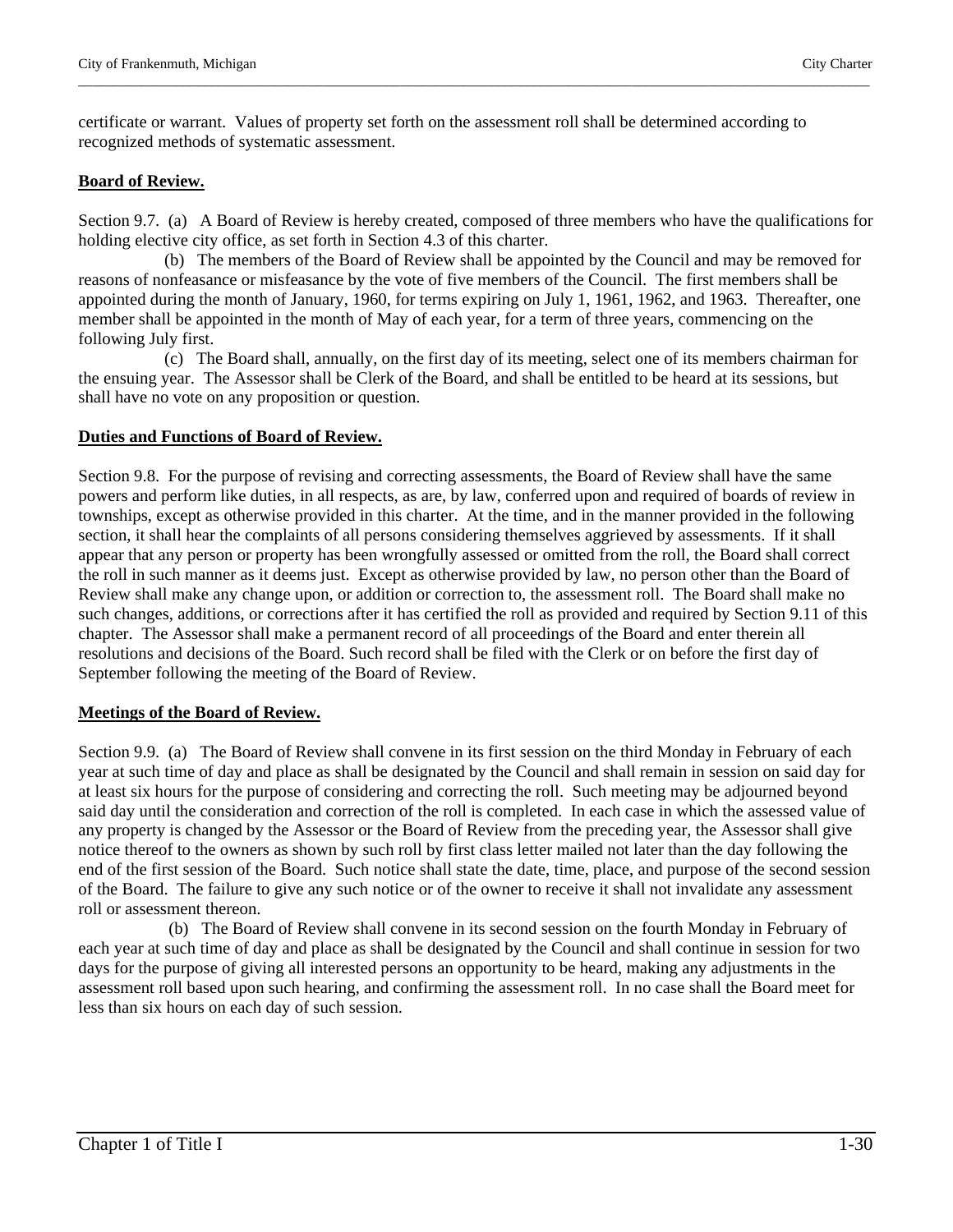#### **Notice of Meetings.**

Section 9.10. Notice of the time and place of the annual meeting of the Board of Review shall be published by the Assessor not less than one week nor more than three weeks prior thereto.

\_\_\_\_\_\_\_\_\_\_\_\_\_\_\_\_\_\_\_\_\_\_\_\_\_\_\_\_\_\_\_\_\_\_\_\_\_\_\_\_\_\_\_\_\_\_\_\_\_\_\_\_\_\_\_\_\_\_\_\_\_\_\_\_\_\_\_\_\_\_\_\_\_\_\_\_\_\_\_\_\_\_\_\_\_\_\_\_\_\_\_\_\_\_\_\_\_\_\_\_\_\_\_\_\_\_\_\_\_\_\_\_\_

#### **Certification of Roll.**

Section 9.11. After the Board of Review has completed its review of the assessment roll, and not later than the third day following the fourth Monday in February, or such other date as may subsequently be required by law, the majority of its members shall sign a certificate to the effect that the same is the assessment roll of the city for the year in which it has been prepared, as approved by the Board of Review, which certificate, when attached to any volume of the roll shall constitute a conclusive presumption of the validity of the entire roll, as provided in Section 9.6 of this chapter. In the event that the Board of Review shall fail or refuse to so review the assessment roll of the city, such roll, as prepared and presented to the Board of Review by the Assessor shall be the assessment roll for the year for which it was prepared, and shall stand as though it had been certified by the Board of Review.

#### **Validity of Assessment Roll.**

Section 9.12. Upon the completion of the assessment roll, and from and after midnight ending the last day of the meeting of the Board of Review, it shall be the assessment roll of the city for county, school, and city taxes, and for other taxes on real and personal property that may be authorized by law. It shall be presumed by all courts and tribunals to be valid, and shall not be set aside, except for cause set forth by law.

#### **Clerk to Certify Levy.**

Section 9.13. Within three days after the Council has made the appropriations for the ensuing year, the Clerk shall certify to the Assessor the total amount which the Council determines shall be raised by general ad valorem taxation, together with such other assessments and lawful charges and amounts which the Council requires to be assessed, reassessed, or charged upon the city tax roll against property or persons.

# **City Tax Roll.**

Section 9.14. After the Board of Review has completed its review of the assessment roll, the Assessor shall prepare a tax roll, or a combined assessment and tax roll, to be know as the "City Tax Roll." Upon receiving the certification of the several amounts to be raised, assessed, and charged for city taxes, as provided in the preceding section, the Assessor shall proceed forthwith (1) to spread the amounts of the general ad valorem tax according to and in proportion to the several valuations set forth in said assessment roll, and (2) to place such other assessments and charges upon the roll as are required and authorized by the Council.

# **Taxes a Debt and Lien.**

Section 9.15. (a) The taxes on real and personal property shall become a debt to the city from the owner or person otherwise to be assessed, on the tax day provided by law. The amounts assessed on any interest in real property shall become a lien upon such real property on the first day of July next subsequent to the tax day, and the lien for such amounts, and for all interest and charges thereon, shall continue until payment thereof.

 (b) All personal taxes levied or assessed shall also be a first lien, prior, superior, and paramount, on all personal property of persons so assessed on and after the first day of July next subsequent to the tax day, and shall so remain, until paid. Said tax liens shall take precedence over all other claims, encumbrances, and liens upon said personal property whatsoever, whether created by chattel mortgage, title retaining contract, execution, or upon any other final process of a court, attachment, replevin, judgment, or otherwise, and no transfer of personal property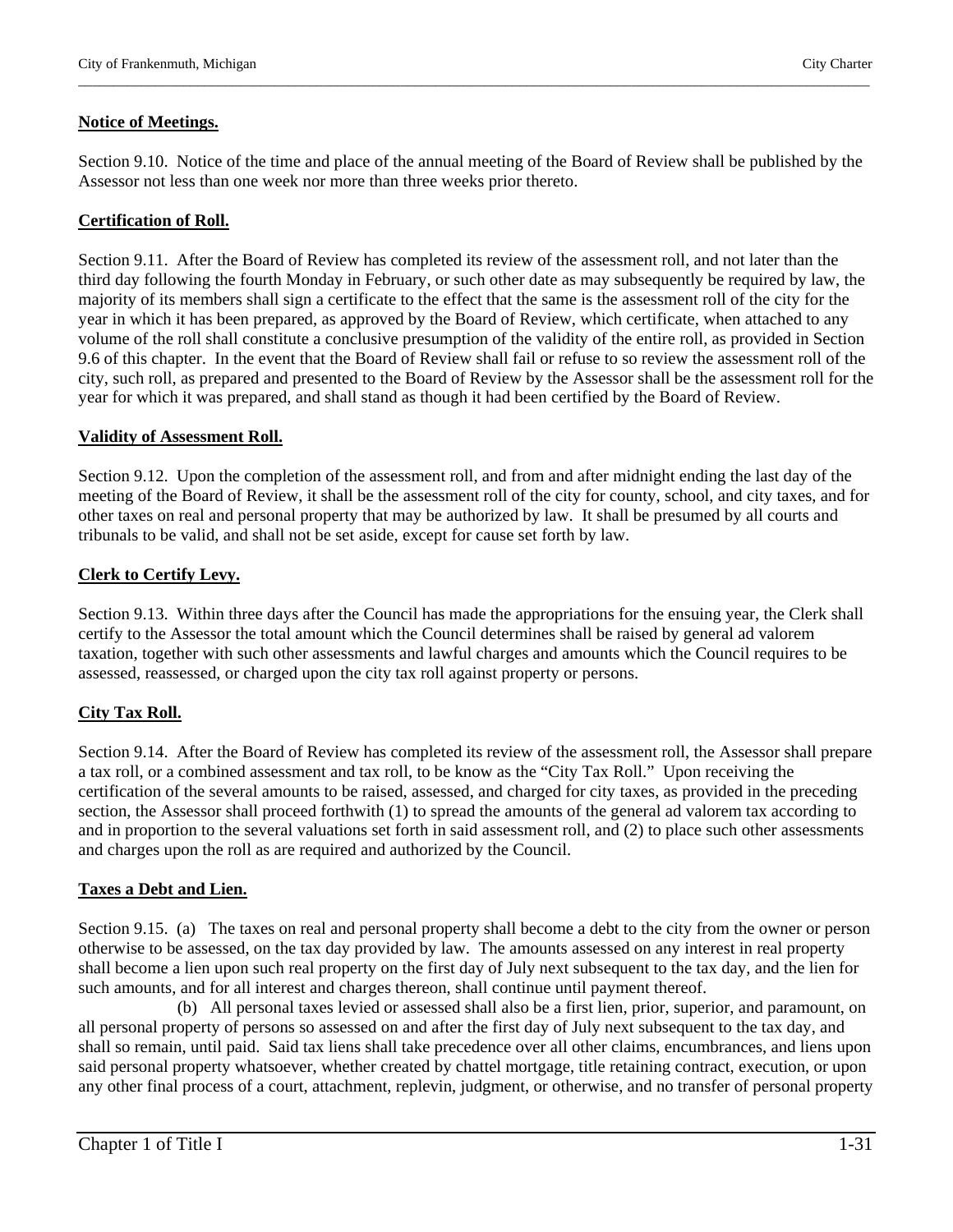assessed for taxes shall operate to devest or destroy such lien, except where such property is actually sold in the regular course of retail trade.

\_\_\_\_\_\_\_\_\_\_\_\_\_\_\_\_\_\_\_\_\_\_\_\_\_\_\_\_\_\_\_\_\_\_\_\_\_\_\_\_\_\_\_\_\_\_\_\_\_\_\_\_\_\_\_\_\_\_\_\_\_\_\_\_\_\_\_\_\_\_\_\_\_\_\_\_\_\_\_\_\_\_\_\_\_\_\_\_\_\_\_\_\_\_\_\_\_\_\_\_\_\_\_\_\_\_\_\_\_\_\_\_\_

#### **Tax Roll Certified for Collection.**

Section 9.16. After spreading the taxes and placing other assessments and charges upon the roll, the Assessor shall certify the tax roll, and attach his warrant thereto directing and requiring the Treasurer to collect, prior to March first on the following year, from the several persons named in the roll the several sums mentioned therein opposite their respective names as a tax, charge, or assessment on or before the last day of February of the next calendar year. Said warrant shall grant to and vest in the Treasurer, all the statutory powers and immunities possessed by township treasurers for the collection of taxes. The tax roll shall be delivered to the Treasurer on or before the fifteenth day of May.

#### **Tax Payment Date.**

Section 9.17. City taxes shall be due and payable on July first of each year.

# **Taxes Due-Notification Thereof.**

Section 9.18. The Treasurer shall not be required to make personal demand for the payment of taxes, but, upon receipt of the city tax roll, he shall forthwith mail a tax statement to each person named in the tax roll, which mailed statement shall be a sufficient demand for the payment of all taxes assessed. Neither the failure on the part of the Treasurer to mail such statement, nor the failure of any person to receive the same, shall invalidate the taxes on the tax roll or release any person or property assessed from the liabilities provided in this chapter in case of nonpayment.

# **Tax Payment Schedule.**

Section 9.19. The Council shall provide, by ordinance, the tax payment schedule for city taxes, the times when the same be paid without the addition of collection fees or interest, and the amount of collection fees and interest to be added thereafter. All amounts collected as collection fees and interest shall be paid into the city's treasury for the use and benefit of the city.

#### **Failure or Refusal to Pay Personal Property Tax.**

Section 9.20. If any person shall neglect or refuse to pay any tax on personal property assessed to him, the Treasurer shall collect the same by seizing any personal property of such person, to an amount sufficient to pay such tax, together with any charges and interest added thereto, wherever the same may be found in the State. No property shall be exempt from such seizure. He may sell the property seized, to an amount sufficient to pay taxes and all charges, fees, penalties, and interest, in accordance with statutory provisions. The Treasurer may also sue the person to whom a personal property tax is assessed, in accordance with the powers granted to him by law.

# **State, County, and School Taxes.**

Section 9.21. For the purpose of assessing and collecting taxes for state, county, and school purposes, the city shall be considered the same as a township and all provisions of law relative to the collection of, and accounting for, such taxes and the penalties and interest thereon shall apply. For the purpose of collecting state, county, and school taxes, the Treasurer shall perform the same duties and have the same powers as township treasurers under state law.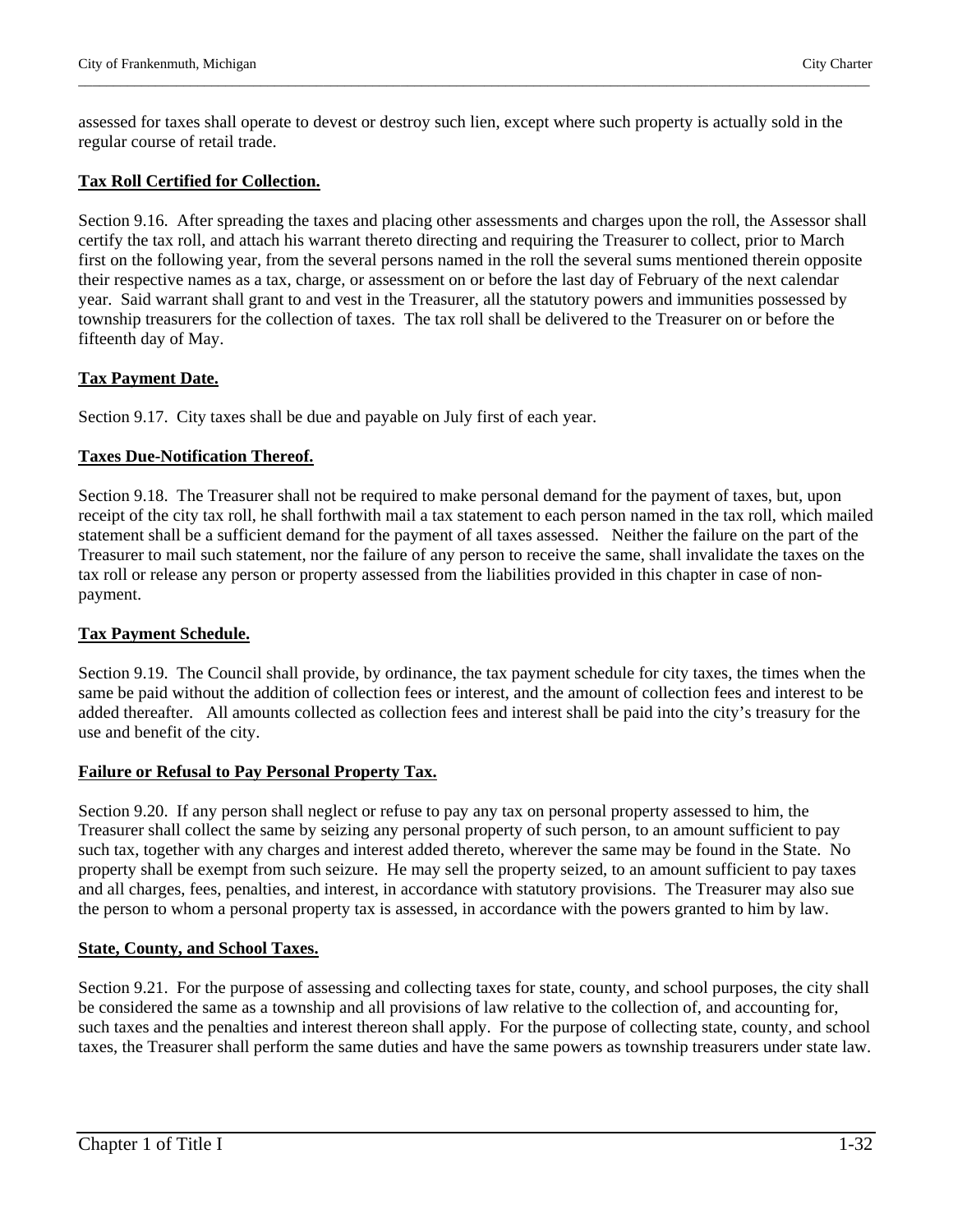#### **Protection of City Lien.**

Section 9.22. The city shall have power, insofar as the exercise thereof shall not conflict with or contravene the provisions of law, to acquire such an interest in any premises within the city, by purchase at any tax or other public sale, or by direct purchase from or negotiation with the State of Michigan or the owner, as may be necessary to assure to the city the collection of its taxes, special assessments, charges, and any interest thereon which are levied against any lot or parcel of real property or to protect the lien of the city therefore, and may hold, lease, or sell the same. Any such procedure exercised by the city to assure the collection of its taxes or the protection of its tax or other liens shall be deemed to be for a public purpose. The Council may adopt any ordinance which may be necessary to make this section effective.

\_\_\_\_\_\_\_\_\_\_\_\_\_\_\_\_\_\_\_\_\_\_\_\_\_\_\_\_\_\_\_\_\_\_\_\_\_\_\_\_\_\_\_\_\_\_\_\_\_\_\_\_\_\_\_\_\_\_\_\_\_\_\_\_\_\_\_\_\_\_\_\_\_\_\_\_\_\_\_\_\_\_\_\_\_\_\_\_\_\_\_\_\_\_\_\_\_\_\_\_\_\_\_\_\_\_\_\_\_\_\_\_\_

#### **Collection of Delinquent Taxes.**

Section 9.23. All taxes and charges, together with fees, penalties, and interest upon real property on the tax roll, remaining uncollected by the Treasurer on the first day of March following the date when the roll was received by him shall be subject to one of the following procedures:

(1) The real property against which such taxes and charges are assessed shall be subject to disposition, sale, and redemption for the enforcement and collection of the tax lien against the same in the method and manner which may be provided by ordinance. The Council may provide by ordinance the procedure for the sale and redemption of real property for such unpaid taxes, assessments, and charges, together with fees, penalties, a and interest, by judicial sale on petition filed in behalf of the city. Such procedures shall correspond substantially to the procedure provided by law for the sale by the State of tax delinquent real property and redemption therefrom, except that the acts performed by state and county officers shall be performed by appropriate city officers and that city tax sales shall be held not less than thirty nor more than ninety days prior to the dates of corresponding tax sales under the general law.

(2) If no ordinance is in effect pursuant to subsection (1) of this section, such taxes shall be returned to the County Treasurer, to the extent and in the same manner and with like effect as provided by law for returns by townships treasurers of township and county taxes. Such returns shall include all the additional assessments, charges, fees, penalties, and interest hereinbefore provided, which shall be added to the amount assessed in said tax roll against such property or person. The taxes thus returned shall be collected in the same manner as other taxes returned to the County Treasurer are collected, in accordance with law, and shall be and remain a lien upon the property against which they are assessed until paid.

#### **Disposition of Real Property Held by City.**

Section 9.24. When the city has acquired any interest in property to protect the city's tax lien thereon, the owner of any interest therein,, by fee title, as mortgagee, or as vendor or vendee under a land contract, shall have the right to purchase the city's interest therein, upon payment to the city of the amount of money which the city has invested therein in the form of taxes, special assessments, charges, fees, penalties, interest, and costs, paid by the city to protect its title in such property. After the lapse of ninety days after the date that the city acquires title to any such property, the Council may remove the same from the market by determining that such property is needed for and should be devoted to public purposes, naming such purposes, or may sell the same at a price which shall be not less than its market value, as determined and certified to the Council by the Assessor.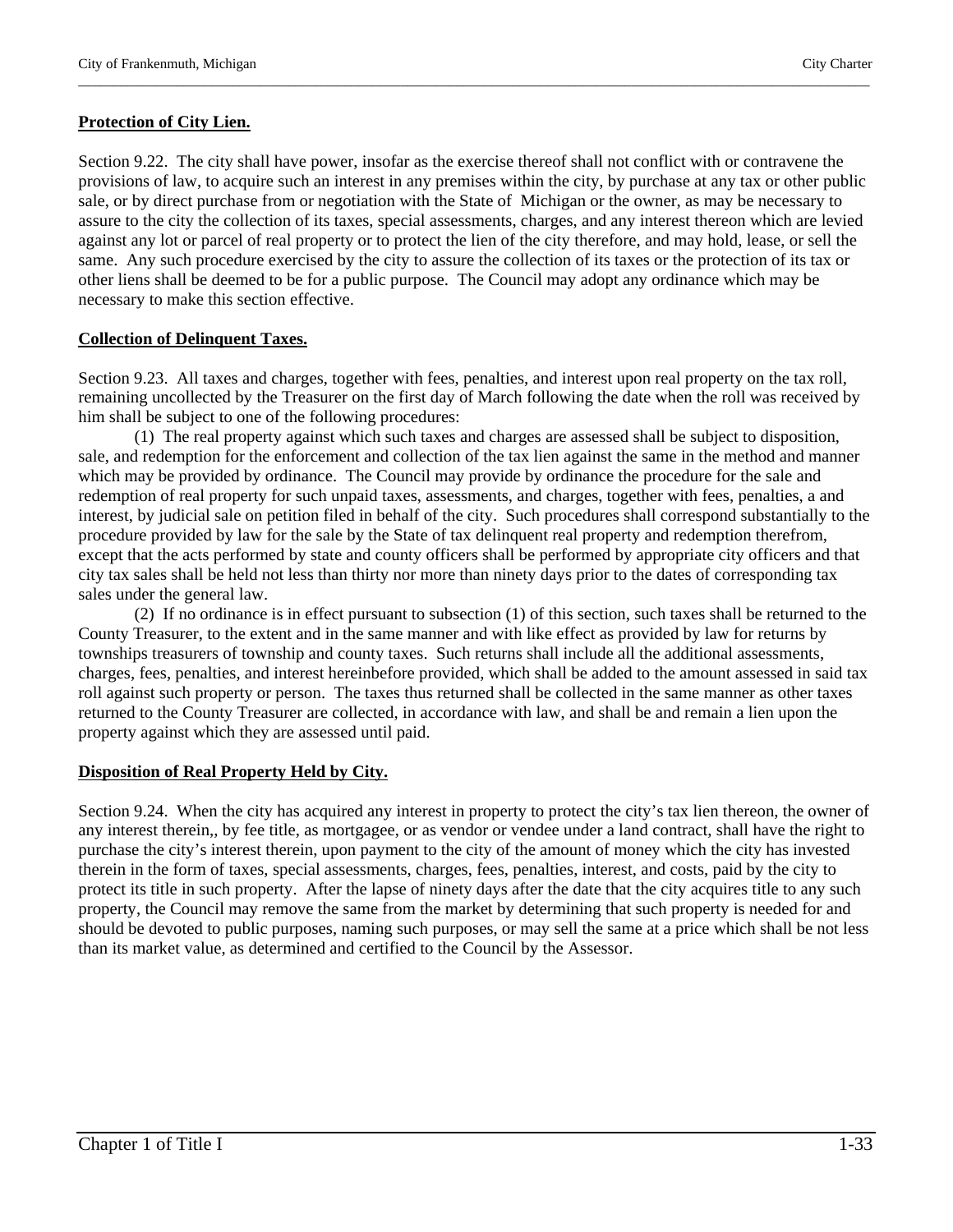#### **CHAPTER 10 SPECIAL ASSESSMENTS**

\_\_\_\_\_\_\_\_\_\_\_\_\_\_\_\_\_\_\_\_\_\_\_\_\_\_\_\_\_\_\_\_\_\_\_\_\_\_\_\_\_\_\_\_\_\_\_\_\_\_\_\_\_\_\_\_\_\_\_\_\_\_\_\_\_\_\_\_\_\_\_\_\_\_\_\_\_\_\_\_\_\_\_\_\_\_\_\_\_\_\_\_\_\_\_\_\_\_\_\_\_\_\_\_\_\_\_\_\_\_\_\_\_

#### **General Power Relative to Special Assessments**

Section 10.1. The Council shall have the power to make public improvements within the city and, as to public improvements which are of such a nature as to benefit especially any property or properties within a district, the Council shall have the power to determine, by resolution, that the whole or any part of the expense of any such public improvement shall be defrayed by special assessment upon the property in proportion to the benefits derived or to be derived.

#### **All Property Liable for Special Assessments.**

Section 10.2. All real property, including such as is exempt from taxation by law, shall be liable for the cost of public improvements benefiting such property, unless specifically exempted from special assessments by law, and special assessments shall be levied thereon and collected in the manner provided by ordinance. Unpaid special assessments shall be returned to the County Treasurer, or otherwise collected in the same manner as unpaid city taxes, and the said premises against which unpaid special assessments exist may be sold or forfeited in the same manner as for nonpayment of city taxes.

#### **Detailed Procedure to be Fixed by Ordinance.**

Section 10.3. The Council shall prescribe, by ordinance, the complete special assessment procedure governing the initiation of projects, preparation of plans and cost estimates, creation of special assessments districts, notices and hearings, making and confirming of special assessment rolls, correction of errors in such rolls, the number of installments in which special assessments may be paid, collection of special assessments, refunds, and any other matters concerning the making and financing of improvements by the special assessment method. Such ordinance shall provide for the following:

- (1) The procedure for filing petitions for public improvements;
- (2) A survey and report by the City Manager concerning the need for, desirable extent of, and probable cost of each proposed public improvement, before any other action shall be taken thereon;
- (3) A public hearing by the Council on the making of such public improvement, at which all persons within the proposed special assessment district therefore, or who own property therein, may be heard: Provided, That no such hearing shall be required or notice thereof given if a petition for such public improvement is signed by all of the property owners to be assessed for the improvement;
- (4) A resolution of the Council determining to proceed with the proposed public improvement, finally fixing the special assessment district therefore, and ordering the Assessor to prepare a special assessment roll therefore: Provided, That, if, prior to the adoption of the resolution authorizing the making of the public improvement, written objections thereto have been filed by the owners of property in the district, which, according to estimates, will be required to bear more than fifty per cent of the cost thereof, or by a majority of the owners of property to be assessed, no resolution determining to proceed with the improvement shall be adopted except by the affirmative vote of five members of the Council;
- (5) A public hearing by the Council on the special assessment roll for the project;
- (6) Publication of notice of each hearing required by this section to be given in a newspaper published within the city, not less then ten days prior to the date of the hearing;
- (7) A resolution of the Council confirming the special assessment roll for public improvements and stating the date upon which the special assessment therefore, or the first installment thereof, if installment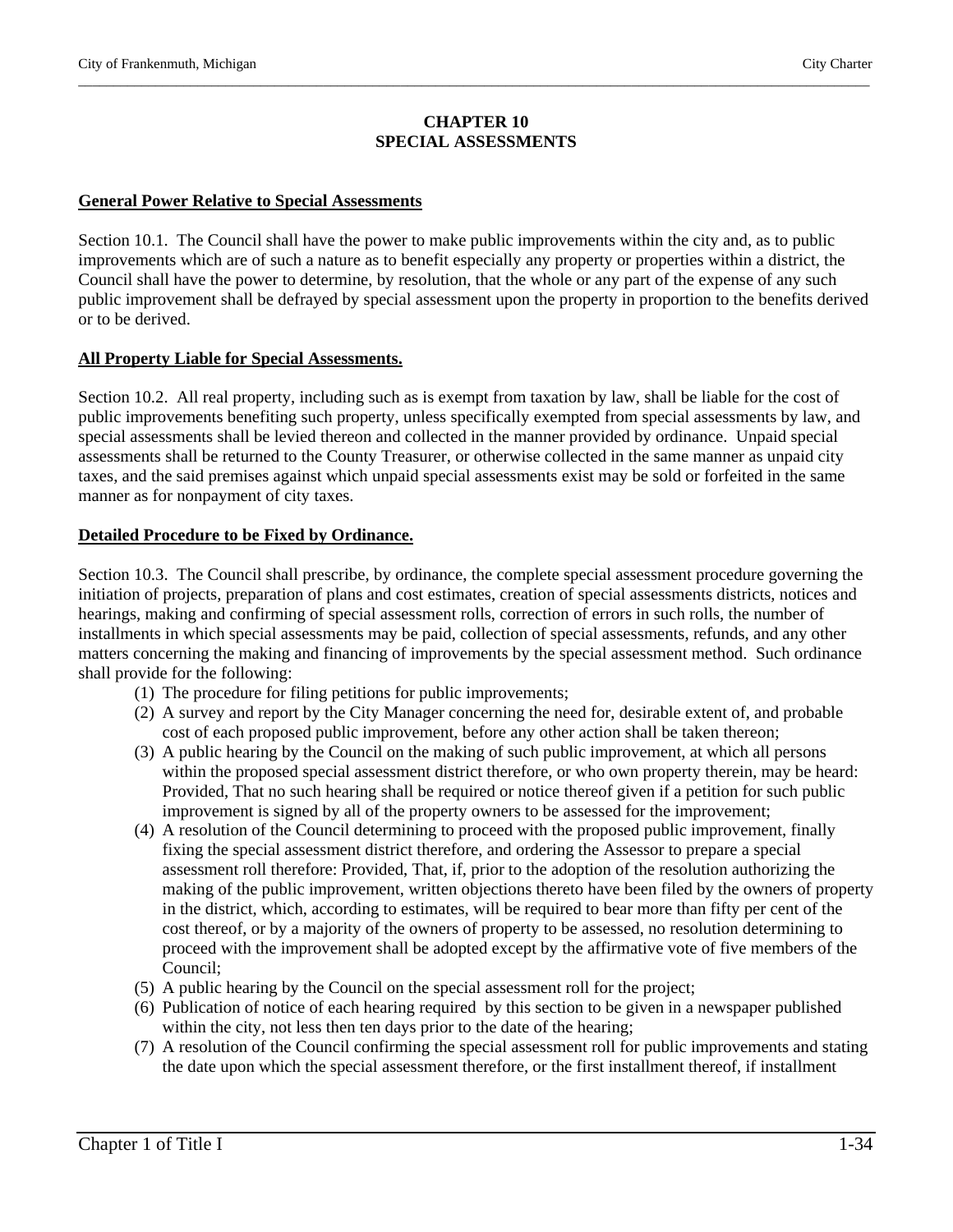payments be allowed, shall be due and payable; the number of annual installments in which the special assessment may be paid; and the rate of interest to be charged upon each deferred installment;

(8) That whenever any property is acquired by condemnation, or otherwise, for the purpose of any public improvement, the cost thereof, exclusive of that part of such cost representing damages for injury to improvements to such property and the cost of the proceedings required to acquire such property, may be added to the cost of such improvement; and

\_\_\_\_\_\_\_\_\_\_\_\_\_\_\_\_\_\_\_\_\_\_\_\_\_\_\_\_\_\_\_\_\_\_\_\_\_\_\_\_\_\_\_\_\_\_\_\_\_\_\_\_\_\_\_\_\_\_\_\_\_\_\_\_\_\_\_\_\_\_\_\_\_\_\_\_\_\_\_\_\_\_\_\_\_\_\_\_\_\_\_\_\_\_\_\_\_\_\_\_\_\_\_\_\_\_\_\_\_\_\_\_\_

- (9) That, except as provided in (10), no contract or expenditure, except for the cost of preparing necessary legal procedures and engineering plans and estimates, shall be made for the improvement, until the special assessment roll to defray the costs of the same has been confirmed;
- (10) That, in the event that the proceeds of a special assessment or the proceeds of bonds sold which are to be paid by such special assessment are not required to defray the expense of any public improvement prior to the completion thereof, the special assessment roll therefore may be made within sixty days after the improvement is completed and shall be based upon the actual cost thereof.

# **Additional Assessments and Correction of Invalid Special Assessments.**

Section 10.4. (a) Additional pro rata assessments may be made when any special assessment roll proves insufficient to pay for the improvement for which it was levied and the expenses incidental thereto, or to pay the principal and interest on bonds issued in anticipation of such assessment rolls: Provided, That any additional pro rata assessment shall not exceed ten per cent of the assessment as originally confirmed, unless a meeting of the Council be held to review such additional assessments, for which meeting notices shall be published as provided in the case of review of the original special assessment roll.

 (b) Whenever any special assessment shall, in the opinion of the Council, be invalid by reason of irregularity or informality in the proceedings, or if any court of competent jurisdiction shall adjudge such assessment to be illegal, the Council shall, whether the improvement has been made or not, or whether any part of the assessments have been paid or not, have power to cause a new assessment to be made for the same purpose for which the former assessment was made. All proceedings on such reassessment and for the collection thereof shall be conducted in the same manner as provided for an original assessment and, whenever any sum or part thereof, levied upon any property in the assessment so set aside, has been paid and not refunded, the payment so made shall be applied upon the reassessment. If the payments exceed the amount of the reassessment, refunds shall be made.

# **Limitation on Suits and Actions.**

Section 10.5. No suit or action of any kind shall be instituted for the purpose of contesting or enjoining the collection of any special assessment unless, (1) within thirty days after the confirmation of the special assessment roll, written notice is given to the Council of intention to file such suit or action, stating the grounds on which it is claimed such assessment is illegal, and (2) such suit or action shall be commenced within ninety days after the confirmation of the roll.

# **Lien and Collection of Special Assessments.**

Section 10.6. (a) Upon the confirmation of each special assessment roll, the special assessments thereon shall become a debt to the city from the persons to whom they are assessed and, until paid, shall be a lien upon the property assessed, for the amount of such assessments and all interest and charges thereon. Such lien shall be of the same character and effect as created by this charter for city taxes.

 (b) The Council may provide by ordinance for fees, penalties, and interest for late payment or nonpayment of special assessments, which fees, penalties, and interest shall be a lien and shall be collectible as are similar charges upon city taxes. The Council may provide that delinquent special assessments be placed upon the tax roll, together with any accrued fees, penalties, and interest thereon, to be collected in all respects as are city taxes on such roll or may make other provisions for the enforcement of the lien created by such special assessment.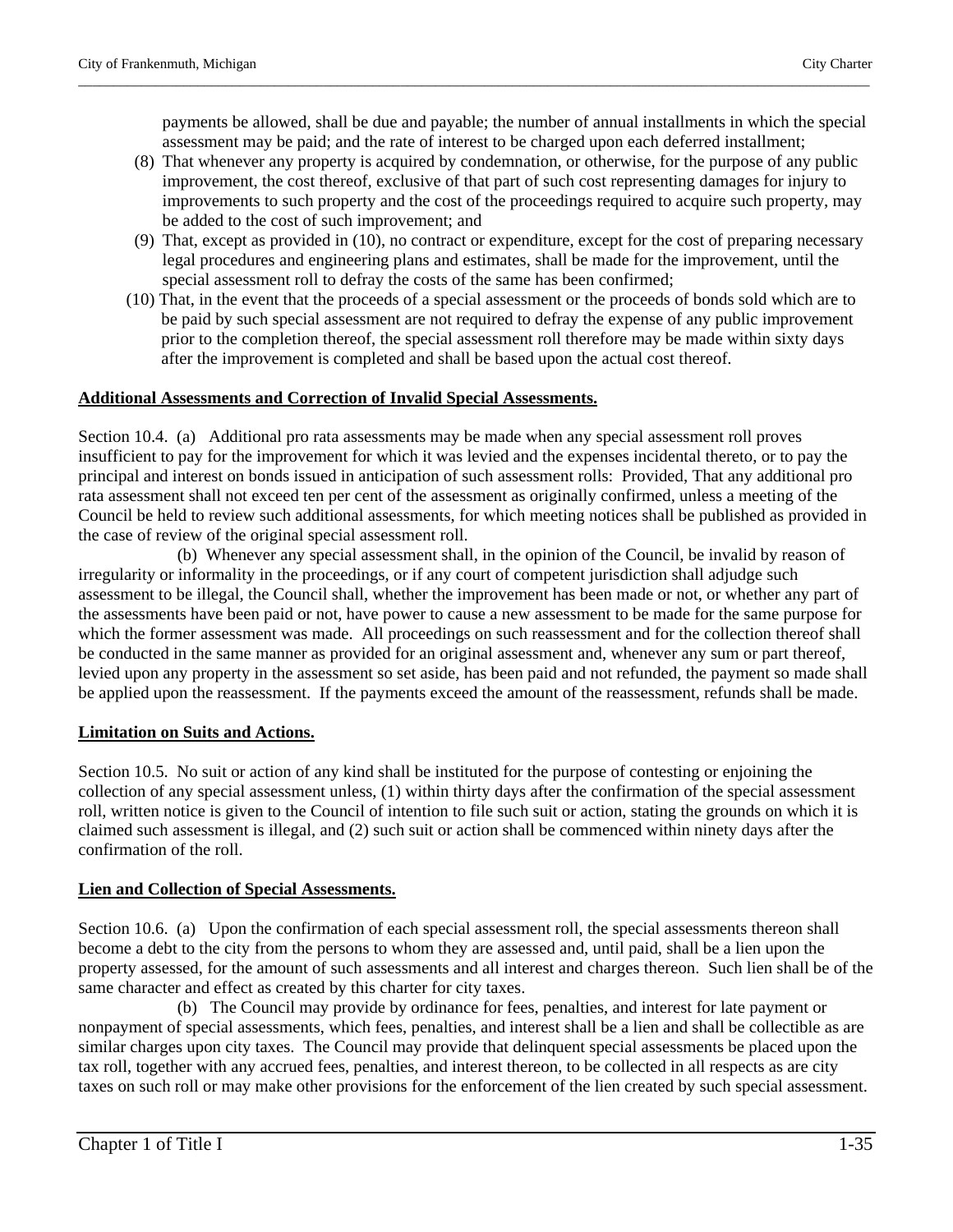# **Special Assessment Accounts.**

Section 10.7. Moneys raised by special assessment for any public improvement shall be credited to a special assessment account and shall be used to pay for the costs of the improvement for which the assessment was levied and of expenses incidental thereto, to repay any principal or interest on money borrowed therefore, and to refund excessive assessments.

\_\_\_\_\_\_\_\_\_\_\_\_\_\_\_\_\_\_\_\_\_\_\_\_\_\_\_\_\_\_\_\_\_\_\_\_\_\_\_\_\_\_\_\_\_\_\_\_\_\_\_\_\_\_\_\_\_\_\_\_\_\_\_\_\_\_\_\_\_\_\_\_\_\_\_\_\_\_\_\_\_\_\_\_\_\_\_\_\_\_\_\_\_\_\_\_\_\_\_\_\_\_\_\_\_\_\_\_\_\_\_\_\_

#### **Special Assessment Revolving Fund.**

Section 10.8. The Council may create and maintain a special assessment revolving fund, from which payment may be mad for the cost of special assessment projects and into which the special assessments therefore and any interest thereon shall be paid when collected.

#### **Certain Postponements of Payments.**

Section 10.9. The Council may provide that any person who, in the opinion of the Assessor and Council, by reason of poverty, is unable to contribute toward the cost of the making of a public improvement, may execute to the city an instrument creating a lien for the benefit of the city on all or any part of the real property owned by him and benefited by any public improvement, which lien will mature and be effective from and after the execution of such instrument, and shall be enforceable in the event that title to such property is thereafter transferred in any manner whatsoever. The Council shall establish by ordinance the procedure for making this section effective.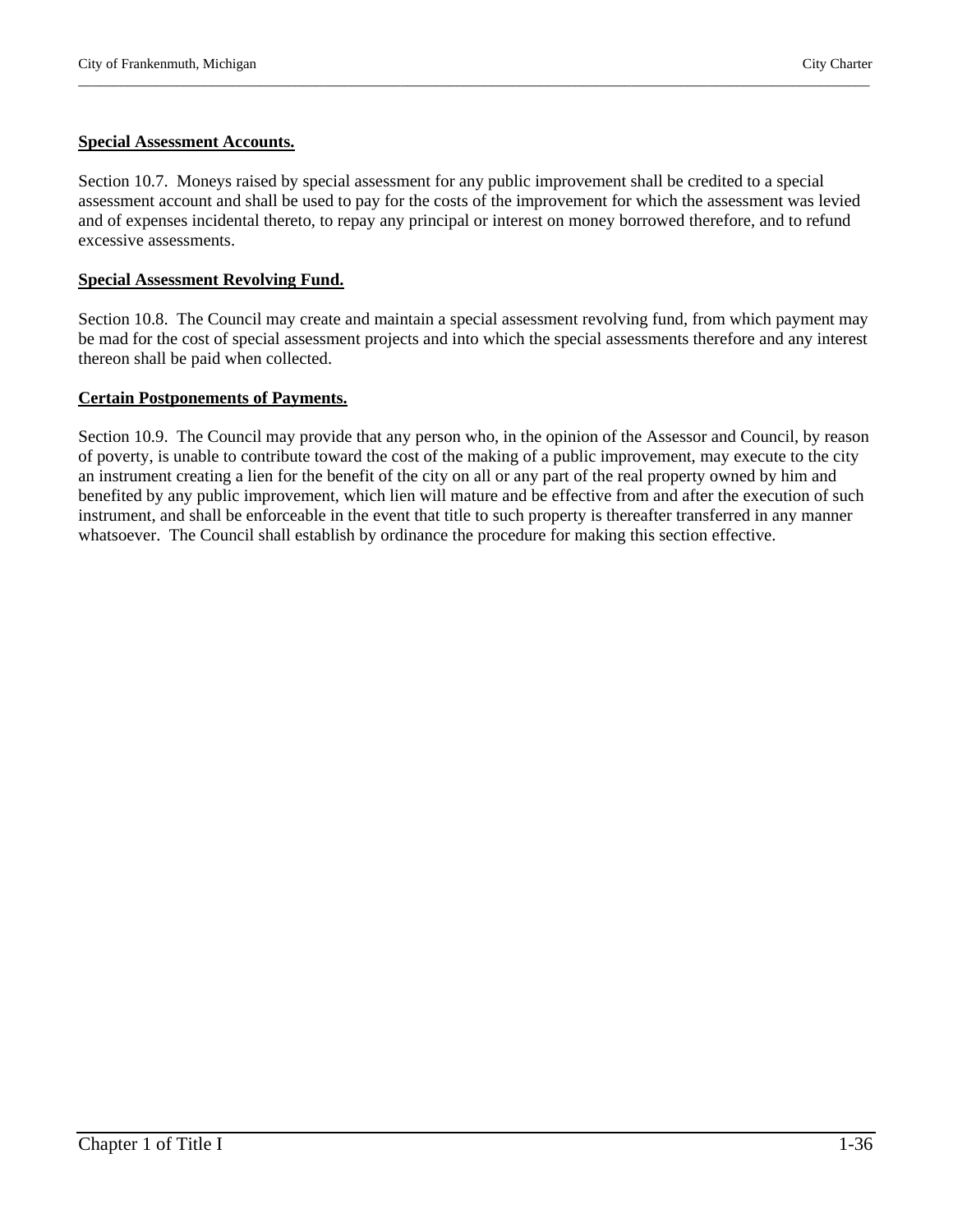#### **CHAPTER 11 JUSTICE COURT**

\_\_\_\_\_\_\_\_\_\_\_\_\_\_\_\_\_\_\_\_\_\_\_\_\_\_\_\_\_\_\_\_\_\_\_\_\_\_\_\_\_\_\_\_\_\_\_\_\_\_\_\_\_\_\_\_\_\_\_\_\_\_\_\_\_\_\_\_\_\_\_\_\_\_\_\_\_\_\_\_\_\_\_\_\_\_\_\_\_\_\_\_\_\_\_\_\_\_\_\_\_\_\_\_\_\_\_\_\_\_\_\_\_

#### **Justice of the Peace.**

Section 11.1. There shall be elected from the city at large one Justice of the Peace who shall have and exercise the same jurisdiction and powers in all civil and criminal matters, causes, suits, and proceedings, and shall perform the same duties in all respects, so far as occasion may require, as are or may be conferred upon or required of justices of the peace in townships under the general laws of the state, except that the jurisdiction of the Justice of the Peace ex contractu and ex delicto shall be increased to five hundred dollars with such exceptions and restrictions as may be provided by law. He shall also have power to hear, try, and determine all suits and prosecutions for the recovery and enforcing of fines, penalties, and forfeitures, imposed by this charter and the ordinances of the city, and to punish offenders for the violation of this charter and such ordinances, as in the charter of ordinances prescribed and directed.

#### **Laws Governing Justice Court.**

Section 11.2. The proceedings in all suits and actions before the Justice of the Peace and in the exercise of the powers and duties conferred upon and required of him shall be according to the governed by the general laws applicable to justice's courts; and in all suits and prosecutions arising under this charter and the ordinances of the city, the right to appeal or certiorari from the court to the circuit court of Saginaw County, or to any court having jurisdiction, shall be allowed to the parties, or any or either of them, and the same recognizance or bond shall be given as is or may be required by law in case of certiorari from justice's courts in analogous cases.

#### **Docket Entries and Disposition of Money.**

Section 11.3. The Justice of the Peace shall enter in the docket kept by him the title of all suits and prosecutions commenced or prosecuted before him for violations of this charter and ordinances of the city, except such as are settled in the Violations Bureau created under the provisions of Section 11.6 hereof, and all the proceedings and the judgment rendered in such cause, and the items of all costs taxed or allowed therein, and also the amounts and date of payment of all fines, penalties, and forfeitures, moneys, and costs received by him on account of such suit or proceeding. Such docket shall be submitted by the Justice of the Peace at all reasonable times for examination by any person desiring to examine the same, and shall be produced by him for examination by the Council, the Finance Director, and the auditors making the annual audit of the city whenever required. All fines, penalties, forfeitures, and moneys received by him for or on account of violations of this charter or the ordinances of the city shall be paid over to the Treasurer on or before the first day of the next month after the collection or receipt thereof, and the Justice of the Peace shall take the receipt of the Treasurer therefore, and file the same with the Clerk. The Justice of the Peace shall account for and remit all other moneys received by him in the manner provided and required by law.

# **Constable.**

Section 11.4. The Mayor shall appoint a Constable, subject to the approval of the Council. The term of each such appointment shall be as nearly coincident with the term of the Justice of Peace. The Constable shall have like powers and authority in matters of criminal and civil nature, and in relation to the service of process, civil and criminal, as are conferred by law on constables in townships. He shall also have power to serve all process issued for breaches or violations of this charter and the ordinances of the city.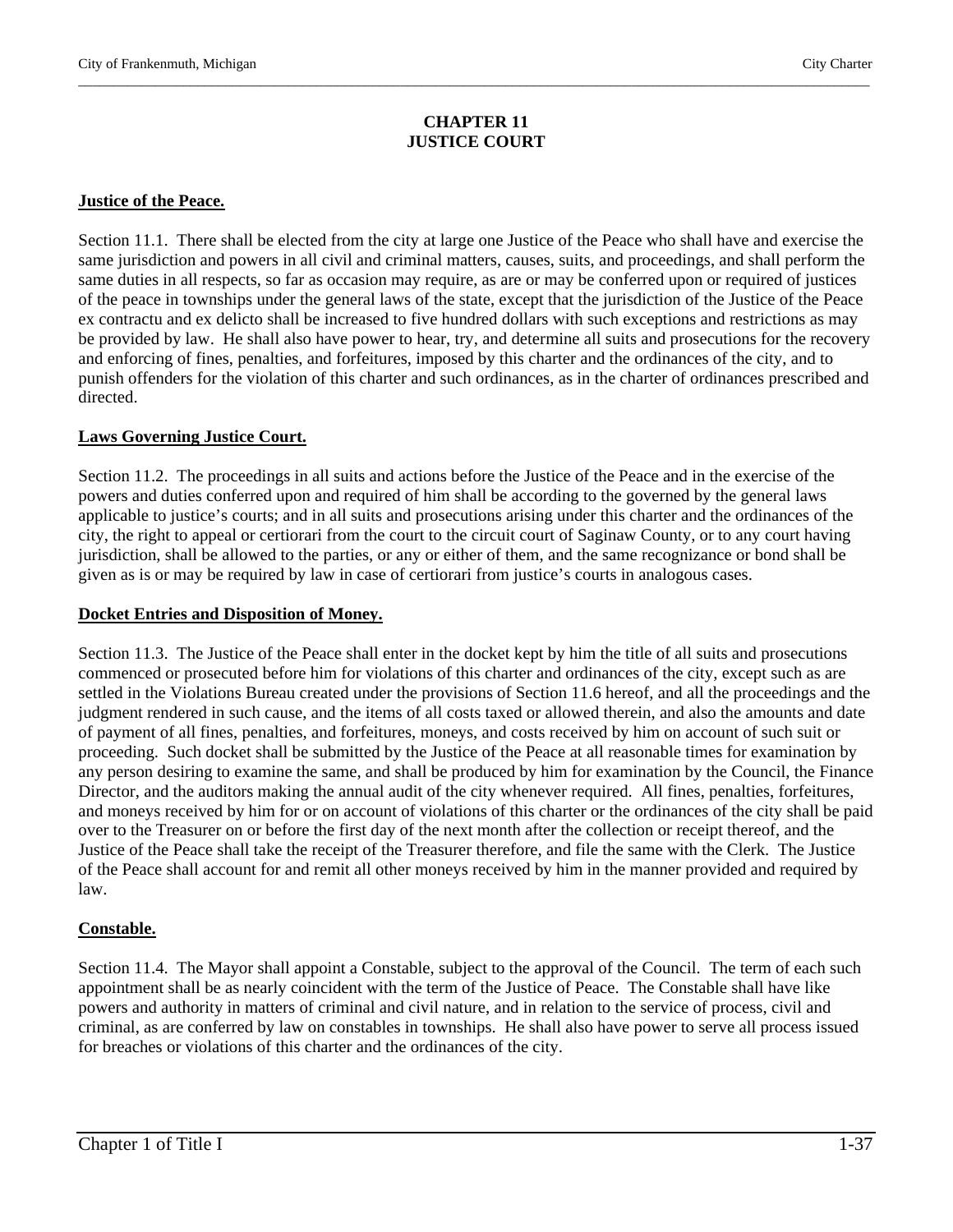#### **Compensation.**

Section 11.5. The compensation of the Justice of the Peace shall be the legal fees taxable or chargeable by justices of the peace under the general law pertaining to such offices. The Justice of the Peace shall be compensated by the city at a rate set by Council in lieu of any fees or costs which might otherwise be taxable or chargeable by him in cases settled in the violations bureau created by Section 11.6. As to cases settled in the violations bureau, no feed or costs shall be charged or taxed by the Justice of the Peace or by the city.

\_\_\_\_\_\_\_\_\_\_\_\_\_\_\_\_\_\_\_\_\_\_\_\_\_\_\_\_\_\_\_\_\_\_\_\_\_\_\_\_\_\_\_\_\_\_\_\_\_\_\_\_\_\_\_\_\_\_\_\_\_\_\_\_\_\_\_\_\_\_\_\_\_\_\_\_\_\_\_\_\_\_\_\_\_\_\_\_\_\_\_\_\_\_\_\_\_\_\_\_\_\_\_\_\_\_\_\_\_\_\_\_\_

#### **Violations Bureau.**

Section 11.6. (a) There is hereby established a violations bureau within the justice court for the handling of cases involving violations of ordinances of the city regulating traffic on the streets or alleys or in the parks and public places of the city, other than driving while under the influence of intoxicating liquors or narcotics, failure to stop in the event of an accident, and reckless driving, and such other ordinance violations which may be lawfully handled by such bureau as the Council shall direct. The Justice of the Peace shall specify, by suitable schedules, the amount of such fines for first, second, and subsequent offenses and shall further specify what number of such offenses, not less than three, or other circumstances which shall require the appearance of the offender or violator in court. All notices and papers used in connection with offenses and violations which may be settled in the violations bureau shall advise all alleged violators of their right to a trial on the offense or violation charged, should such person so choose.

 (b) In such bureau, any person who has received notice that he has violated any such ordinance may, prior to and without the necessity of the issuance of a warrant for his arrest for the alleged violation, and within the time specified in the notice, answer at the violations bureau to the violation set forth in such notice. Acceptance of the prescribed fine by the bureau shall be deemed to be a complete satisfaction for the violation, and the violator shall be given a printed receipt which clearly so states.

 (c) Until otherwise provided by ordinance, upon the recommendation of the Justice of the Peace, a city officer or deputy designated by the Council shall conduct the violations bureau under the supervision of the Justice of the Peace.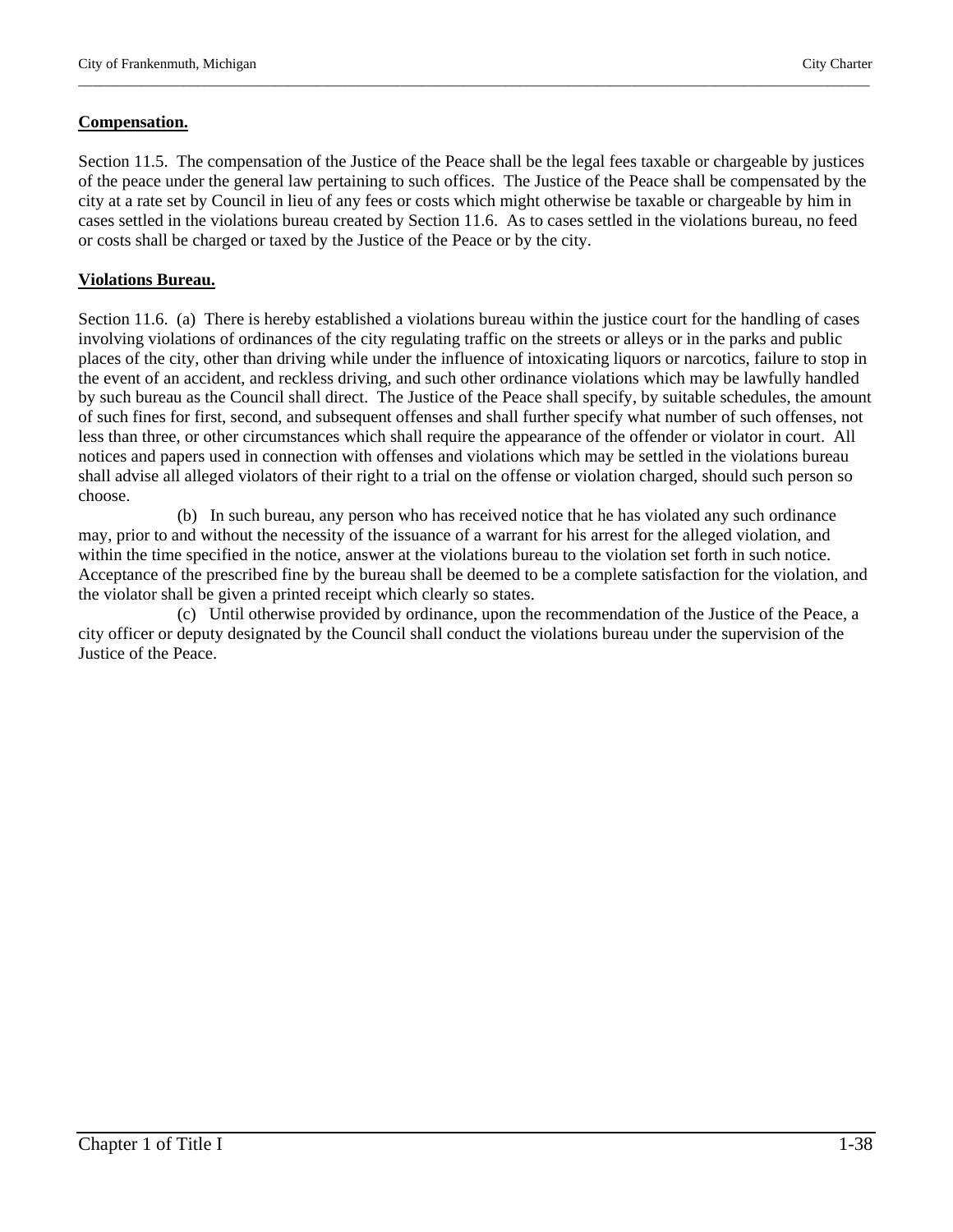#### **CHAPTER 12 COUNTY SUPERVISORS**

\_\_\_\_\_\_\_\_\_\_\_\_\_\_\_\_\_\_\_\_\_\_\_\_\_\_\_\_\_\_\_\_\_\_\_\_\_\_\_\_\_\_\_\_\_\_\_\_\_\_\_\_\_\_\_\_\_\_\_\_\_\_\_\_\_\_\_\_\_\_\_\_\_\_\_\_\_\_\_\_\_\_\_\_\_\_\_\_\_\_\_\_\_\_\_\_\_\_\_\_\_\_\_\_\_\_\_\_\_\_\_\_\_

#### **Number of Supervisors.**

Section 12.1. The City of Frankenmuth shall be entitled to such number of representatives on the Board of Supervisors of Saginaw County as shall be provided by law.

#### **Selection of Supervisors.**

Section 12.2. The representatives of the city on the Board of Supervisors of Saginaw County shall be the Mayor or City Manager, as determined by the Council, and such number of electors of the city, including officers of the city, who possess the qualifications set forth in this charter for holding elective city office, as shall be required to complete the number of representatives to which the city is entitled. Such electors shall be appointed by the Mayor subject to confirmation by the Council at its first regular meeting in December of each even year and their terms of office shall commence on the first day of January following their appointment and shall continue for two years or until their successors are appointed and have qualified. In any case where an officer of the city is appointed as a Supervisor, he shall cease to be a Supervisor if his term of office is terminated prior to the end of the two year of his office as Supervisor.

#### **Temporary Absences and Vacancies.**

Section 12.3. In cases of temporary absence or of the inability of any city representative on the Board of Supervisors to serve or perform the duties of his office, the Mayor shall appoint a qualified person to serve during the absence or inability. All vacancies in the office of Supervisors appointed by the Mayor shall be filled within thirty days after such vacancy occurs.

#### **Compensation of Supervisors.**

Section 12.4. Each Supervisor shall be entitled to retain any compensation and mileage paid to him by the county.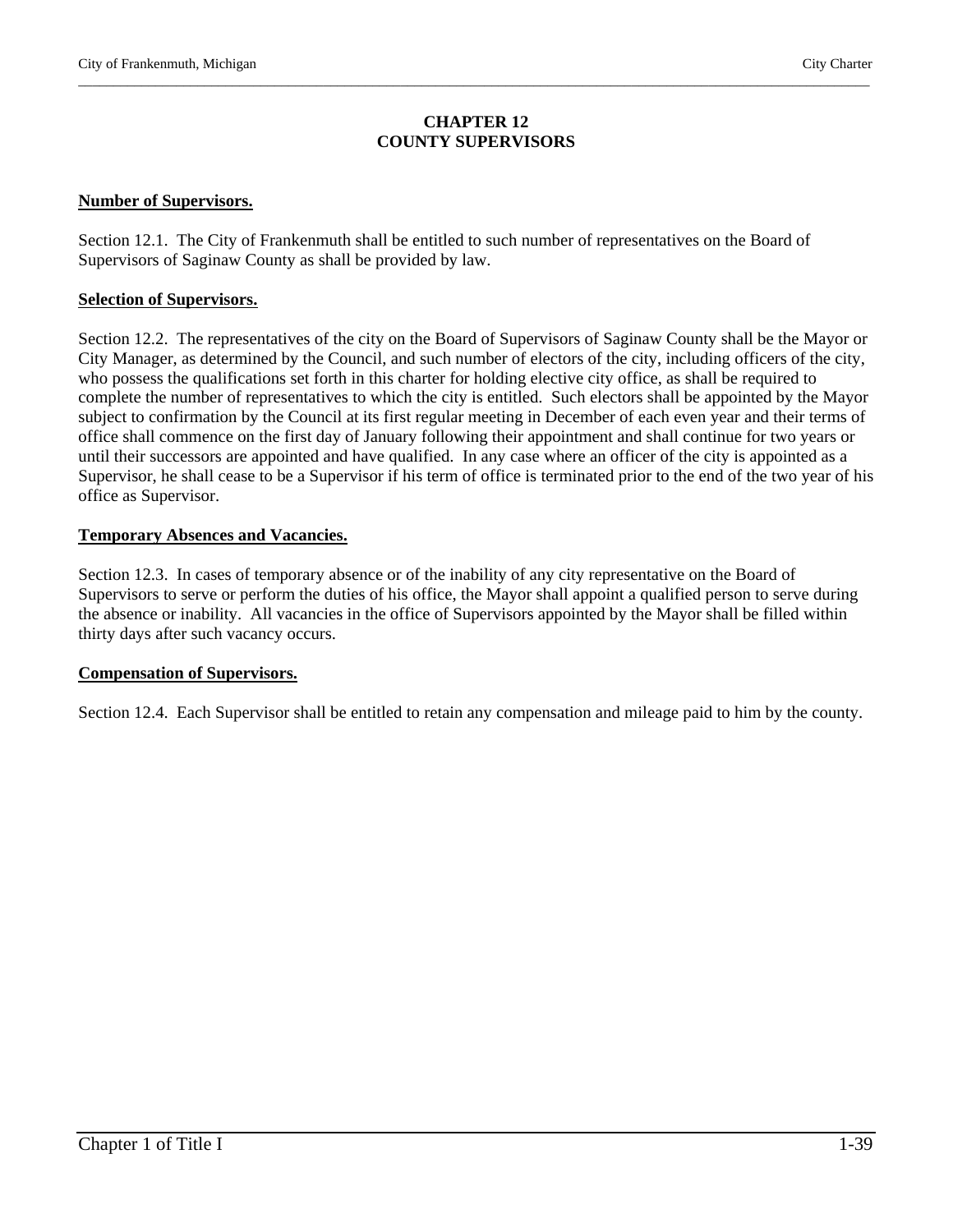# **CHAPTER 13 ELECTIONS**

\_\_\_\_\_\_\_\_\_\_\_\_\_\_\_\_\_\_\_\_\_\_\_\_\_\_\_\_\_\_\_\_\_\_\_\_\_\_\_\_\_\_\_\_\_\_\_\_\_\_\_\_\_\_\_\_\_\_\_\_\_\_\_\_\_\_\_\_\_\_\_\_\_\_\_\_\_\_\_\_\_\_\_\_\_\_\_\_\_\_\_\_\_\_\_\_\_\_\_\_\_\_\_\_\_\_\_\_\_\_\_\_\_

# **Regular City Elections.**

Section 13.1. A regular city election shall be held on the first Monday in April in each odd numbered year. A Justice of the Peace shall be elected at a regular city election for a term of four years.

#### **Special Returns.**

Section 13.2. Special city elections shall be held when called by resolution of the Council, adopted at least fortyfive days in advance of such election. If a special election is to be held on the date of any State primary or election, such election shall be called in ample time for the giving of notice to the County Clerk of questions to be voted thereat, as required by law. Any resolution calling a special election shall set forth the purpose of such election. Unless otherwise permitted by law, no more that two special city elections shall be held in any one calendar year.

#### **Qualifications of Electors.**

Section 13.3. Each person who has the constitutional qualifications of an elector in the State of Michigan, or who will have such qualifications at the next election held in the city, shall be entitled to register as an elector of the city.

#### **Election Procedure.**

Section 13.4. All city elections for the election of officers shall be nonpartisan. The general election laws of the State shall apply to and control, as nearly as may be, all procedures relating to notices for, to registrations for, and to the conduct of city elections, except as such general laws relate to political parties or partisan procedures, and except as otherwise provided by this charter. The compensation of all election personnel shall be determined by the Council.

#### **Election Commission.**

Section 13.5. An Election Commission, consisting of the Clerk, the Assessor, and one other city officer appointed by the Council, is hereby created. The Clerk shall be chairman. The Commission shall have charge of all activities and duties required of it by law relating to the conduct of elections in the city. In the absence of a quorum, the member present may create a quorum as permitted by law. In any case where election procedure is in doubt, the Election Commission shall prescribe the procedure to follow.

#### **Nominating Petitions.**

Section 13.6. A person desiring to qualify as a candidate for any elective office under this charter shall file with the Clerk an official nominating petition therefore. Official blank nominating petitions, in substantially the same form as required by law or by the Secretary of State for nonpartisan judicial officers, shall be prepared and furnished by the Clerk. Such petition shall be signed by not less than fifty nor more than one hundred of the registered electors of the city. Such petitions shall be filed with the Clerk not later than 5:00 o'clock in the afternoon on the seventh Monday preceding the election date. Before the Clerk shall furnish a form of nominating petition to any person, he shall enter thereon with typewriter or in ink the name of the candidate and the name of the office for which he is to be a candidate. No petition which has been altered with respect to such entries shall be received by the Clerk for filing. Nominating petitions for the purpose of filling a vacancy shall so state in connection with the name of the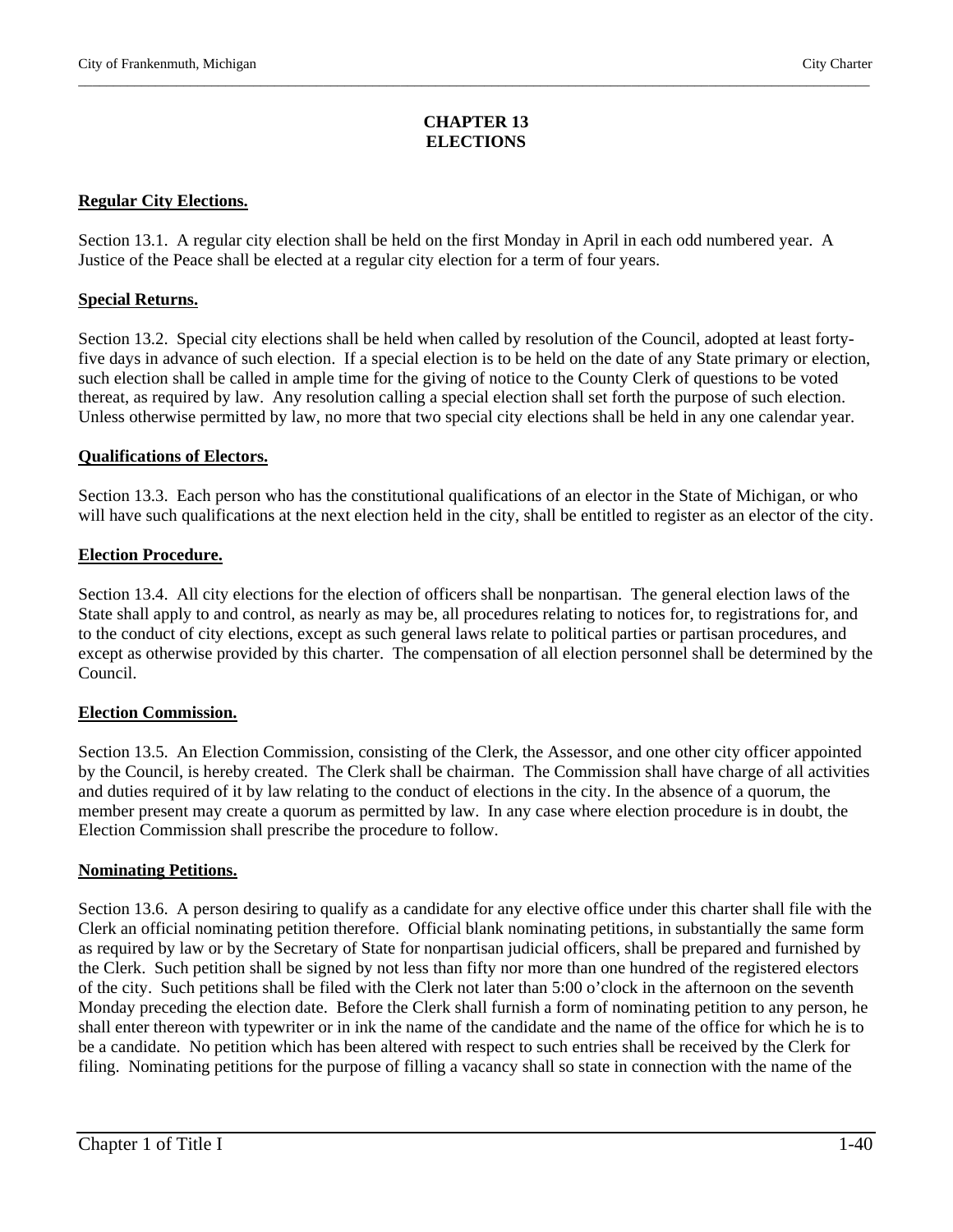office for which they are to be used. If any person signs his name to a greater number of petitions for any office than there will be persons elected to that office, his signature shall be disregarded on all petitions for that office.

\_\_\_\_\_\_\_\_\_\_\_\_\_\_\_\_\_\_\_\_\_\_\_\_\_\_\_\_\_\_\_\_\_\_\_\_\_\_\_\_\_\_\_\_\_\_\_\_\_\_\_\_\_\_\_\_\_\_\_\_\_\_\_\_\_\_\_\_\_\_\_\_\_\_\_\_\_\_\_\_\_\_\_\_\_\_\_\_\_\_\_\_\_\_\_\_\_\_\_\_\_\_\_\_\_\_\_\_\_\_\_\_\_

# **Approval of Petitions.**

Section 13.7. The Clerk shall accept for filing only nominating petitions on official blanks issued by him containing the required number of signatures for candidates having those qualifications required for elective city officers by this charter. Within five days after the filing of a petition, the Clerk shall determine the sufficiency of the number of genuine signatures on the petition. If he finds that any petition does not contain the required number of genuine signatures, he shall immediately notify the candidate, in writing, of the insufficiency of his petition. No additional signatures on any petitions shall be received by the Clerk after the final date and time fixed for filing nominating petitions. Each petition which is found by the Clerk to contain the required number of genuine signatures shall be marked "Valid", with the date of such finding.

# **Affidavit of Qualification for Office.**

Section 13.8. On or before the third day after the last day for filing nominating petitions, each person for whom a valid nominating petition has been filed, or someone acting on his behalf, shall file with the Clerk an affidavit that he is possessed of all of the qualifications set forth in this charter for an elective city office. Such affidavit shall be on a form provided by the Clerk. If such affidavit be not filed as herein required, the candidate shall be deemed to have withdrawn and his name shall not be placed on any election ballot.

# **Form of Ballots.**

Section 13.9. The form, printing, and numbering of ballots used in any city election shall conform, as nearly as may be, to that prescribed by law, except that no party designation or emblem shall appear thereon. The names of qualified nominees for each office shall be listed on the ballot under a separate heading for each office and shall be rotated on the ballots as required by law. Absentee ballots may be facsimiles of the format of the face of voting machines used by the city.

# **Delivery of Registration Books and Supplies.**

Section 13.10. It shall be the duty of the Clerk to take charge of all registration books and supplies and deliver them to the respective Boards of Inspectors of Election, taking their receipt therefore.

# **Absentee Ballots.**

Section 13.11. Except at any city election which is held at the same time as a primary or election at which state or county offices or questions are to be voted for or upon, the last day and time for receiving applications for absentee ballots shall be 5:00 o'clock, p.m. on the Friday preceding the date of such primary or election. In all other cases, the election law of the State of Michigan shall govern with respect thereto.

# **Canvass of Votes.**

Section 13.12. The Election Commission shall constitute the Board of Canvassers to canvass the votes cast at all elections. If any of such persons are candidates for office at an election to be canvassed, such person shall not be a member of the Board of Canvassers at such election, and the Council shall designate a person to act in his stead. A majority of the members of such board shall be a quorum for the transaction of the business of the board. The Board of Canvassers shall meet at the City Hall at 10:00 o'clock in the forenoon on the day following each city election, and publicly canvass the returns of such election, and shall determine the vote upon all questions and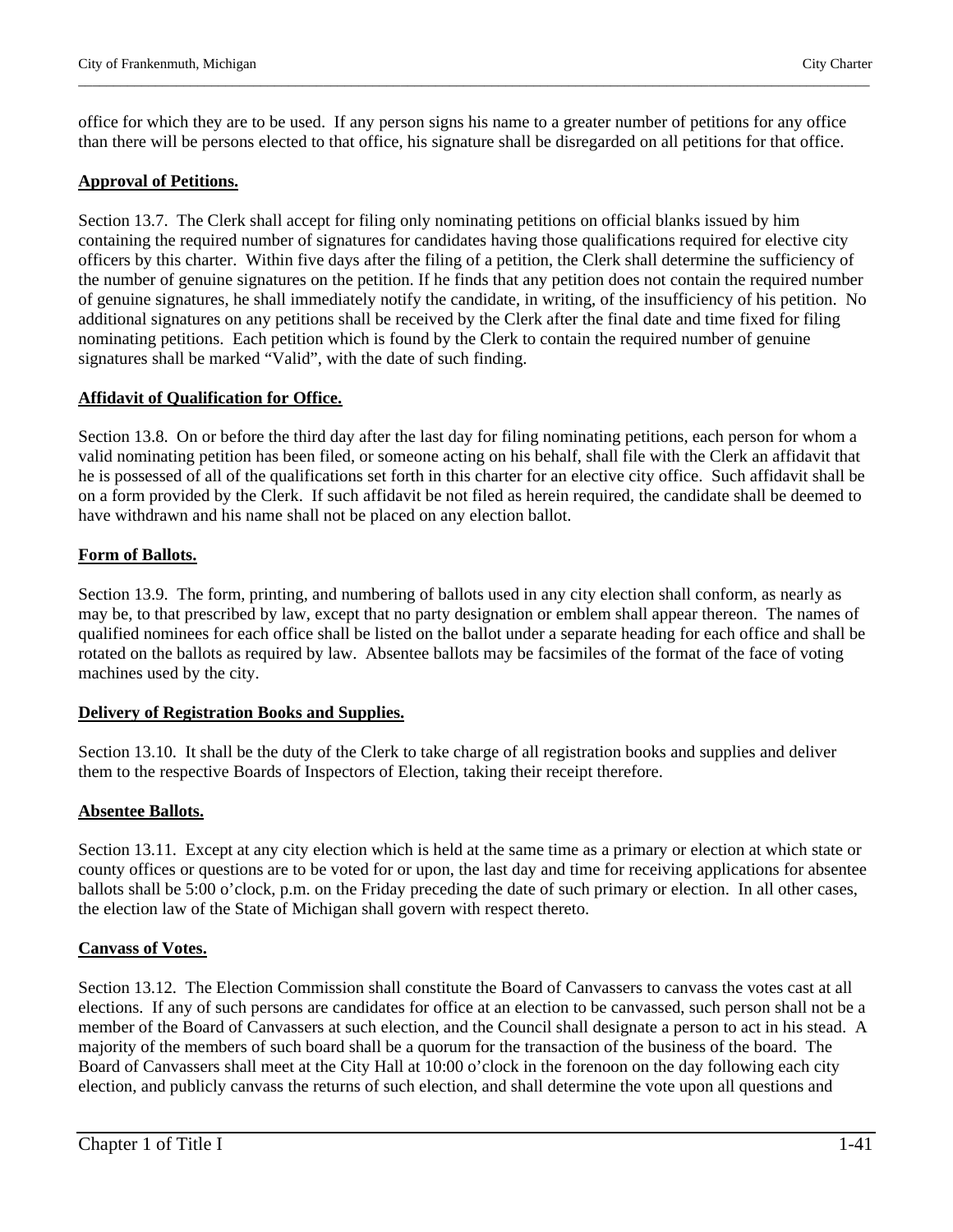propositions, and declare whether the same have been adopted or rejected and which persons have been elected to office.

\_\_\_\_\_\_\_\_\_\_\_\_\_\_\_\_\_\_\_\_\_\_\_\_\_\_\_\_\_\_\_\_\_\_\_\_\_\_\_\_\_\_\_\_\_\_\_\_\_\_\_\_\_\_\_\_\_\_\_\_\_\_\_\_\_\_\_\_\_\_\_\_\_\_\_\_\_\_\_\_\_\_\_\_\_\_\_\_\_\_\_\_\_\_\_\_\_\_\_\_\_\_\_\_\_\_\_\_\_\_\_\_\_

#### **Recount.**

Section 13.13. A recount of the votes cast at any city election for any office, or upon any proposition, may be had in accordance with the general election laws of the state.

#### **Tie Vote.**

Section 13.14. If, at any city election, the outcome cannot be determined because two or more persons received an equal number of votes, the Election Commission shall name a date for the appearance of such persons for the purpose of determining the election of one of them by lot. Should any person fail to appear, in person or by representative, to determine the result of any tie at the time and place named, such determination shall be made by lot in his absence at the direction and under the supervision of the Election Commission. Such determination shall be final.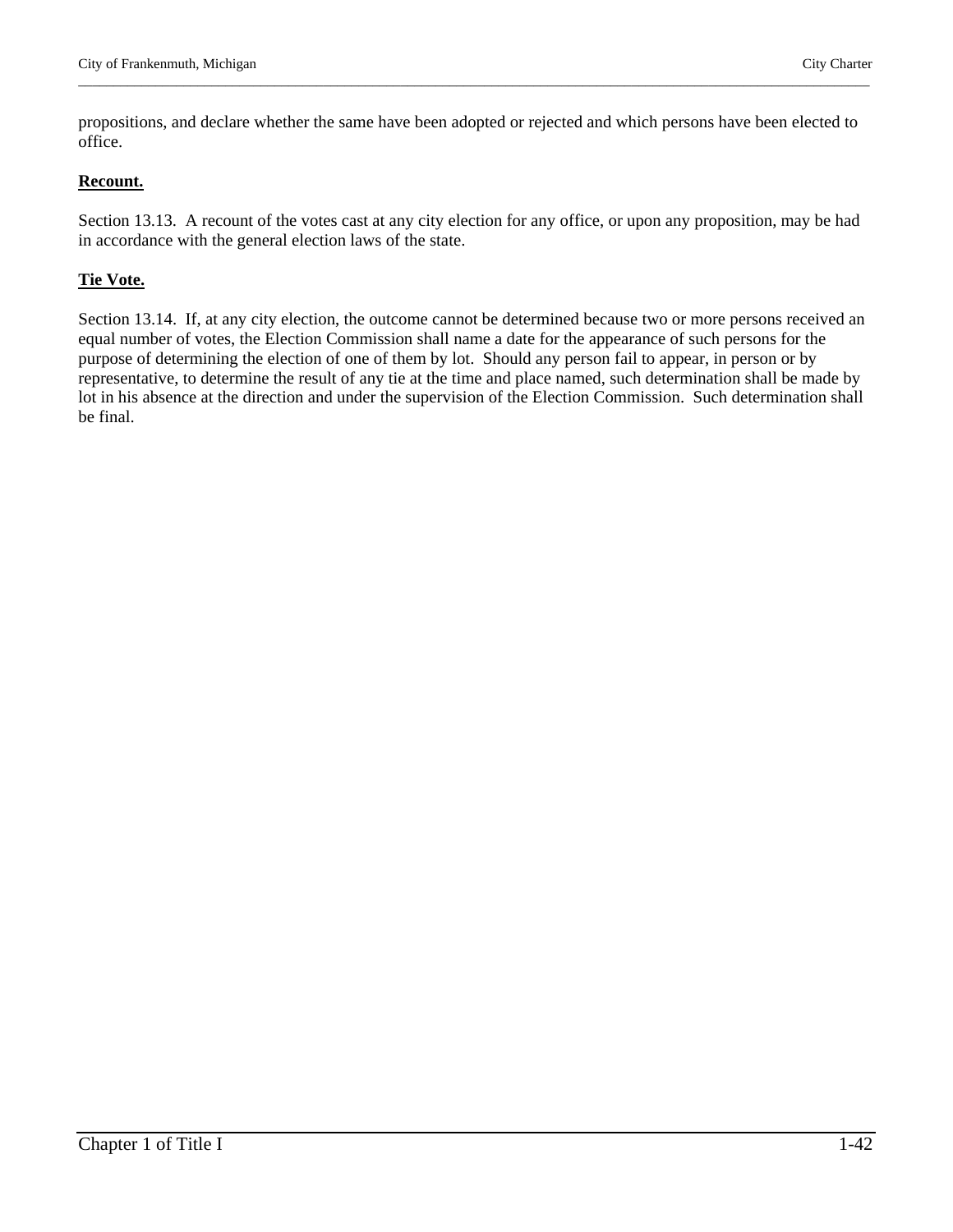# **CHAPTER 14 CONTRACTS**

\_\_\_\_\_\_\_\_\_\_\_\_\_\_\_\_\_\_\_\_\_\_\_\_\_\_\_\_\_\_\_\_\_\_\_\_\_\_\_\_\_\_\_\_\_\_\_\_\_\_\_\_\_\_\_\_\_\_\_\_\_\_\_\_\_\_\_\_\_\_\_\_\_\_\_\_\_\_\_\_\_\_\_\_\_\_\_\_\_\_\_\_\_\_\_\_\_\_\_\_\_\_\_\_\_\_\_\_\_\_\_\_\_

# **Authority of Council.**

Section 14.1. (a) The power to authorize the making of contracts on behalf of the city is vested in the Council and shall be exercised in accordance with the provisions of law.

 (b) All contracts, except as otherwise provided by ordinance in accordance with the provisions of Section 14.2. hereof, shall be authorized by the Council and shall be signed on behalf of the city by the Mayor and the Clerk.

#### **Purchase and Sale of Personal Property.**

Section 14.2. The Council shall establish, by ordinance, the procedures for the purchase and sale of personal property. Such ordinance shall provide for centralized purchasing on behalf of the city. The ordinance shall also provide the dollar limit within which purchases of personal property may be made without the necessity of securing competitive bids, and the dollar limit within which purchases may be made without the necessity of Council approval. No purchase of personal property shall be made unless a sufficient unencumbered appropriation is available therefore.

#### **Limitations on Contractual Power.**

Section 14.3. (a) The Council shall only have power to enter into contracts which, by the terms thereof, will be fully executed within a period of ten years, unless such contracts shall first receive the approval of a majority of the qualified electors voting thereon at a regular or special election. This qualification shall not apply to any contract for services with a public utility or one or more other governmental units, nor to contracts for debt secured by bonds or notes which are permitted to be issued by the city by law.

 (b) The city shall not have power to purchase, lease for more than three years, sell, or dispose of any real estate, unless:

(1) Such action is approved by the affirmative roll call vote of five or more members of the Council, and, unless,

(2) In the case of real estate owned by it the resolution authorizing the lease, sale, or disposal thereof shall be completed in the manner in which it is to be finally passed and has remained on file with the Clerk for public inspection for thirty days before the final adoption or passage thereof, and, unless,

(3) When the proposition is to sell any park, cemetery or any part thereof, except when such park is not required under an official master plan of the city, the proposition to lease, sell, or dispose of the same shall also be approved by a three-fifths vote of the electors of the city voting thereon at any general or special election.

 (c) Except as provided by ordinance authorized by Section 14.2 of this chapter, each such projects for public improvements as may in the council's discretion be a subject for public contract for construction of public improvements or for the purchase or sale of personal property shall be let after opportunity for competitive bidding. All bids shall be opened in public in the Council room by the City Manager and the Clerk, or by either of them, at the time designated in the notice of letting and shall be reported by them, or by the person who opened the bids, if only one acted, to the Council at its next meeting. The Council may reject any or all bids, if deemed advisable. If, after two or more opportunities for competitive bidding, no bids are received or such bids as were received were not satisfactory to the Council, it may either endeavor to obtain new competitive bids or may authorize the City Manager or other proper official of the city to negotiate for a contract in the open market.

(d) No contract shall be made with any person who is in default to the city.

 (e) No extra compensation shall be paid to any agent, employee, or contractor after the service has been rendered or the contract entered into.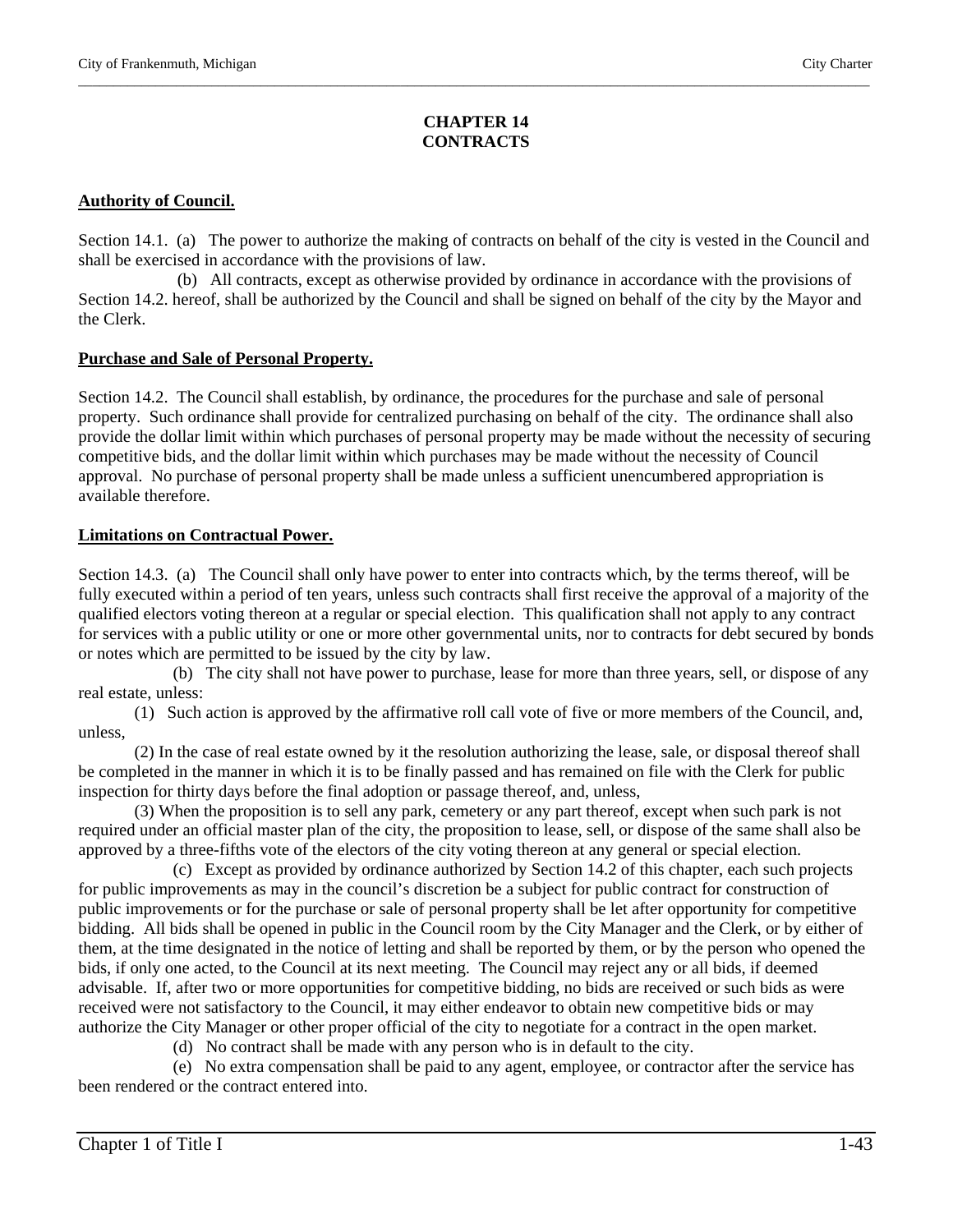#### **Business Dealings with City.**

Section 14.4. An officer or employee of the city who intends to have business dealings with the city, whereby he may derive any income or benefits, other than such as are provided as remuneration for his official duties, shall file with the Clerk a statement, under oath, setting forth the nature of such business dealings, and his interest therein. The statement shall be filed with the Clerk not less than ten days before the date when action may be taken by the Council or any other agency of the city upon the matter involved. The statement shall be spread upon the proceedings of the Council for the meeting at which it is received and published in full therewith. In each case where the type of dealings with the city is on a continuing basis, involving more than one or a sequence of transactions described in the statement, each statement shall stand for and apply to such transactions for a period of six months and may be renewed at the end of each six month period for so long as such transactions continue. Each such renewal shall be spread upon the proceedings of the Council and published as in the case of the original statement. In the event that the interest of any officer or employee of the city in any business dealings with the city changes at any time, he shall file a statement thereof as herein required, which statement shall also be spread upon the proceedings of the Council and published as herein required. Approval of any such business dealings shall require a concurring vote of at least five members of the Council, not including any member who is disqualified under Section 5.7 (g) of this charter. Any business dealing made in violation of this section shall be void.

\_\_\_\_\_\_\_\_\_\_\_\_\_\_\_\_\_\_\_\_\_\_\_\_\_\_\_\_\_\_\_\_\_\_\_\_\_\_\_\_\_\_\_\_\_\_\_\_\_\_\_\_\_\_\_\_\_\_\_\_\_\_\_\_\_\_\_\_\_\_\_\_\_\_\_\_\_\_\_\_\_\_\_\_\_\_\_\_\_\_\_\_\_\_\_\_\_\_\_\_\_\_\_\_\_\_\_\_\_\_\_\_\_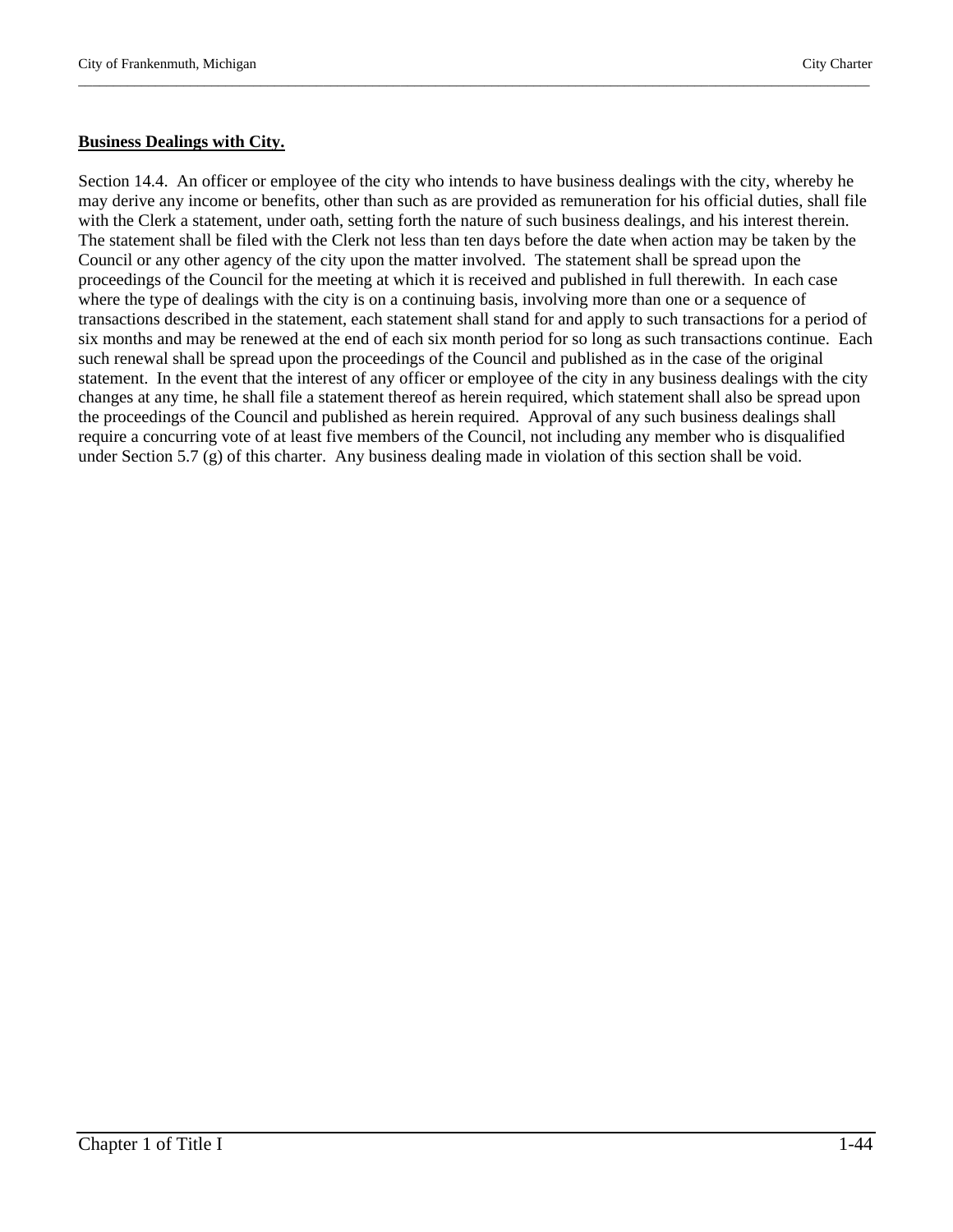# **CHAPTER 15 PUBLIC UTILITY SERVICES**

\_\_\_\_\_\_\_\_\_\_\_\_\_\_\_\_\_\_\_\_\_\_\_\_\_\_\_\_\_\_\_\_\_\_\_\_\_\_\_\_\_\_\_\_\_\_\_\_\_\_\_\_\_\_\_\_\_\_\_\_\_\_\_\_\_\_\_\_\_\_\_\_\_\_\_\_\_\_\_\_\_\_\_\_\_\_\_\_\_\_\_\_\_\_\_\_\_\_\_\_\_\_\_\_\_\_\_\_\_\_\_\_\_

# **General Powers Respecting Municipal Utilities**

Section 15.1. The city shall have all the powers granted by law to acquire, construct, own, operate, improve, enlarge, extend, repair, and maintain public utilities, the source of supply of which may be either within or without the corporate limits of Saginaw County, including, but not by way of limitation, public utilities for supplying water and water treatment, sewage disposal and treatment, electric light and power, gas, steam, heat, or any of them, to the municipality and the inhabitants thereof.

# **City's Water Supply and Sanitary Sewer Systems.**

Section 15.2. The city's water supply, sanitary sewage plants and systems, and other utility plants, and their appurtenances shall be under the general control of the Council and shall be managed by the City Manager, as the administrative agent of the Council. The City Manager shall employ such personnel as may be required for the efficient and proper operation of said systems.

# **Rates.**

Section 15.3. (a) The Council shall fix just and reasonable rates and such other charges as may be deemed advisable for supplying water and other municipal utility services, to the inhabitants of the city. Discrimination in rates by the Council within any classification of users shall not be permitted, nor shall free service be permitted other than to the city.

 (b) The rates and charges for any municipal utility, shall be fixed by the Council on a basis at least adequate to compensate the city for the cost of such service and to make reasonable provision for the extension thereof according to the needs of the city. Transactions pertaining to the ownership and operation of each municipal utility shall be recorded in a separate group of accounts, which shall be classified in accordance with generally accepted accounting practices. Charges for all service furnished to, or rendered by, other city departments or administrative units shall be recorded, whether collected or not. An annual report shall be prepared to show the financial position of each utility and the results of its operation. A copy of such reports shall be available for inspection at the office of the Clerk.

# **Collection of Municipal Utility Rates and Charges.**

Section 15.4. (a) The Council shall provide by ordinance for the collection of rates and charges for public utility services furnished by the city. When any person fails or refuses to pay to the city any sums due on utility bills, the service upon which such delinquency exists may be discontinued and suit may be brought for the collection thereof.

 (b) Except as otherwise provided by law, the city shall have a lien upon the premises to which utility services are supplied and, for such purposes, shall have all the powers granted to cities by law. The lien shall become effective immediately on the distribution or supplying of utility services to such premises. In each case where a lien to secure the payment of utility charges is not available to the city by operation of law or otherwise, the Council shall require that an adequate deposit be made by the person to whom city utility services are furnished, for the purpose of guaranteeing the collection of charges for such utility services.

 (c) Except as otherwise provided by law, all unpaid charges for utility services furnished to any such premises, which, on the thirty-first day of March of each year, have remained unpaid for a period of three months or more, shall be reported to the Council by the City Manager at the first meeting thereof in the month of April. The Council thereupon shall order the publication in a newspaper of general circulation in the city of notice that all such unpaid utility charges not paid by the thirtieth day of April will be spread upon the city's tax roll against the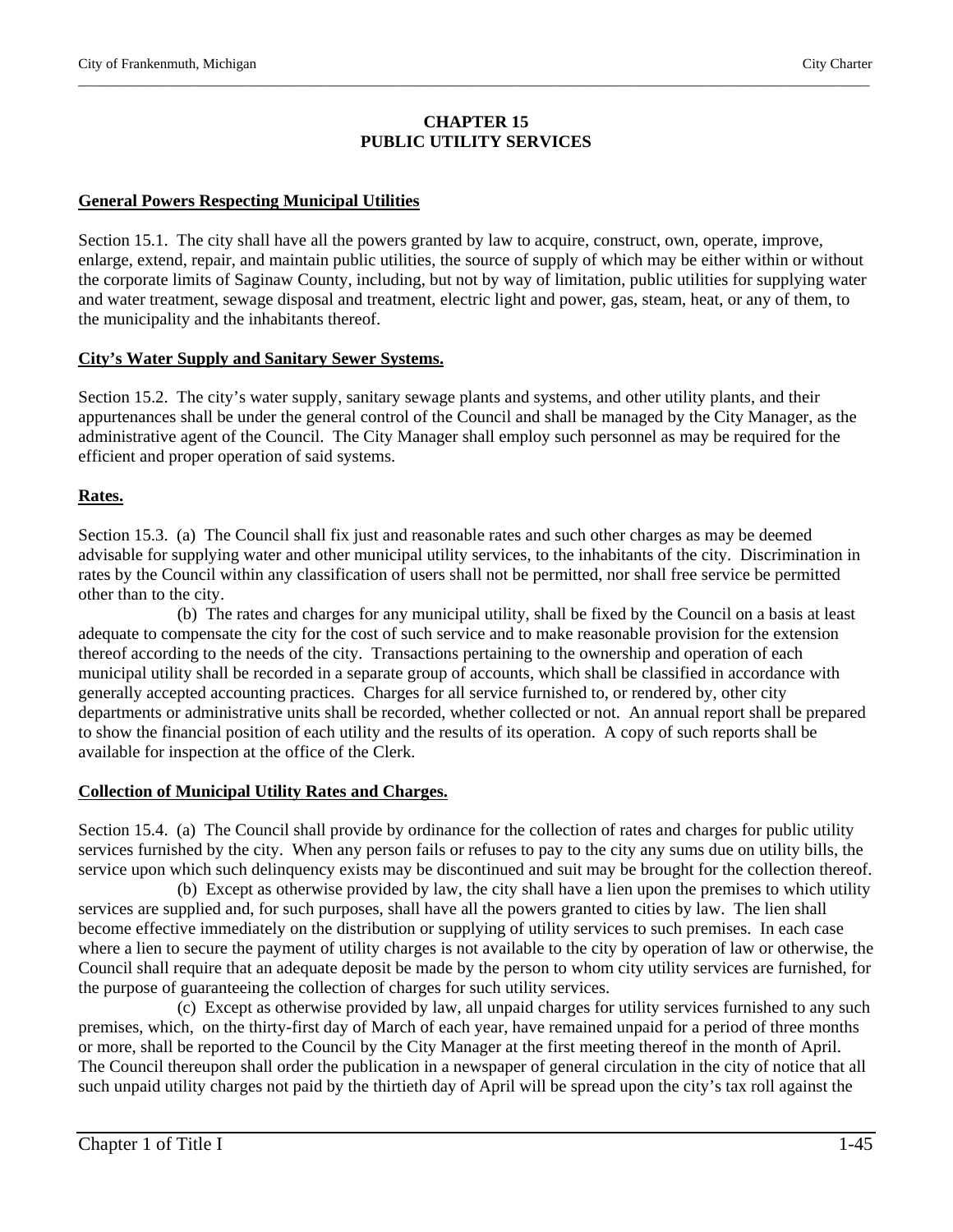premises to which such utility services were supplied or furnished, and such charges shall then be spread upon the city's tax roll and shall be collected in the same manner as the city taxes.

\_\_\_\_\_\_\_\_\_\_\_\_\_\_\_\_\_\_\_\_\_\_\_\_\_\_\_\_\_\_\_\_\_\_\_\_\_\_\_\_\_\_\_\_\_\_\_\_\_\_\_\_\_\_\_\_\_\_\_\_\_\_\_\_\_\_\_\_\_\_\_\_\_\_\_\_\_\_\_\_\_\_\_\_\_\_\_\_\_\_\_\_\_\_\_\_\_\_\_\_\_\_\_\_\_\_\_\_\_\_\_\_\_

#### **Disposal of Municipal Utility Plants and Property.**

Section 15.5. The city shall not sell, exchange, lease, or in any way dispose of any property, easement, equipment, privilege, or asset needed to continue the operation of any municipal public utility, unless the proposition to do so is approved by the electors or the Council, as the case may be, in the same manner as was required to acquire the utility. All contracts, grants, leases, or other forms of transfer in violation of this section shall be void and of no effect as against the city. The restrictions of this section shall no apply to the sale or exchange of articles of machinery or equipment of any municipally owned public utility, which are no longer useful or which are replaced by new machinery or equipment, or to the leasing of property not necessary for the operation of the utility, or to the exchange of property or easements for other needed property or interest in property.

#### **Public Utility Franchises.**

Section 15.6. The city may grant a franchise to any person for the use of streets, alleys, bridges, and other public places of the city for the furnishing of any public utility service to the city and its inhabitants. Franchises and renewals, amendments, and extensions thereof shall be granted only by ordinance. Public utility franchises shall include provisions for fixing rates and charges, and may provide for readjustments thereof at periodic intervals. The city may, with respect to any public utility franchise granted after the effective date of this charter, whether or not so provided in the granting ordinance:

- (1) Terminate the same for the violation of any of its provisions, for the misuse or nonuse thereof, for failure to comply with any provision thereof, or any regulation imposed under authority of this section;
- (2) Require proper and adequate extension of plant and the maintenance thereof at the highest practicable standard of efficiency;
- (3) Establish reasonable standards of service and quality of products, and prevent unjust discrimination in service or rates;
- (4) Require continuous and uninterrupted service to the public in accordance with the terms of the franchise throughout the entire period thereof;
- (5) Impose other regulations determined by the Council to be conducive to the health, safety, welfare, and convenience of the public;
- (6) Require the public utility to permit joint use of its property and appurtenances located in the streets, alleys, bridges, and public places, by the city and other utilities, insofar as such joint use may be reasonably practicable and upon payment of reasonable rental therefore, and, in the absence of agreement, upon application by the public utility, provided for arbitration of the terms and conditions of such joint use and the compensation to be paid therefore;
- (7) Require the public utility to pay any part of the cost of improvement or maintenance of streets, alleys, bridges, and public places, that arises from its use thereof, and to protect and save the city harmless from all damages arising from such use;
- (8) Require the public utility to file with the City Manager such drawings and maps of the location and nature of its facilities, as the Council may request.

#### **Limitations on the Granting of Franchises.**

Section 15.7. No franchise shall be granted by the city for a term exceeding thirty years and no exclusive franchise shall ever be granted. Each franchise shall include a provision requiring the franchise to take effect within one year after the adoption of the ordinance granting it, except in the case of grants to take effect at the end of an existing franchise. An irrevocable franchise and any extension or amendment of such a franchise may not be granted by the city, unless the ordinance granting such franchise has first received the affirmative vote of at least three-fifths of the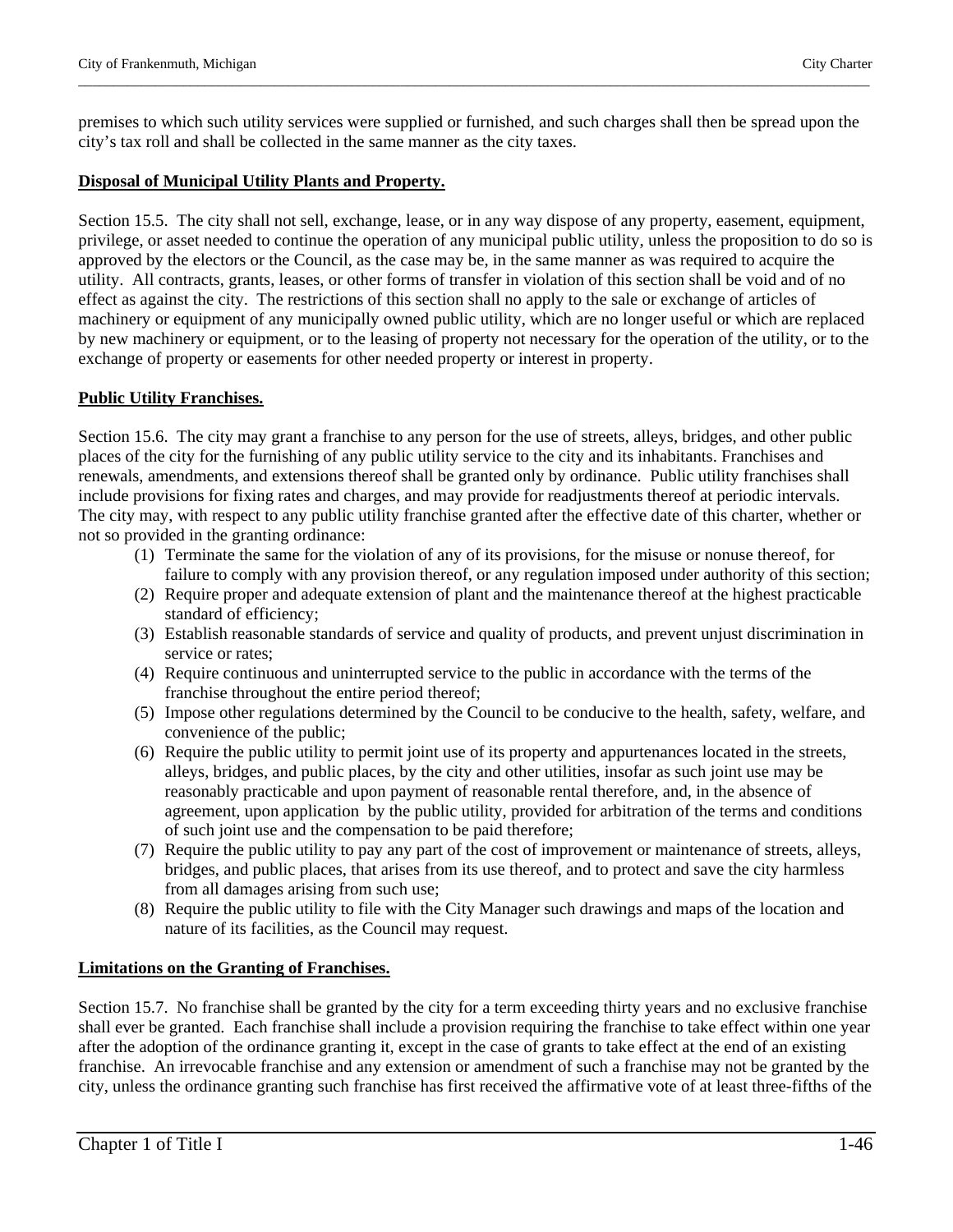electors of the city voting thereon at a regular or special city election. An irrevocable franchise ordinance may be approved by the Council, for referral to the electorate, only after a public hearing has been held thereon and after the grantee named therein has filed with the Clerk his unconditional acceptance of all the terms of the franchise. No special election for such purpose may be ordered by the Council, unless the expense of holding such election has first been paid to the Treasurer by the grantee.

\_\_\_\_\_\_\_\_\_\_\_\_\_\_\_\_\_\_\_\_\_\_\_\_\_\_\_\_\_\_\_\_\_\_\_\_\_\_\_\_\_\_\_\_\_\_\_\_\_\_\_\_\_\_\_\_\_\_\_\_\_\_\_\_\_\_\_\_\_\_\_\_\_\_\_\_\_\_\_\_\_\_\_\_\_\_\_\_\_\_\_\_\_\_\_\_\_\_\_\_\_\_\_\_\_\_\_\_\_\_\_\_\_

#### **Procedure for Granting Franchises.**

Section 15.8. Every ordinance granting a franchise, license, or right to occupy or use streets, alleys, bridges, or public places shall remain on file with the Clerk for public inspection in its final form for at least thirty days before the final adoption thereof, or the approval thereof for referral to the electorate.

# **Sale of Assignment of Franchises.**

Section 15.9. The grantee of a franchise may not sell, assign, sublet, or allow another to use the same, unless the Council gives its consent. Nothing in this section shall limit the right of the grantee of any public utility franchise to mortgage its property or franchise, nor shall restrict the rights of the purchaser, upon foreclosure sale, to operate the same, except that such mortgagee or purchaser shall be subject to the terms of the franchise and provisions of this chapter.

#### **Plans of Facilities in Streets and Public Places.**

Section 15.10. The Council may, by ordinance, require, as a condition to the placing or installment thereof, that each public utility conducting a business in the city file a duplicate copy of layout plans of pipes, conduits, and other facilities which are to be placed on, under, or above the surface of the city's streets, alleys, bridges, and public places.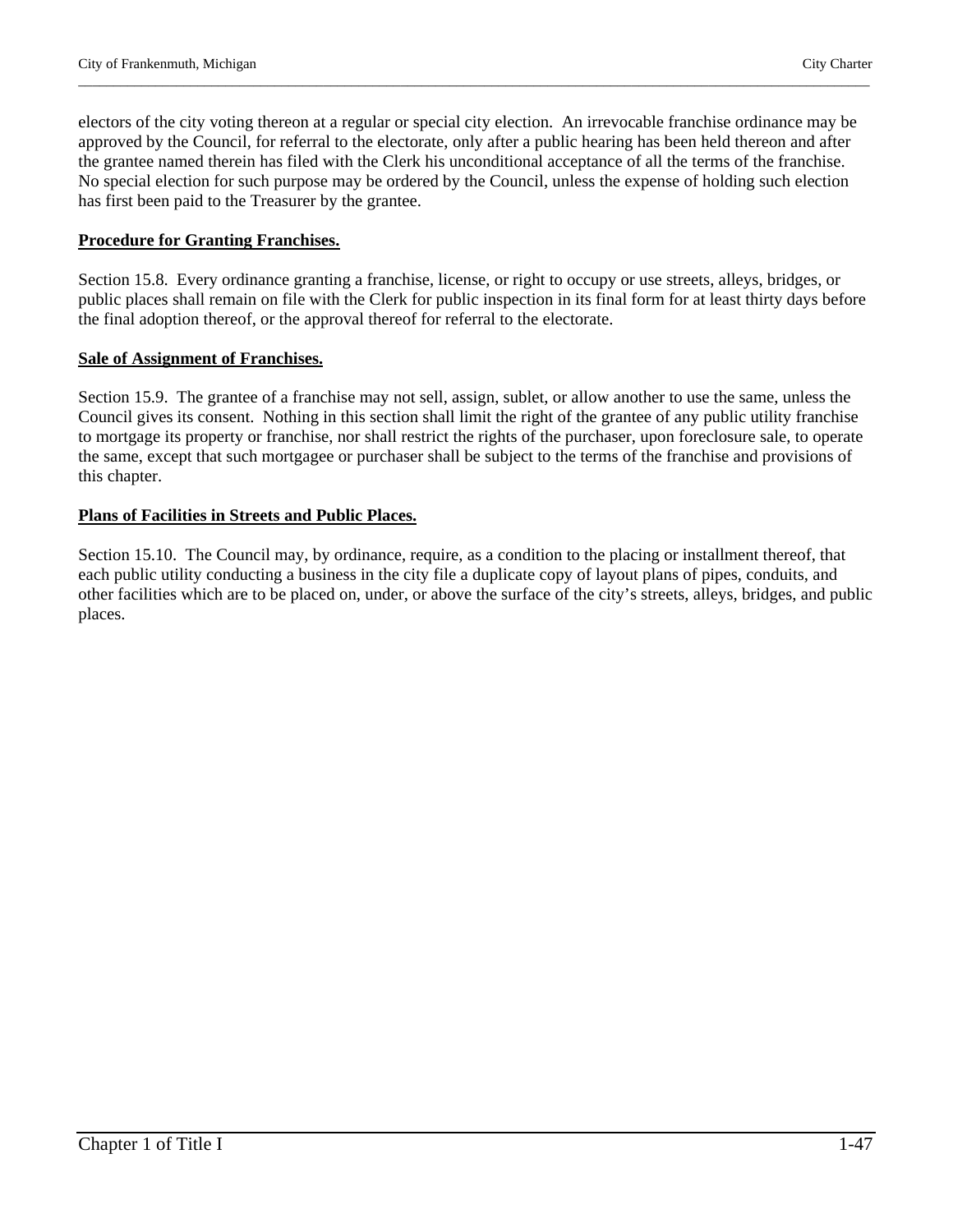#### **SCHEDULE**

\_\_\_\_\_\_\_\_\_\_\_\_\_\_\_\_\_\_\_\_\_\_\_\_\_\_\_\_\_\_\_\_\_\_\_\_\_\_\_\_\_\_\_\_\_\_\_\_\_\_\_\_\_\_\_\_\_\_\_\_\_\_\_\_\_\_\_\_\_\_\_\_\_\_\_\_\_\_\_\_\_\_\_\_\_\_\_\_\_\_\_\_\_\_\_\_\_\_\_\_\_\_\_\_\_\_\_\_\_\_\_\_\_

#### **Status of Schedule Chapter.**

Section 1. The purpose of this chapter is to inaugurate the government of the City of Frankenmuth under this chapter and provide for the transition from the former government of the Village of Frankenmuth and Township of Frankenmuth over the territory comprising the city to the new city status under this charter. It shall constitute a part of the charter of the City of Frankenmuth only to the extent and for the time required to accomplish that end.

#### **Election to adopt Charter.**

Section 2. This charter shall be submitted to a vote of the qualified electors of the territory comprising the proposed City of Frankenmuth, at a special election to be held on Monday, September 21, 1959, between the hours of 7:00 o'clock a.m. and 8:00 o'clock p.m. All provisions for such election shall be held in the manner provided by law, except as in this chapter provided. Proper and sufficient notice of such election and of the registration therefore shall be given by the Secretary of the Charter Commission, as provided by law. If, at such election, a majority of the qualified electors of the proposed city vote in favor of the adoption of this charter, the Secretary of the Charter Commission shall do and perform all other acts which are required by law to carry this charter into effect and to consummate the incorporation of the city.

# **Form of Ballot for Charter Adoption.**

Section 3. The form of the question on the adoption of this charter shall be as follows:

Shall the proposed charter of the City of Frankenmuth which was framed by the Charter Commission elected March 9, 1959, be adopted:

 YES NO<sub>N</sub>

and shall be set forth on paper ballots in the usual manner therefore.

# **Election of Officers.**

Section 4. (a) At the election upon the adoption of this charter, the first elective officers of the city under this charter shall be elected viz: a Mayor, six Councilmen from the city at-large, and one Justice of the Peace. The nomination and election of such first elective officers shall be nonpartisan.

 (b) Candidates for such offices shall be nominated by the filing of petitions signed by not less than fifty nor more than one hundred of the qualified electors of the territory comprising the proposed City of Frankenmuth, and filed with the Secretary of the Charter Commission not later than five o'clock p.m., Eastern Standard Time, on Monday, August 31, 1959. The Secretary of the Charter Commission shall publish notice of the last day and time for filing such nominating petitions, which notice shall be published in the FRANKENMUTH NEWS on or before August 5, 1959. Such petitions shall be in the form designated by the Secretary of State for use in the nomination of non-partisan judicial officers. All petitions filed in connection with such election shall be furnished in the first place by the Secretary of the Charter Commission, and the said Secretary shall receive no other petitions. Before the said Secretary shall furnish forms of nominating petition to any person, he shall enter thereon with typewriter or in ink the name of the candidate and the name of the office for which he is to be a candidate. No petition which has been altered with respect to such entries shall be received by the Secretary for filing. If any person signs his name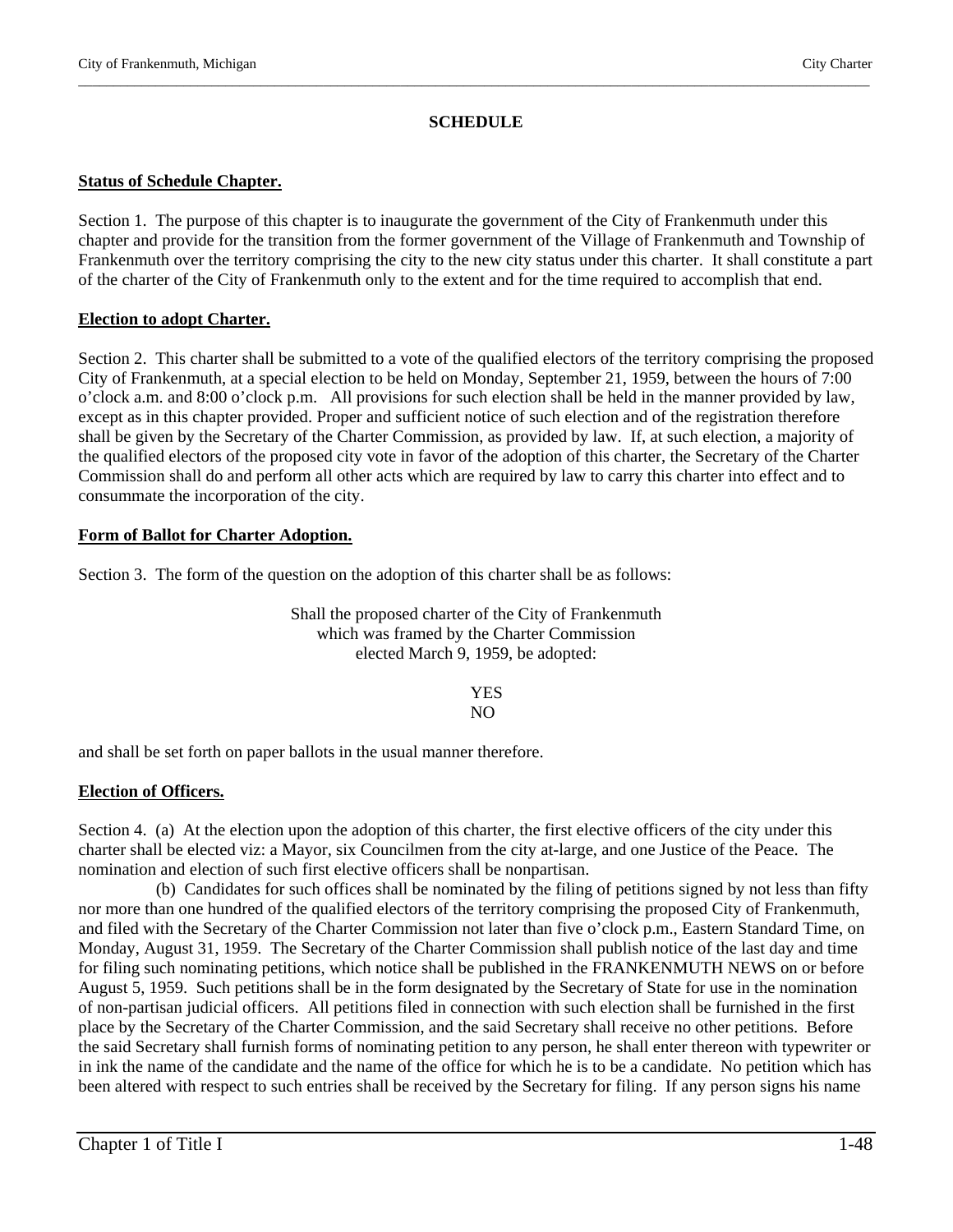to a greater number of petitions for any office than there will be persons elected to that office, his signatures shall be disregarded on all petitions for that office.

\_\_\_\_\_\_\_\_\_\_\_\_\_\_\_\_\_\_\_\_\_\_\_\_\_\_\_\_\_\_\_\_\_\_\_\_\_\_\_\_\_\_\_\_\_\_\_\_\_\_\_\_\_\_\_\_\_\_\_\_\_\_\_\_\_\_\_\_\_\_\_\_\_\_\_\_\_\_\_\_\_\_\_\_\_\_\_\_\_\_\_\_\_\_\_\_\_\_\_\_\_\_\_\_\_\_\_\_\_\_\_\_\_

(c) Within five days after the filing of a petition, the said Secretary shall determine the sufficiency of the number of genuine signatures on the petition. If he finds that any petition does not contain the required number of genuine signatures, he shall immediately notify the candidate, in writing, of the insufficiency of his petition. No additional signatures on any petition shall be received by the Secretary after the final date and time fixed for filing nominating petitions. Each petition which is found by the Secretary to obtain the required number of genuine signatures shall be marked "Valid", with the date thereof.

 (d) Harold Roedel, the Village Clerk of the Village of Frankenmuth, Franklin Rittmueller, and Kenneth Nefe shall constitute the Election Commission for such election, and shall perform the duties required by law respecting such election and the canvass of the votes cast thereat.

(e) Monday, the 24<sup>th</sup> day of August, 1959, shall be the last day of registration for such election. Each member of the Charter Commission shall be a registrar for the purpose of registering the electors of the proposed city for the special election to be held on the  $21<sup>st</sup>$  day of September, 1959. The Charter Commission may also appoint other persons to act as such registrars.

# **Form of Ballot for City Officers.**

Section 5. At the election held for the election of the first city officers, the names of the several candidates for such offices shall be placed on ballots containing no party designation with respect to any candidate in the following order: Candidates for the office of Mayor, candidates for the office of Councilman, and candidates for the office of the Justice of the Peace. The names of candidates on such ballots shall be rotated so that the name of each candidate for an office will head the list of names of candidates for that office approximately an equal number of times.

# **Voting at Charter Election.**

Section 6. Each person voting at the election on the adoption of this charter shall, in addition to voting on the adoption of this charter, vote for a Mayor, six Councilmen, and one Justice of the Peace.

# **Canvass of Votes.**

Section 7. (a) The Election Commission appointed and designated in Section 4, acting as the Board of Canvassers of the election held for the submission of this charter to the electors of the proposed City of Frankenmuth shall meet at 4:00 o'clock, p.m., at the polling place of the election held on September 21, 1959, on the day following the election on the adoption of this charter, and canvass the votes cast at such election.

 (b) If the canvass of the votes cast at such election shows this charter to have been adopted, the votes cast for the several first city officers shall then be canvassed. The person receiving the highest number of votes cast for the office of Mayor shall be declared to have been elected to that office; the six persons receiving the highest number of votes cast for the office of Councilman from the city at-large shall be declared to have been elected to that office; and the person receiving the highest number of votes cast for the office of Justice of the Peace shall be declared to have been elected as Justice of the Peace of the city.

 (c) If the canvass of the votes cast at such election shows this charter not to have been adopted, the votes cast for the office of Mayor only shall then be canvassed. The person receiving the highest number of votes cast for that office shall be declared to have been elected to the office of de facto Mayor in accordance with the provisions of law.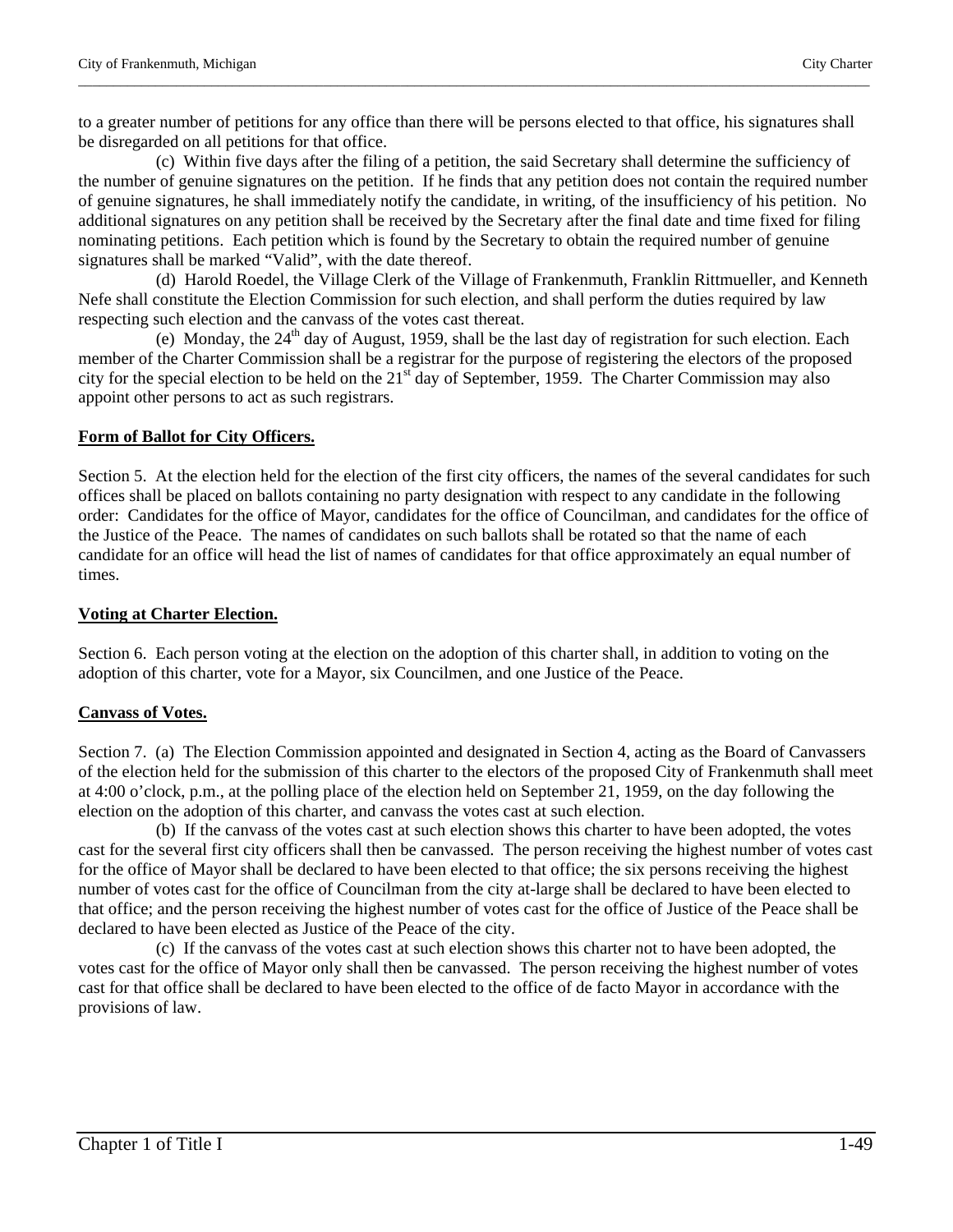# **Effective Date of Charter.**

Section 8. If the canvass of the votes thereon shows this charter to have been adopted, it shall take effect and become law as the charter of the City of Frankenmuth for all purposes on Thursday, October 1, 1959, at 12:01 o'clock, a.m., at which time the control of the officers of the Township of Frankenmuth over any of that part of the township included within the city shall cease and be superseded by that of the officers of the City of Frankenmuth.

\_\_\_\_\_\_\_\_\_\_\_\_\_\_\_\_\_\_\_\_\_\_\_\_\_\_\_\_\_\_\_\_\_\_\_\_\_\_\_\_\_\_\_\_\_\_\_\_\_\_\_\_\_\_\_\_\_\_\_\_\_\_\_\_\_\_\_\_\_\_\_\_\_\_\_\_\_\_\_\_\_\_\_\_\_\_\_\_\_\_\_\_\_\_\_\_\_\_\_\_\_\_\_\_\_\_\_\_\_\_\_\_\_

# **Terms of Office of First City Officers Elected.**

Section 9. (a) The term of office of each officer of the city elected at such election shall commence at 12:01 o'clock a.m., on the effective date of this charter, and each such officer shall hold the office to which he has been elected for the term therein designated and until his successor has been elected and has qualified for the office in accordance with the provisions of this charter.

 (b) The three Councilmen who are elected and assume office under the provisions of this chapter who received the largest number of votes, shall hold such offices until the Monday following the regular city election held in the year 1963. The three Councilmen so elected who received the lesser number of votes shall hold such office until the Monday following the regular city election in the year 1961. The Justice of the Peace shall hold office until the election, qualification, and assumption of office on July 4, 1963 of his successor, following the regular city election held in 1963. Thereafter, the successors of all such officers shall be elected at the regular city elections provided by this charter, and shall hold office for the terms established thereby.

# **First Meeting of City Officers.**

Section 10. On or before the effective date of this charter, each person who is elected to an office of the city shall appear before the Village Clerk of the Village of Frankenmuth and take and subscribe to his oath of office. The officer receiving such oath shall file the subscribed copy of each such oath with the City Clerk within ten days after the effective date of this charter. The first officers of the city shall assemble at 7:30 o'clock, p.m., Eastern Standard Time, on Thursday, October 1, 1959. The meeting shall be called to order by the Chairman of the Charter Commission, who shall introduce the new city officials to the public, and call the meeting of the Council to order. The Mayor shall then assume the chairmanship of the meeting and the Council shall proceed with the business before it. At such meeting the Council shall determine and set the time of its regular meetings, and do and perform such acts as are required to organize the Council and establish the government of the city.

# **First Administrative Officers of the City.**

Section 11. Within thirty days after the first meeting of the Council on October 1, 1959, as in this chapter provided, the Mayor shall appoint a person to perform temporarily the duties of the office of Clerk, Treasurer, and Assessor, and such other officers and department heads as are required for the conduct of the government and affairs of the city under this charter, until the permanent officers are appointed and assume their duties. The office of City Manager shall be filled and the permanent Clerk, Treasurer, and Assessor under this charter shall be appointed and assume their respective offices as promptly as reasonably possible.

# **Justice of the Peace.**

Section 12. (a) The Justice of the Peace who is elected at the election held on September 21, 1959, shall assume the duties of his office on October 1, 1959, and shall hold office subject to the provisions of this chapter. In all respects, he shall perform the functions of his office subject to this charter and the general law.

 (b) After one year following the effective date of this charter, the Council shall provide and furnish all necessary dockets, books, and stationery, required for the proper operation of the court, and may, in the discretion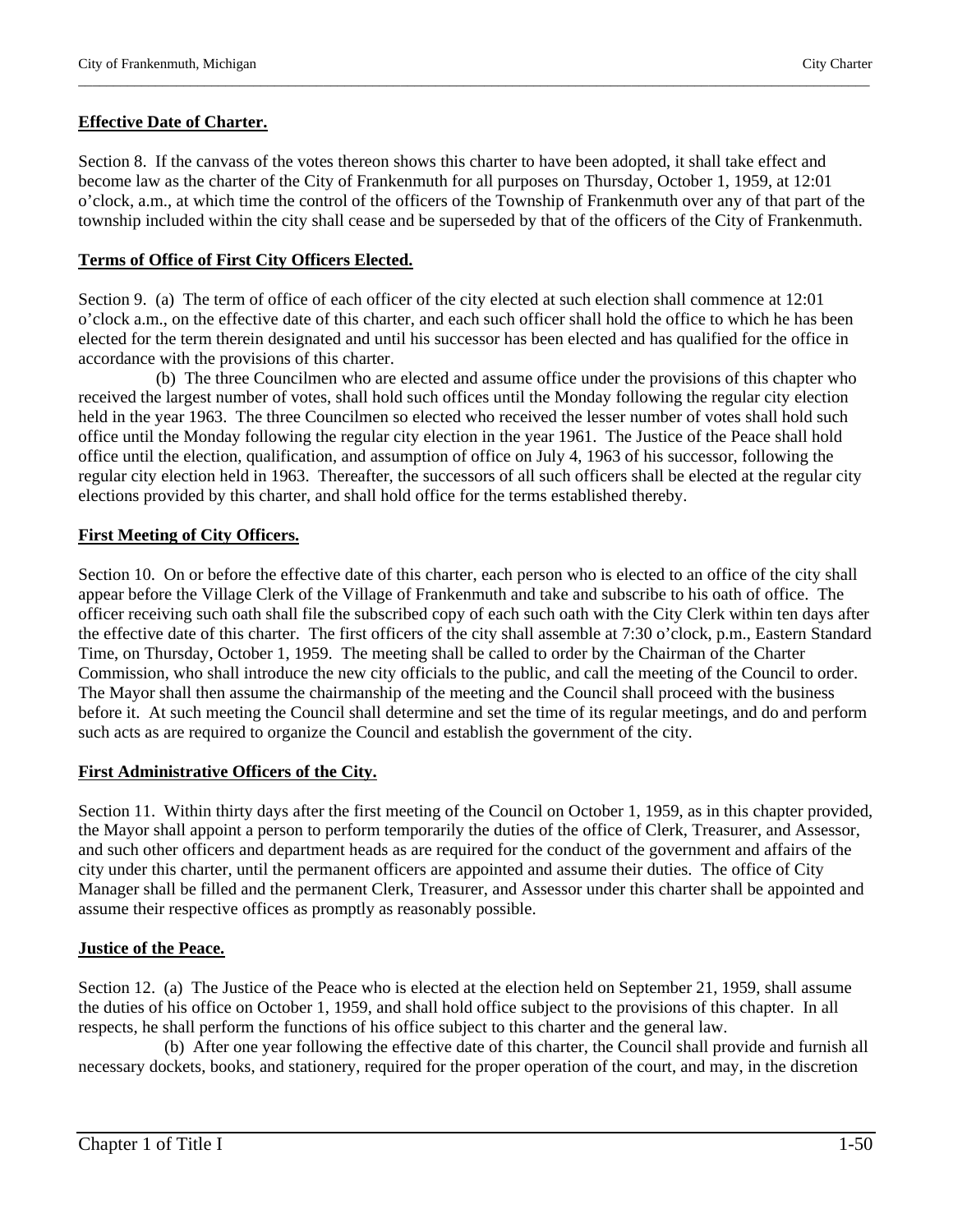of the Council, furnish the court room and court room facilities of the court. Such dockets, books, stationery, equipment, and furnishings shall be and remain the property of the city.

\_\_\_\_\_\_\_\_\_\_\_\_\_\_\_\_\_\_\_\_\_\_\_\_\_\_\_\_\_\_\_\_\_\_\_\_\_\_\_\_\_\_\_\_\_\_\_\_\_\_\_\_\_\_\_\_\_\_\_\_\_\_\_\_\_\_\_\_\_\_\_\_\_\_\_\_\_\_\_\_\_\_\_\_\_\_\_\_\_\_\_\_\_\_\_\_\_\_\_\_\_\_\_\_\_\_\_\_\_\_\_\_\_

 (c) Until otherwise provided by the Council, the compensation of the Justice of the Peace shall be \$200.00 per annum for the purposes of the second sentence of Section 11.5 of this charter.

# **First City Budget.**

Section 13. The budget of the Village of Frankenmuth shall constitute the budget of the city, until February 29, 1960. Prior to the first day of March, 1960, the City Manager shall make an estimate of the financial needs of the city during the period between the first day of March, 1960, and June 30, 1960, and the Council shall provide for the same by an interim budget and appropriation. In the manner and at the time provided by this charter, the City Manager shall present his budget proposal for the fiscal year of the city commencing on July 1, 1960, and a budget shall be adopted by the Council as in this charter provided.

#### **Costs of Incorporation.**

Section 14. The first Council shall provide for the defraying of the expenses of incorporating the city, including such as were incurred by the Charter Commission for the framing of this charter, by the County of Saginaw, and any other agency, person, or persons who or which has or have expended moneys to defray the cost of any legally required step or procedure in the incorporation of the city.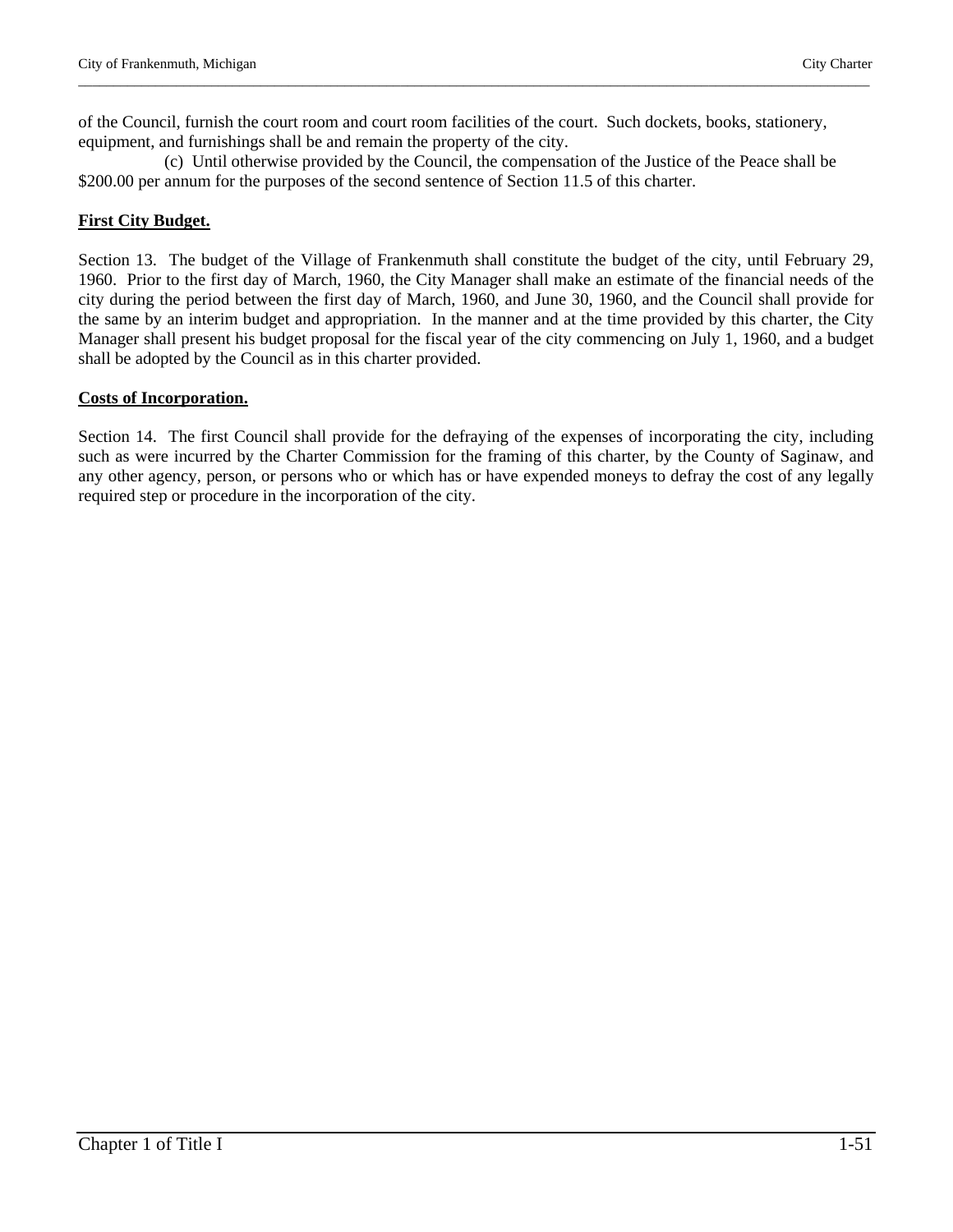# **RESOLUTION OF ADOPTION**

\_\_\_\_\_\_\_\_\_\_\_\_\_\_\_\_\_\_\_\_\_\_\_\_\_\_\_\_\_\_\_\_\_\_\_\_\_\_\_\_\_\_\_\_\_\_\_\_\_\_\_\_\_\_\_\_\_\_\_\_\_\_\_\_\_\_\_\_\_\_\_\_\_\_\_\_\_\_\_\_\_\_\_\_\_\_\_\_\_\_\_\_\_\_\_\_\_\_\_\_\_\_\_\_\_\_\_\_\_\_\_\_\_

At a meeting of the Charter Commission of the City of Frankenmuth, on the  $4<sup>th</sup>$  day of June, 1959, at the usual meeting place of the Commission, the following members of the Charter Commission were present: Commissioners: Arnold R. Bernthal, Dr. Harold Braeutigam, Ralph A. List, Franklin Rittmueller, Carl A. Satow, Elmer P. Simon, Ray F. Weiss, Wallace E. Weiss, James E. Wickson; a quorum.

At such meeting the following resolution was offered by Commissioner Carl A. Satow and seconded by Commissioner James E. Wickson.

Resolved, That the Charter Commission of the City of Frankenmuth does hereby adopt the foregoing instrument as the proposed revised charter of the City of Frankenmuth, and the Secretary of this Commission is hereby instructed to transmit the same to the Governor of the State of Michigan, in accordance with the provisions of Act No. 279 of the Public Acts of 1909, as amended, for his approval.

The vote on the adoption of the resolution was as follows:

| Ayes:   | Nine $(9)$ |
|---------|------------|
| Nays:   | None $(0)$ |
| Absent: | None $(0)$ |

s/ Wallace E. Weiss Secretary of the Charter Commission of the City of Frankenmuth, Michigan

Attested by the following Commissioners:

s/ Arnold R. Bernthal s/ Harold M. Braeutigam, D.V.M. s/ Ralph A. List s/ Franklin Rittmueller s/ Elmer P. Simon s/ Ray F. Weiss s/ Carl A. Satow s/ Wallace E. Weiss, Secretary s/ James E. Wickson, Chairman

The said Commissioners having attested as to said resolution, as above set forth and, also, having attested the copy to be signed by the Governor, the meeting adjourned subject to the call of the Chairman.